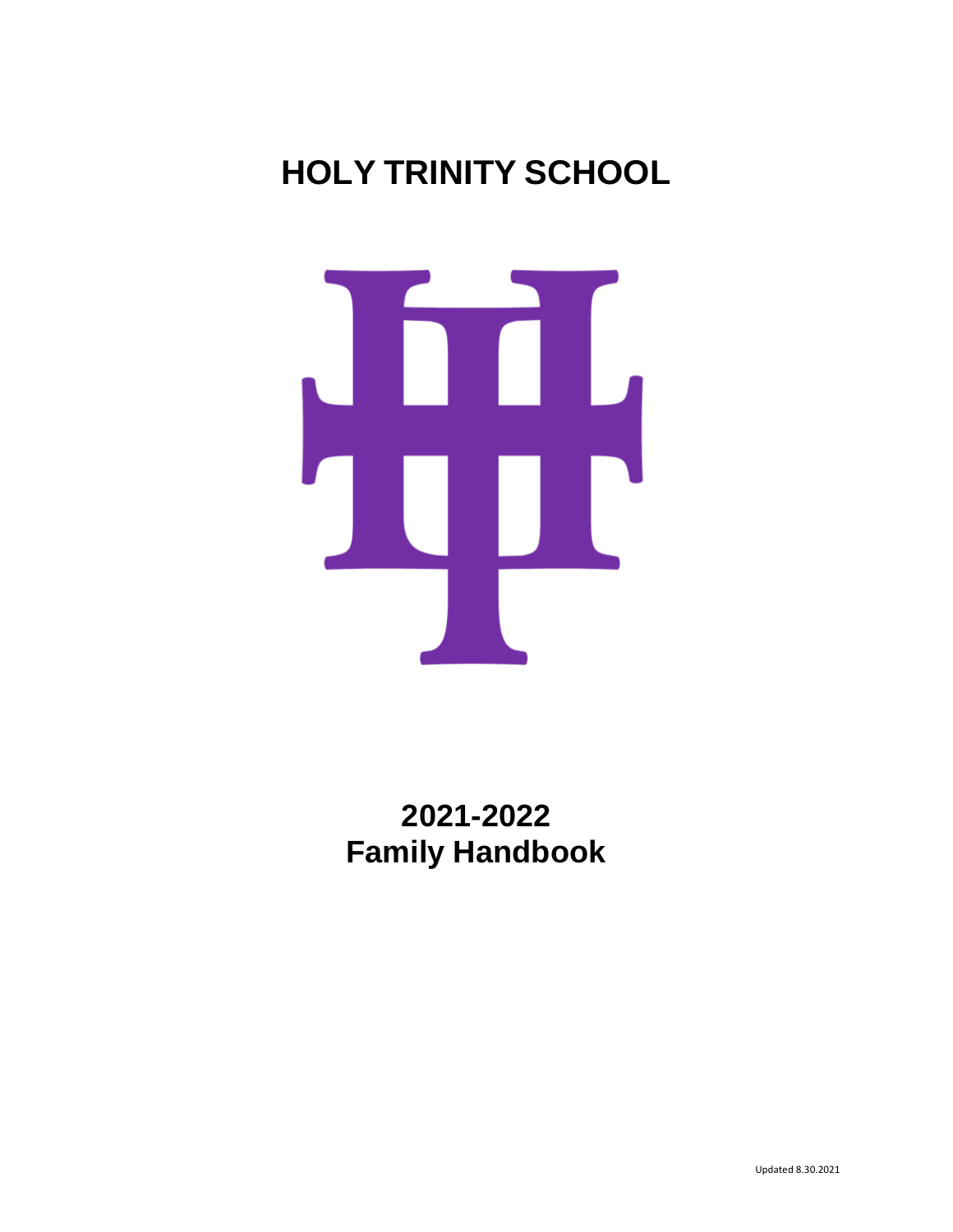# **Holy Trinity School**

**Mission Statement**: Holy Trinity School is called by its parish community to educate our children and form them in their Catholic faith that they might be faithful disciples of Christ.

**Philosophy:** For Holy Trinity School parents, students, and educators, life is a journey of faith and Christ is the center of our lives. Holy Trinity prepares its students to be disciples of Christ and active members of the Catholic Church by forming them in their faith and the Gospel's call to service. Holy Trinity educates its students through academic inquiry, the pursuit of knowledge, and the development of critical thinking.

**School Accreditation Association:** Holy Trinity School is an accredited school with Cognia.

**Admission to Holy Trinity School:** The primary purpose of the Catholic school within the Diocese of New Ulm is educating young people to assist them in their academic, personal, and spiritual growth, "to educate the whole person: mind, body, and soul."<sup>1</sup> As a Catholic school, our emphasis is first and foremost on the teaching and practice of the Catholic faith so children and young people can "experience learning and living fully integrated in the light of faith."<sup>2</sup> Parents and guardians who enroll their children also understand that the school will remain faithful to the teachings of the Catholic Church and steadfast in proclaiming them.  $({}^{1}$ USCCB, National Directory for Catechesis, (Washington, D.C.: USCCB, 2005), p 262; <sup>2</sup>Ibid)

The administration of the school recognizes that our students come from a variety of family backgrounds, some of which may not fully conform to the moral teachings of the Catholic Church. The personal family background of a student does not constitute an absolute obstacle to enrollment in the school, nor does acceptance of any child for enrollment in the school condone or imply approval of any parental living situation which may be contrary to Church teachings.

**Students not of the Catholic Faith:** The presence of students who do not share the Catholic faith provides a wonderful diversity to the school; however, this diversity does not alter the primacy of Catholic religious formation as an integral component of the school's educational program. As such:

- 1. All students are expected to participate in the religious formation and education programs of the school.
- 2. All students must participate in liturgies, retreats, other religious functions, and religion classes for credit.
- 3. Catholic Church tenets state that students not of the Catholic faith may not receive the sacraments of the Church; therefore, these students are exempt from formal co-curricular or extra-curricular sacramental preparation programs but not from the catechesis held during the school day.
- 4. Students are expected, for testing and discussion purposes, to be knowledgeable of the Catholic Church's positions on scripture, revelation, and moral practices. While Catholic teaching respects the various faith traditions of the students attending the Catholic school, parents must be aware that it is the Catholic position that will be taught.

Should a waiting list be necessary, preference will be given to students in the following order: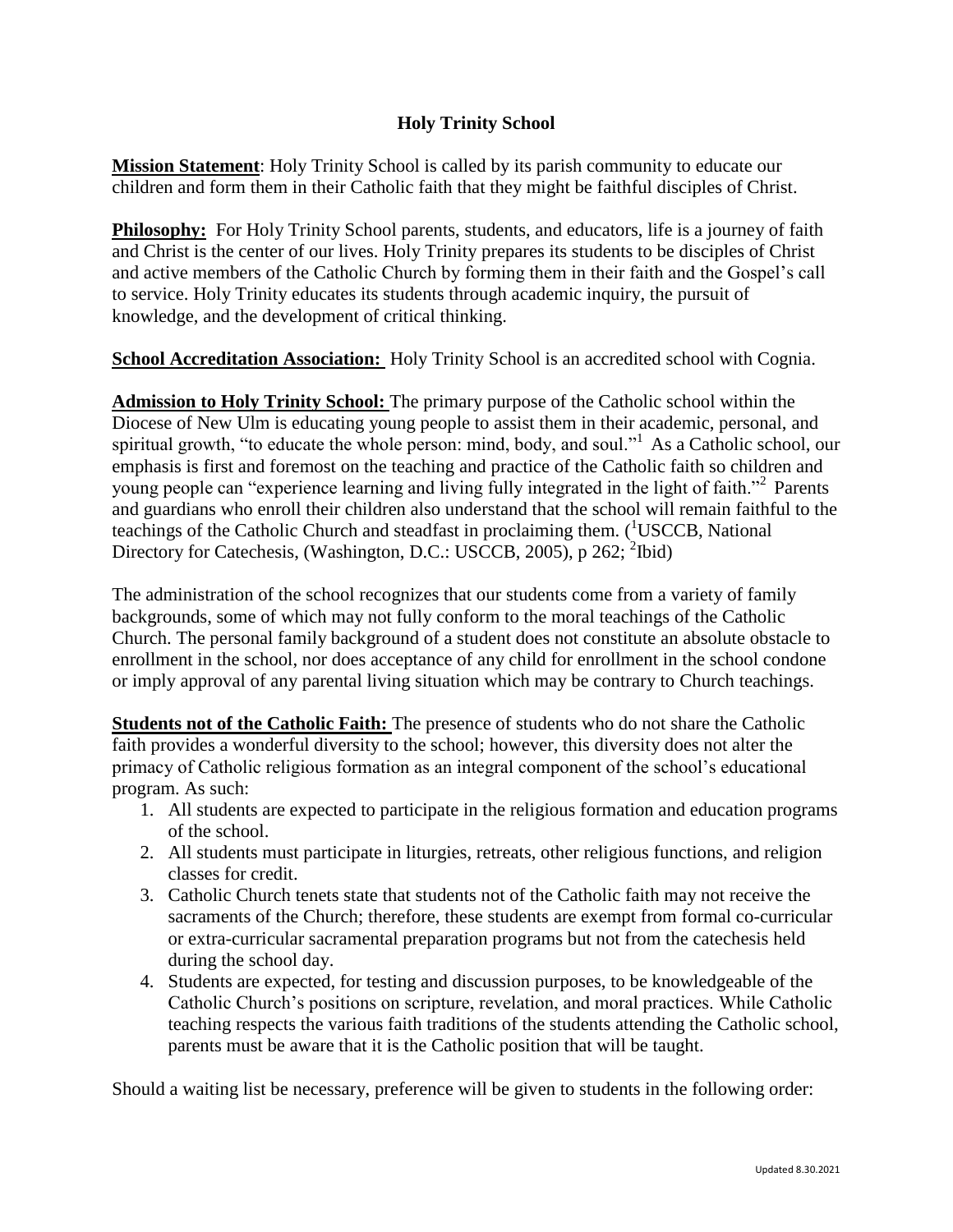- a) Siblings currently in the school
- b) Students whose parents are parishioners within the Catholic Area Faith Community
- c) Siblings of students who have completed the school program
- d) Catholic students outside the Area Faith Community

**Non Discrimination Clause:** Catholic schools, administered under the authority of the Catholic Diocese of New Ulm, comply with those constitutional and statutory provisions, as may be specifically applicable to the schools, which prohibit discrimination on the basis of race, color, sex, age, disability (see following paragraph), national or ethnic origin or citizenship in the administration of their educational, admissions, financial aid, athletic, and other school administered student programs.

Students shall not be denied admission because of a disability unless this disability seriously impairs the student's ability to successfully complete the school's academic program within the reasonable accommodations that may be provided for the disabled student. Parents must fully disclose the nature and known extent of any physical, emotional, environmental, or learning disabilities at the time of registration.

This policy does not conflict with the priority given to Catholics for admission as students, nor does it preclude the ability of the school to undertake and/or enforce appropriate actions with respect to students who advocate on school property or at school functions any practices or doctrines which are inconsistent with the religious tenets of the Catholic faith.

**Parental Role:** The Catholic Church recognizes and the Catholic school respects parents as the primary and principal educators of their children. For a Catholic parent, the promise at baptism to raise their children as Catholic supports these premises. The Catholic school thereby exists to assist parents in the Christian formation of their children—to assist in what should already be happening in the home. Thus, all parents enrolling their children in the school are expected to support the school's mission and commitment to Christian principles.

Parents are expected to annually sign the school's Handbook Agreement Form as acceptance of the school's policies as set forth within the handbook. If updates are made more than once per year, parents may be expected to sign more than once per year.

While present on the school campus, be it for academic related activities or extracurricular events, every adult has the responsibility of appropriate conduct in order to support the school's mission and provide positive role models to our students. A coherent witness to Catholic moral teaching is expected at the school and during any school-related activities.

**Admission Documents:** The following documents are required for each student's permanent records at the time of registration: birth certificate or legal verification of the child's age, immunization record listing the dates of all shots in compliance with those required by state law, baptismal certificate (if applicable; Catholic applicants only), custody agreement (if applicable).

**Admission/Enrollment Decision:** A parent retains the right to withdraw a student at any time just as the school administration (principal and/or pastor) reserves the right to accept or deny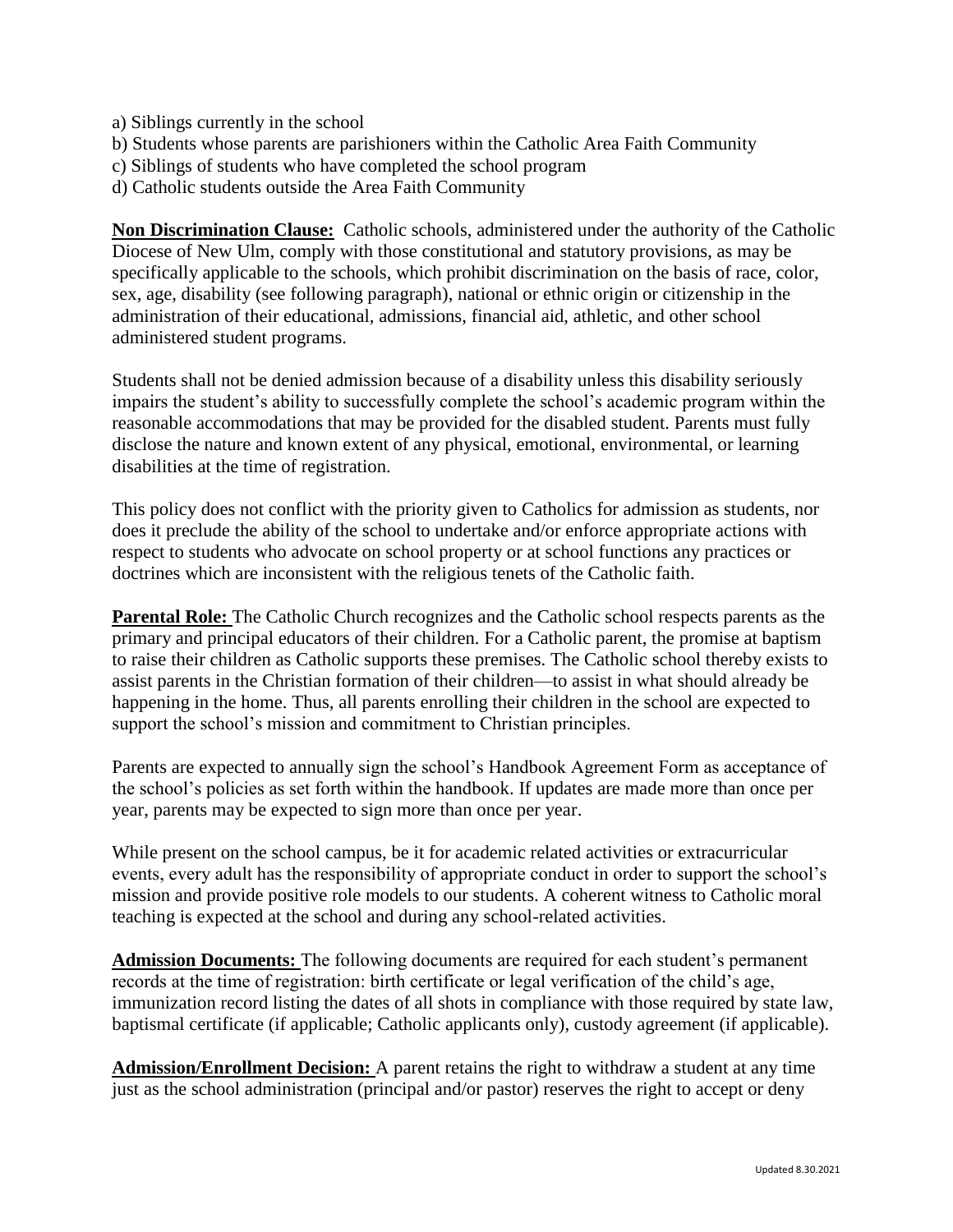admission of a student within the parameters of the school policies. The school administration hopes that all decisions may be made through amicable discussion. If needed, a grievance procedure is also a part of this handbook.

**Academic Day:** The Holy Trinity School day begins with a warning bell at 7:55 a.m. with the first hour bell at 8:00 a.m. The school day ends at 2:55 p.m. School buildings are open from 7:00 a.m. until 3:30 p.m. unless otherwise stated. Students should arrive at school no earlier than 7:00 a.m. unless they have a scheduled purpose, such as practice, tutoring, or a scheduled meeting; they should leave the building at the end of the school day or after scheduled practices or meetings.

#### **2021-2022 Tuition**

| <b>Application Fee: \$40/student</b>                              | <b>New Student Enrollment Fee: \$50/student</b> |
|-------------------------------------------------------------------|-------------------------------------------------|
| These fees are non-refundable and are not applied toward tuition. |                                                 |
| Half-Day Pre-K: 2 day; 3 day; 5 day                               | \$125; \$175; \$300/month                       |
| Full-Day Pre-K: 2 day; 3 day; 5 day                               | \$175; \$225; \$400/month                       |
| $K-6$                                                             | \$3,000                                         |
| $7-8$                                                             | \$3,800                                         |
| $9 - 12$<br>International students                                | 4,350<br>\$6,800 per year                       |

**Tuition Payment:** Each family is asked to make an initial payment of \$400 toward their tuition costs during the first week of school unless other arrangements are made. Senior year tuition and any prior outstanding tuition or fees must be paid prior to the issuing of the student's cap and gown.

**Discounts:** A discount of \$25 will be given to each kindergarten student whose tuition is paid in full by October 1. A discount of \$50 will be given to each student in grades 1-12 whose tuition is paid in full by October 1. For large families, full tuition will be charged for the four oldest children in a family. Starting with the fifth oldest student from a family, tuition will be one-half the stated fee.

**Enrollment Enrichment Program:** Holy Trinity School encourages current families to participate in the recruitment of new students. Sharing the good news about Holy Trinity School with family, friends and neighbors has a great impact on our future. If a new student indicates a current family had a positive impact on their decision to attend our school, a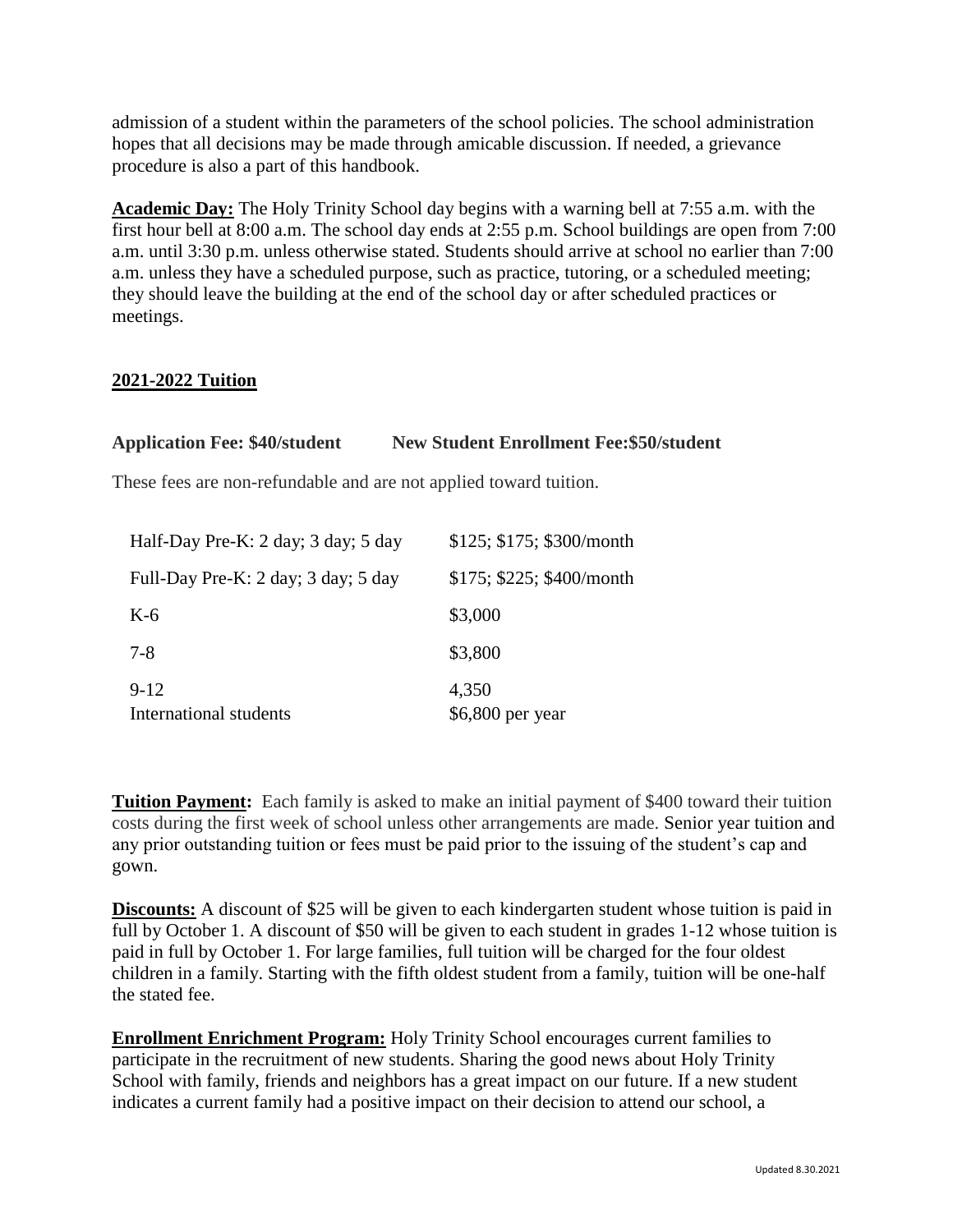\$300 tuition credit will be awarded to the current family. If more than one current family should be given credit, the \$300 tuition credit will be split evenly among the families. The new family must complete and submit the Enrollment Enrichment Referral Program form along with the admission application and non-refundable, \$50 application fee. Preschool families are not eligible to participate in this program.

**Tuition Assistance:** Families interested in receiving tuition assistance must submit a tuition assistance application to TADS, the service utilized by many diocesan schools. Requests for tuition assistance should be made using TADS online services by March 1. Applications submitted by March 1 will be given priority. Requests for tuition assistance may be made after the priority deadline. All applicants must be enrolled for the current school year prior to submitting the TADS application. You can apply online by going to [www.mytads.com.](http://www.mytads.com/) You will be guided through the application. Please be aware that you will need your tax returns to file the application. A paper worksheet is available from the high school office if you would like this to assist you in filling out the form before you go online. You may request a paper application by calling 1-800-884-8237 or going to [www.tads.com/paperform.](http://www.tads.com/paperform) A fee of \$34 is required when applying. Recipients will be notified by mail before the school year begins.

Holy Trinity parish members, alumni and friends make this opportunity a possibility by donating to the trust fund. If you have **questions, please call the Business Office at 320.485.5651 or TADS at 800.477.8237.** Tuition assistance is available to all Holy Trinity families. Students who receive tuition assistance from Holy Trinity School are expected to maintain passing grades, participate in school fundraising and volunteer at the school.

#### **Post-Secondary Enrollment Option (High School)**

Students in grades 10-12 who meet the Post-Secondary Enrollment Options (PSEO) Program requirements may enroll in college level courses through this program. Sophomores are eligible for 1 technology course and juniors and seniors are eligible for everything. These advanced classes do not excuse a student from taking the required credits for Holy Trinity School; however, students may take the required credits for Holy Trinity School at the college in which they are a PSEO student. Students enrolled in advanced classes while attending Holy Trinity High School will receive high school credit as well as post-secondary credit from the institution attended. Application, registration and transportation are the student's responsibility.

> A. According to regulations, Holy Trinity School students who are PSEO students will be eligible to participate in school-related activities and events, and will be eligible for school awards, including valedictorian and salutatorian.

B. According to regulations, class rank and grade point average (GPA) will be calculated using both Holy Trinity School courses and courses taken through the postsecondary institution. Post-secondary courses will be identified as such on student transcripts. It is the responsibility of the PSEO student to ensure that Holy Trinity School receives complete, official grades from the post-secondary institution as soon as they are available.

C. PSEO students must complete their required religion course to graduate. They may attend religion class at school but, if the students are attending PSEO full time,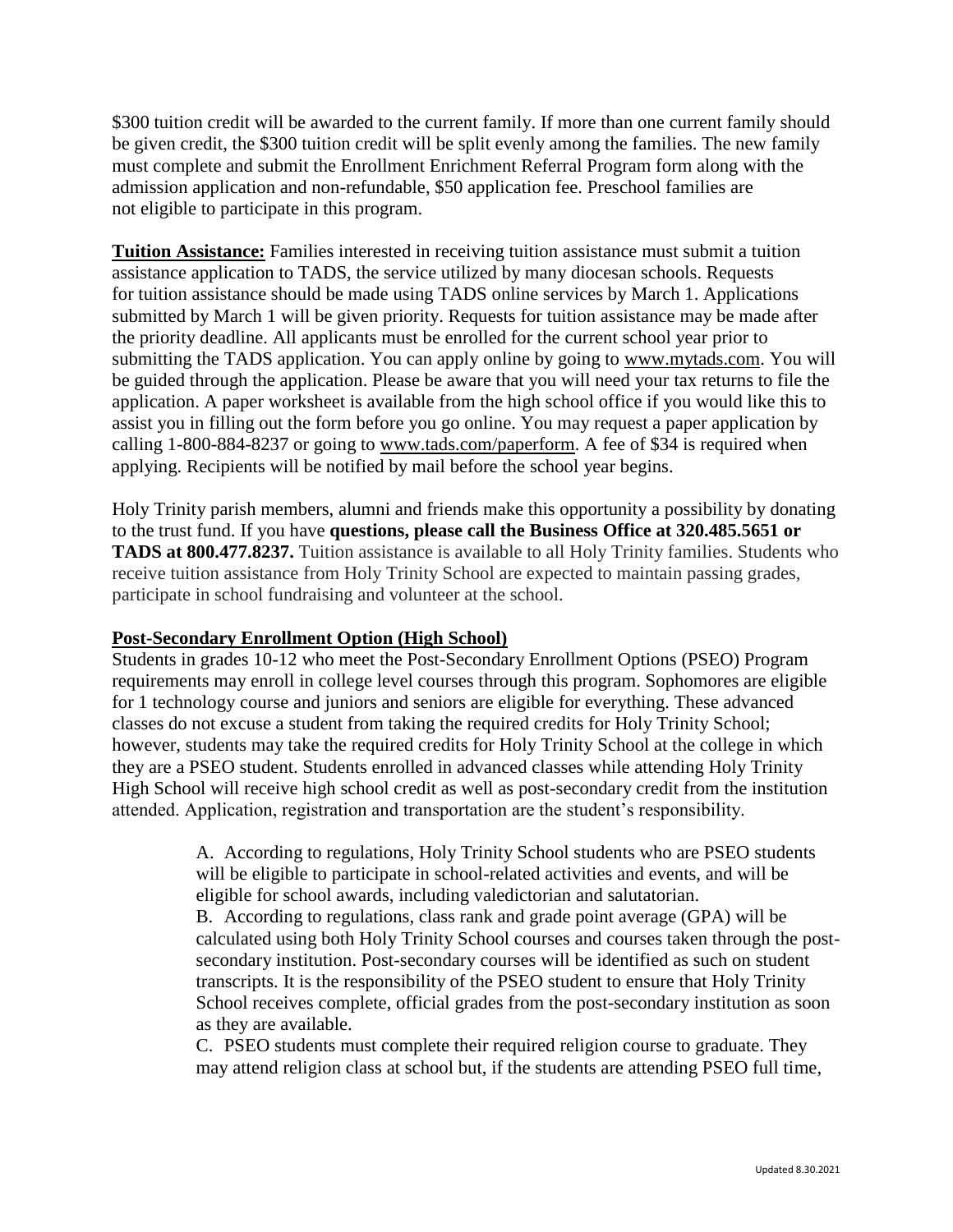they will complete their religion requirement through an independent study program created by the religion teacher.

#### **Tuition for PSEO will be as follows:**

- If a student takes 1 PSEO course they will have 1/8 of their tuition cost reduced.
- If a student takes 2 PSEO courses they will have 1/4 of their tuition cost reduced.
- If the student takes 3 PSEO courses they will have 3/8 of their tuition cost reduced.
- If a student takes 4 or more PSEO courses the cost will be  $\frac{1}{2}$  of the tuition cost

The student will pay no less than  $\frac{1}{2}$  of the tuition.

#### **Grading**

Students receive report cards quarterly. We may either mail, email, or have them picked up in the office.

#### **Kindergarten Grading Scale**

| E Excellent              | $S+$ Very Good                   | S Average |
|--------------------------|----------------------------------|-----------|
| S- Below average         | N- Needs Improvement I Improving |           |
| + Does well consistently | - Working on it                  |           |

# **1-12 Grading Scale**

| $A+$          | 98-100           |                                |
|---------------|------------------|--------------------------------|
| $\mathbf{A}$  | 93-97            |                                |
| $A-$          | 90-92            |                                |
| $B+$          | 87-89            |                                |
| B             | 83-86            |                                |
| $B-$          | 80-82            |                                |
| $C+$          | 77-79            |                                |
| $\mathcal{C}$ | 73-76            |                                |
| $C-$          | 70-72            |                                |
| $D+$          | 67-69            |                                |
| D             | 63-66            |                                |
| $D-$          | $60 - 62$        |                                |
| $\mathbf{F}$  | 59 or below      |                                |
|               | $I = Incomplete$ | $W = Withdrawal$ (Grades 5-12) |
|               |                  |                                |

#### **Honors Courses**

Honors courses are designed for academically advanced students. They move at an accelerated pace and study topics in greater detail. Normally, the course is the same as the non-honors course, but it includes additional/more challenging assignments/assessments. Honors classes receive 1 point GPA weighted credit for all grades of C or higher. For example, an A normally receives a 4 but would be weighted as a 5.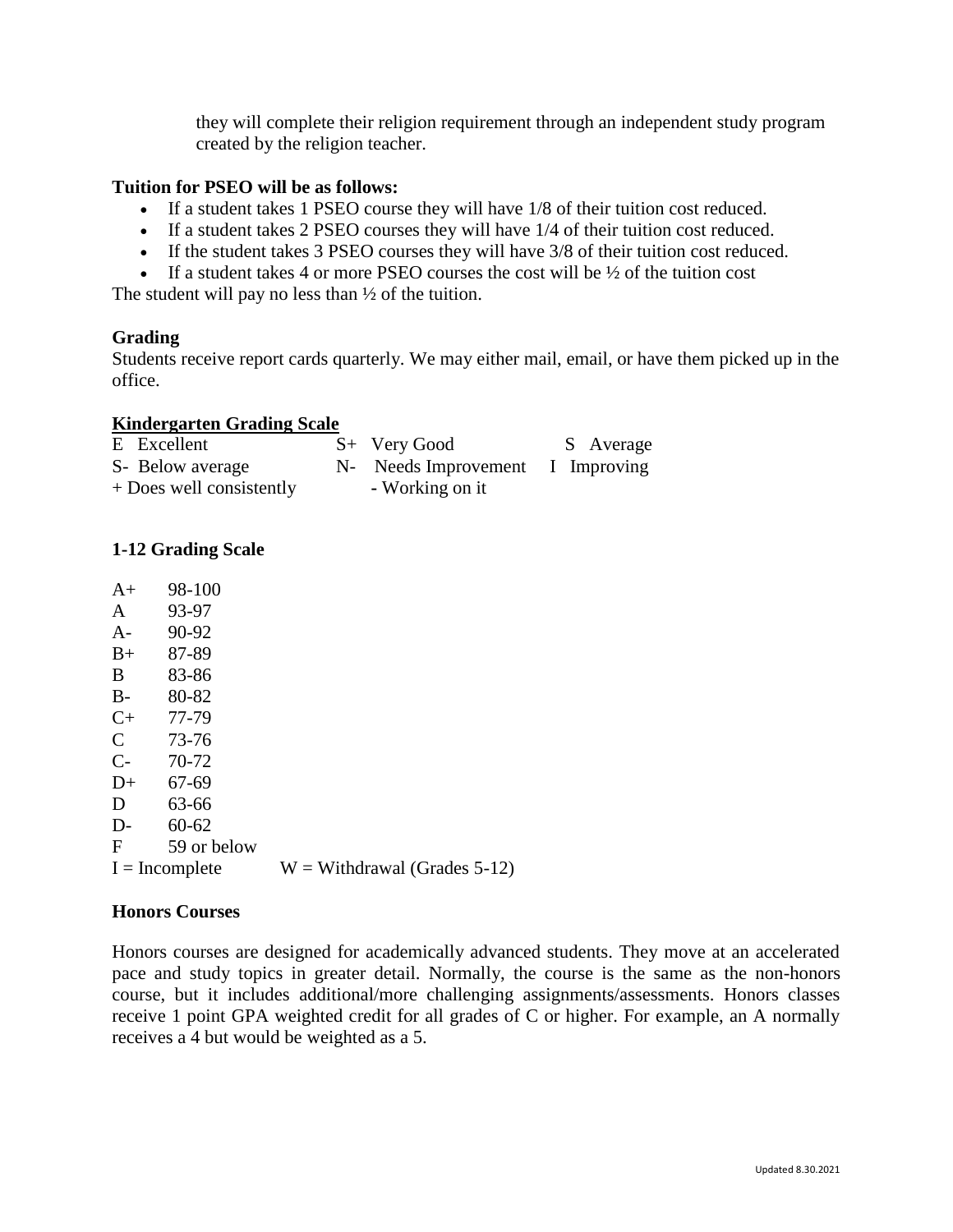Course placement is determined by the demonstrated achievement of the student and the recommendations of the student's teachers. At the beginning of semesters, qualified students will let the teacher know they desire to be in the honors course.

To take an Honors course, a student must have  $(1)$  a grade of  $B+$  or better in the previous course (unless given approval of the principal) and (2) a demonstrated ability to handle quality, depth, and quantity of material beyond what is normally expected.

# **Honor Roll Grades 5-12:**

The Holy Trinity School Honor Roll lists students in grades 5-12 who have an **A** average (90- 100%) or a **B** average (80-89%) in all core academic subjects. The Holy Trinity Honor Roll is published each quarter to recognize outstanding academic achievement. A student who receives a "D" or "F" in any subject is ineligible to be listed on the Honor Roll.

**Incomplete Grades (Grades 3-12):** If a student receives an "incomplete" at the end of a quarter, he/she will be given an extension of up two weeks to complete assignments and tests. If after two weeks the work is still not complete, the student may receive a failing grade.

**Credit for Late Assignments and Make-up Work:** Students are expected to make up all class work and homework assignments during an excused or unexcused absence. Normally, students have one extra day for every one day that they are absent to complete the outstanding work. Teachers will establish their classroom policies for how credit will be assigned for late assignments.

**Academic Review (Grades 7-12):** Students who receive a failing grade in a course are not making satisfactory progress toward graduation. If a student fails one or more courses in one quarter, the student will be put on academic probation. The administration will meet with students and review their academic progress, and a progress report will be sent home at this time to inform the parents about the student's academic status.

If at the end of the following quarter a student receives passing grades in the failed course(s), the probationary status will end. If the student does not receive a passing grade in the failed course(s) at the following quarter, and therefore receives a failing grade for the semester, the student and parent will be contacted regarding options for making up the credit(s). Options may include, but are not limited to: summer school, independent study, or repeating the course at Holy Trinity School. If a student fails one or more courses at the end of the academic year, parents will be contacted and a plan for makeup credits will need to be in place prior to the start of the following school year; the student will be on academic probation until the failed credits are made up. Continued course failure may be the basis for academic dismissal from Holy Trinity School.

#### **Guidance Counseling (High School)**

Holy Trinity School provides students with guidance and counseling through the Howard Lake Waverly School District 2687. Career and college planning, financial aid and scholarship assistance, group counseling, individual counseling and academic guidance are offered.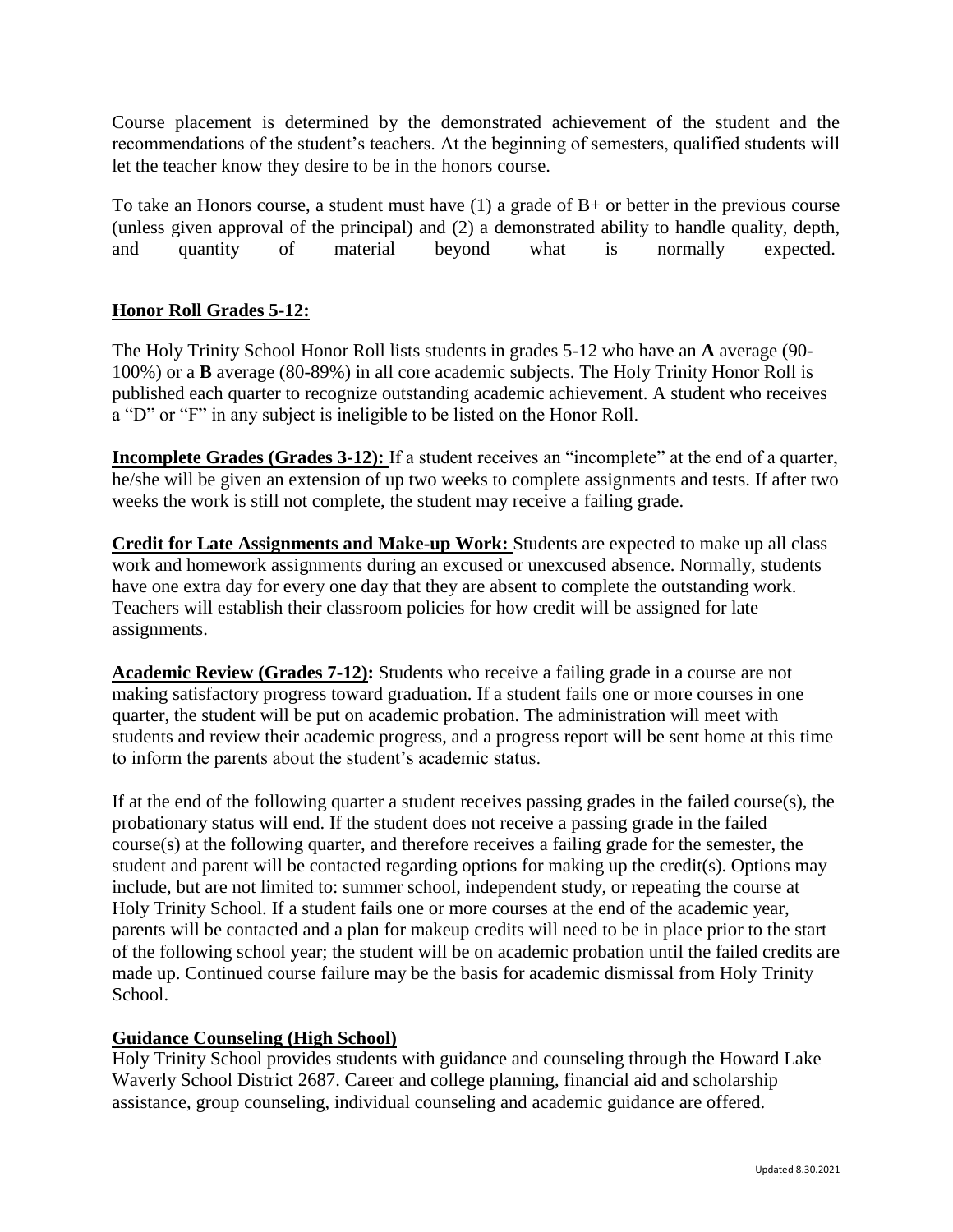#### **Requirements for Senior High Graduation**

| Religion                                | 4 Credits  |
|-----------------------------------------|------------|
| English                                 | 4 Credits  |
| <b>Mathematics</b>                      | 3 Credits  |
| Spanish                                 | 1 Credit   |
| <b>Social Studies</b>                   | 4 Credits  |
| Science                                 | 3 Credits  |
| <b>Physical Education</b>               | 1 Credit   |
| Fine Arts                               | 3 Credits  |
| Health                                  | .5 Credit  |
| Speech                                  | .25 Credit |
| Thinking, Learning and Communicating    | .5 Credit  |
| Electives                               | 7 Credits  |
| <b>Total Credits needed to Graduate</b> | 24 Credits |

#### **Graduation Requirements for International and Transfer Students\***

Eligibility for a Holy Trinity diploma will be determined by the administrator on an individual basis. For international students:

A. Will not be ranked unless the student is graduating; then, only grades earned at Holy Trinity will be used.

B. GPA will be calculated only on grades earned at Holy Trinity School.

C. Records and transcripts will show Holy Trinity grades separately from those earned in their home country.

D. Eligible for honor recognition based on Holy Trinity grades only after two full years of attendance at Holy Trinity.

E. Students eligible for valedictorian or salutatorian based on their GPA but not eligible due to less than two years of HT attendance will receive an Academic Excellence award in lieu of the typical honors.

In-country transfer students:

A. Class rank, GPA and records will be combined with former grades prior to HT attendance.

B. Eligible for all awards with the caveat that they must be in attendance at HT their full senior year to be eligible for valedictorian or salutatorian.

\*These policies took effect in the school year 2019-2020.

**Class Schedule Changes Grades 7-12:** Student schedule changes should be made with great care. A parent signature is required before any changes can be made. A student's progress toward graduation credits will be checked if a drop request is made. The Drop/Add period is one week (5 school days) after the class begins. Classes may not be added or dropped after this time. To drop or add a class, students must complete a Drop/Add form available in the office.

#### **Service Hour Requirements Grades 7-12**

We believe that being of service to the community and to others is an important part of our Catholic faith journey and an important part of developing who we are as Christians in the world.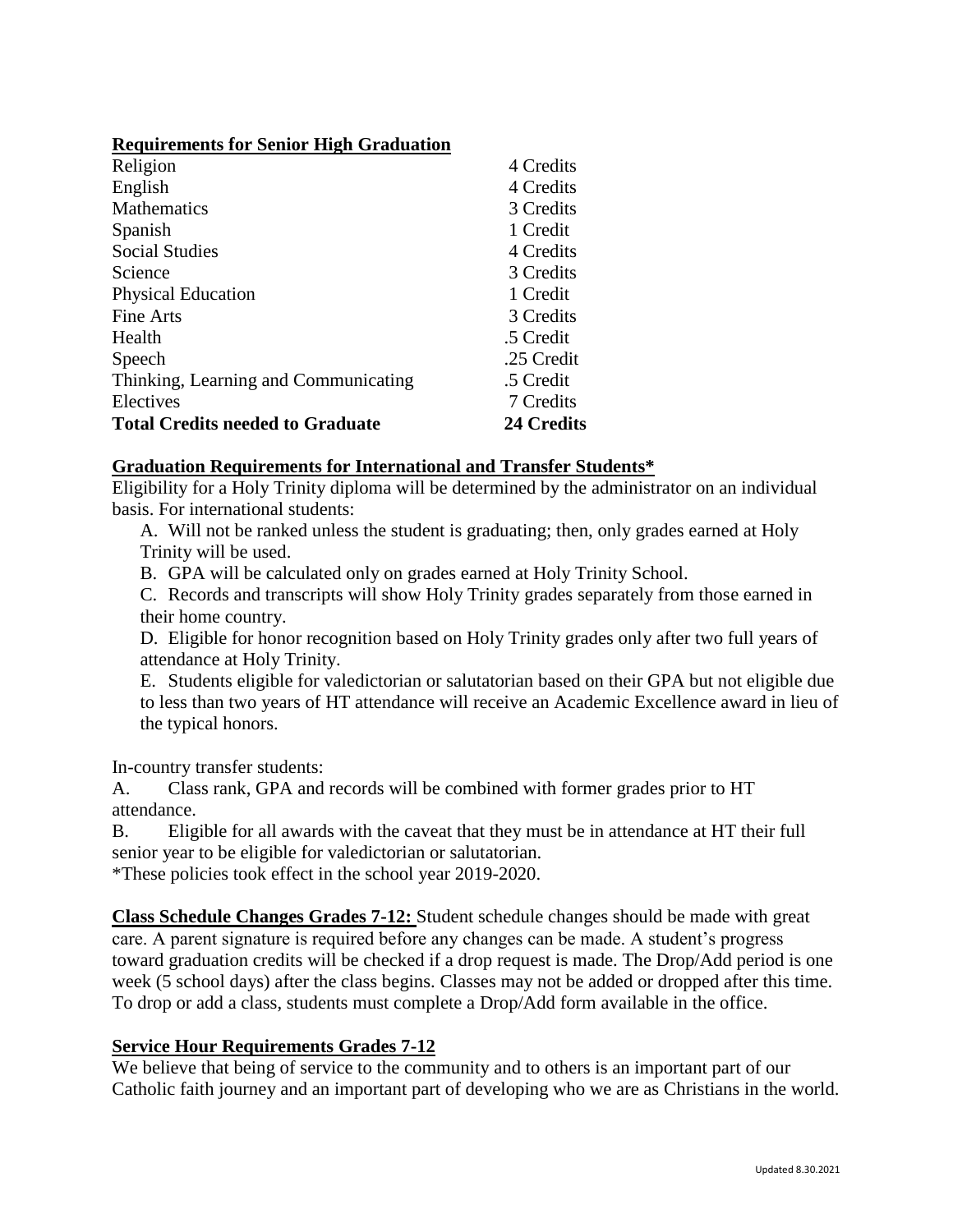Each student in grades 7-12 is required to complete the number of service hours listed below and must attain these hours through a variety of service projects, on a quarterly basis, throughout the course of the school year.

**7 th and 8th grades:** Minimum of 1 hour of service per quarter for a total of 4 hours per year. **9th & 10th grades:** Minimum of 2 hrs of service per quarter (total: 8 hours per year). **11th & 12th grades:** Minimum of 4 hrs of service per quarter (total:16 hours per year).

**Internet Acceptable Use:** Students are responsible for good behavior on school computer networks just as they are in a classroom or school hallway. Communications on the network are to be considered public in nature. General school rules for behavior and communications apply. Network resources are provided for students to conduct research and communicate with others in relation to school work. Access to network services is given to students who agree to act in a responsible manner. Parent/guardian permission is required. Access is a privilege, not a right. Therefore, based upon the acceptable use guidelines the administration and staff will deem what is inappropriate use and their decisions are final. Upon identification of inappropriate use of network services by the administration/faculty/staff, access may be denied, revoked, or suspended at any time. The Internet Acceptable Use policy is available for review at either of the Holy Trinity School offices and on the Holy Trinity School website.

**Electronic Device Policy:** On campus, electronic devices such as cell phones may be used only before and after school for brief moments to arrange needed rides or for "check-ins" with parents/guardians. In other words, these devices may not be used on campus at any time for video games, social media, texting, email, etc., except as mentioned above. Among other considerations, we want to foster a community that is comfortable communicating with one another in person. Smart watches are not allowed.

Students who do not follow these rules will have the following consequences:

**1 st offense –** The device will be turned in to the office and held until the end of the school day. The student will receive a warning.

**2 nd offense** – The device will be turned into the office and held until the end of the school day. Parents will be notified either by phone or email.

**3 rd and subsequent offenses** – The device will be turned into the office and held until the end of the school day. Parents will be notified either by phone or email, and the student may receive an hour of detention. Each additional offense may result in another detention.

#### **Dress Code**

#### **Philosophy**

Modesty and respect are virtues to be pursued both at school and in one's daily life. The Catholic culture of Holy Trinity School seeks to strengthen each student's unique personality and growth in virtue. This includes how we dress at school. When students are wearing simple, modest, and similar clothing, they are freed to focus more on what really matters: such as their studies, the beauty of the interior life of their fellow students, and the service of others, etc.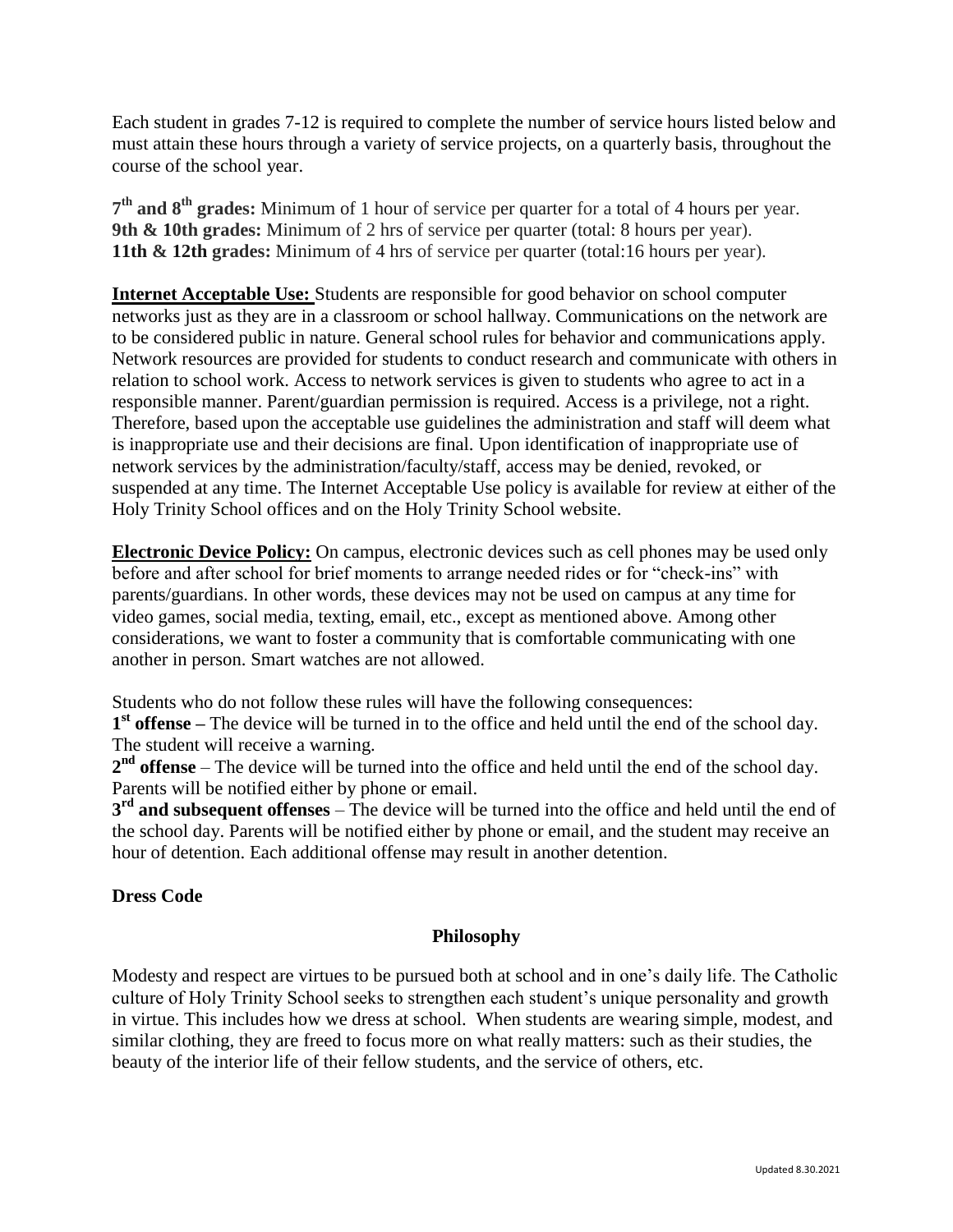With this in mind and adding Holy Mass four of the five school days, Holy Trinity has developed the following dress code guidelines:

# **General Items for All Students**

1. The work of students is to study, and a culture of well-groomed and properly attired students is conducive to this purpose; people *dressed* for work tend to focus more on the task at hand.

2. Students must always present themselves in a neat and clean manner. Mending and cleaning clothing must occur in a timely manner. Items should fit properly and not be overly tight or baggy.

3. Girl's skirts must be knee-length or longer and it is highly recommended that shorts be worn underneath the skirt, especially for elementary school girls.

4. No undergarments should be visible at any time.

5. It is not allowed to wear anything overly revealing (including cut outs in clothing, shoulder, back, or midriff cutouts), spaghetti straps, tank tops, or any shirts that are open at the neck more than four fingers in width below the collar bone. In addition, no clothing that is cut, ripped, ragged, inappropriate, tight, or see-through may be worn.

6. All shirts must remain tucked in and buttoned (with the exception of girl's / women's longer shirts, not designed to be tucked-in).

7. Hair must be a natural color. Excessive hair styles such as a mohawk, man-bun, dreadlocks, a style with a large length difference, or hair covering the eyes are prohibited. Hair must be well-kept with a "clean cut" appearance. Boy's hair must be at least  $\frac{1}{4}$  of an inch and no longer than 4 inches. It must be off the neck, ears, and eyebrows. The majority of a girl's hair style must be at least 2.5 inches and in a feminine style. Noncompliance may result in suspension until hair returns within the boundaries.

8. Shorter leggings worn under a skirt and shorts are allowed from September through October 15, and again on April  $15<sup>th</sup>$  until the end of the school year.

9. Only HT sweatshirts or solid-colored sweatshirts may be worn in the classroom. If the sweatshirt has a non HT logo, it should be small and tasteful. In grades  $K - 6$ , an HT collared shirt must be worn underneath. Hoodies may be worn in the classroom; however, hoods cannot be worn indoors. Seniors may wear college shirts/sweatshirts to schools into which they have been accepted.

10. One bracelet and watch may be worn. All jewelry should be tasteful, professional, and not excessive in size or number. Earrings are for girls only; no gauges are permitted. No tattoos or other body markings/piercings (real or faux) are to be visible. No smart watches.

11. Non-Christian religious items are not allowed.

12. Socks, must be a solid color and tasteful.

13. Indoors, it is not allowed to wear hats, caps, coats, jackets, or outerwear (not including sport coats).

14. Under dress shirts, t-shirts must white.

- 15. Anything contrary to the Catholic faith is not allowed.
- 16. The school administration is the final judge of dress code compliance.

17. A dress code violation may result in consequences, including detention, being sent home to change, etc.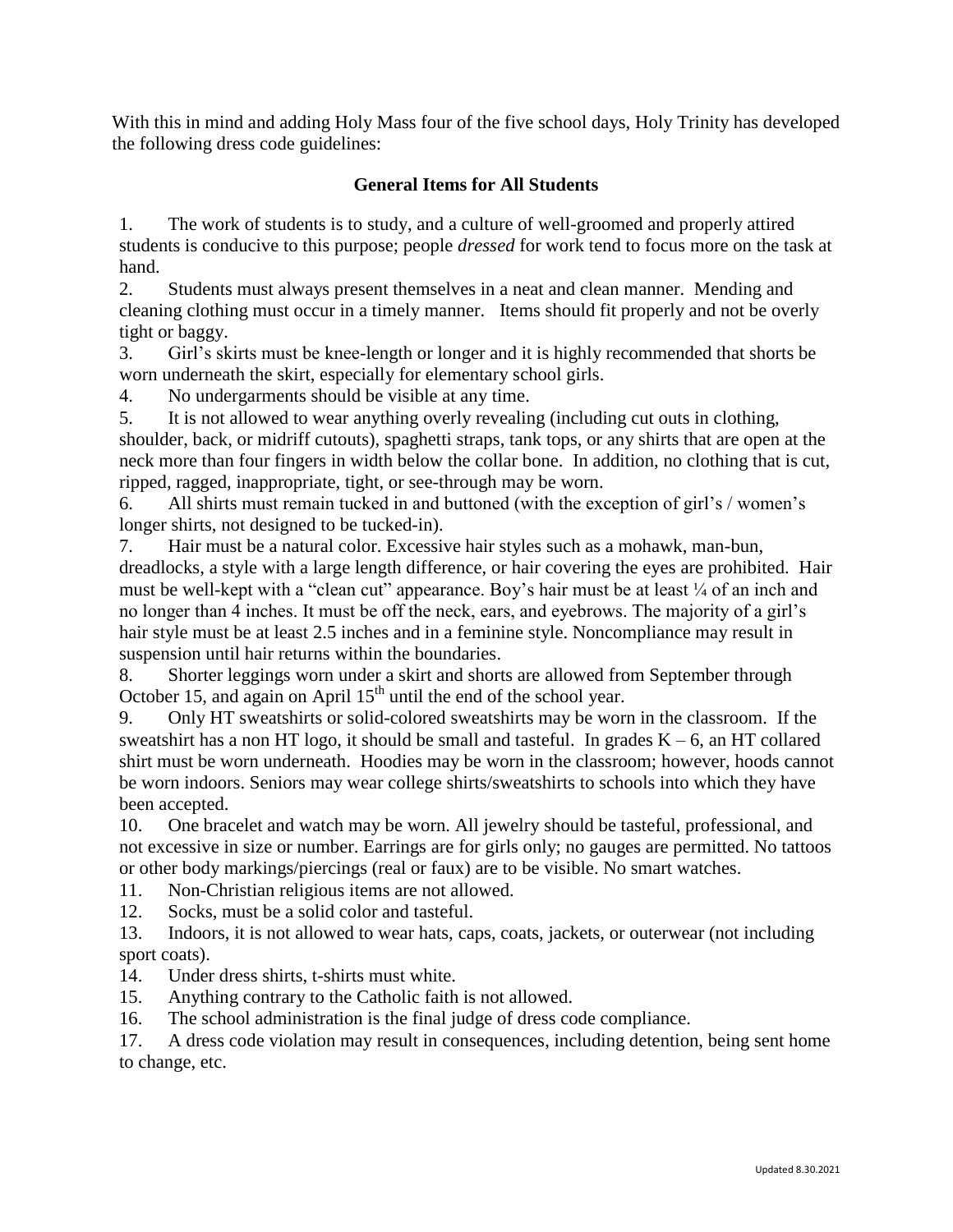These standards apply on campus in particular. However, generally speaking, the need for modesty, respect, Catholic culture, etc. applies to all school activities, both on and off campus. In addition, while on campus waiting to be picked up after school, students must stay in uniform.

#### **Shoes\***

Heels must measure no more than an inch in height (dress boots /cowboy boots may be up to 1.5 inches), closed toed shoes only. Shoes need to properly fit to avoid a sloppy, disheveled appearance.

\* If you have already purchased shoes for the 2021/22 school year, and they are outside of the guidelines, simply communicate this to Mr. Biese for a waiver.

Athletic shoes worn during the school day (not for physical education), must be mostly black, white, gray, or blue; minimal accent colors are permitted.

Solid-color white, brown, navy blue, grey, or black casual shoes (such as Vans) may be worn.

Dress shoes may be worn, and must be brown, navy blue, or black.

# **K-6th Grade Uniform Policy**

#### **Physical Education**

Students will need a pair of non-marking gym shoes that will remain at school. Lace-up athletic shoes must be worn and tightly tied. PreK, K and grade 1 may wear Velcro athletic shoes.

Grades 5 and 6 will wear shorts and a t-shirt. Sweatshirts and sweatpants may be added as needed.

#### **Jumpers, skirts, pants, and shorts:**

- · Khaki or black jumpers or skirts-knee length
- · Khaki or black dress pants flat or pleated front-regular length

· - Khaki or black walking-knee length dress shorts flat or pleated front (September-Oct. 15, April 15-end of the only)

· - Khaki or black Capri-length pants flat or pleated front (Sept. - October 15, April 15-end of the year only)

· - Leggings (tight fitting stretch pants)-solid black or white-only worn under a skirt or jumper- never alone

#### **Girls General Information**

- 1. Hair is to stay out of the face. Hair accessories must be moderate and tasteful.
- 2. Makeup is not permitted for elementary and middle school girls (except clear lip gloss and acne cover up).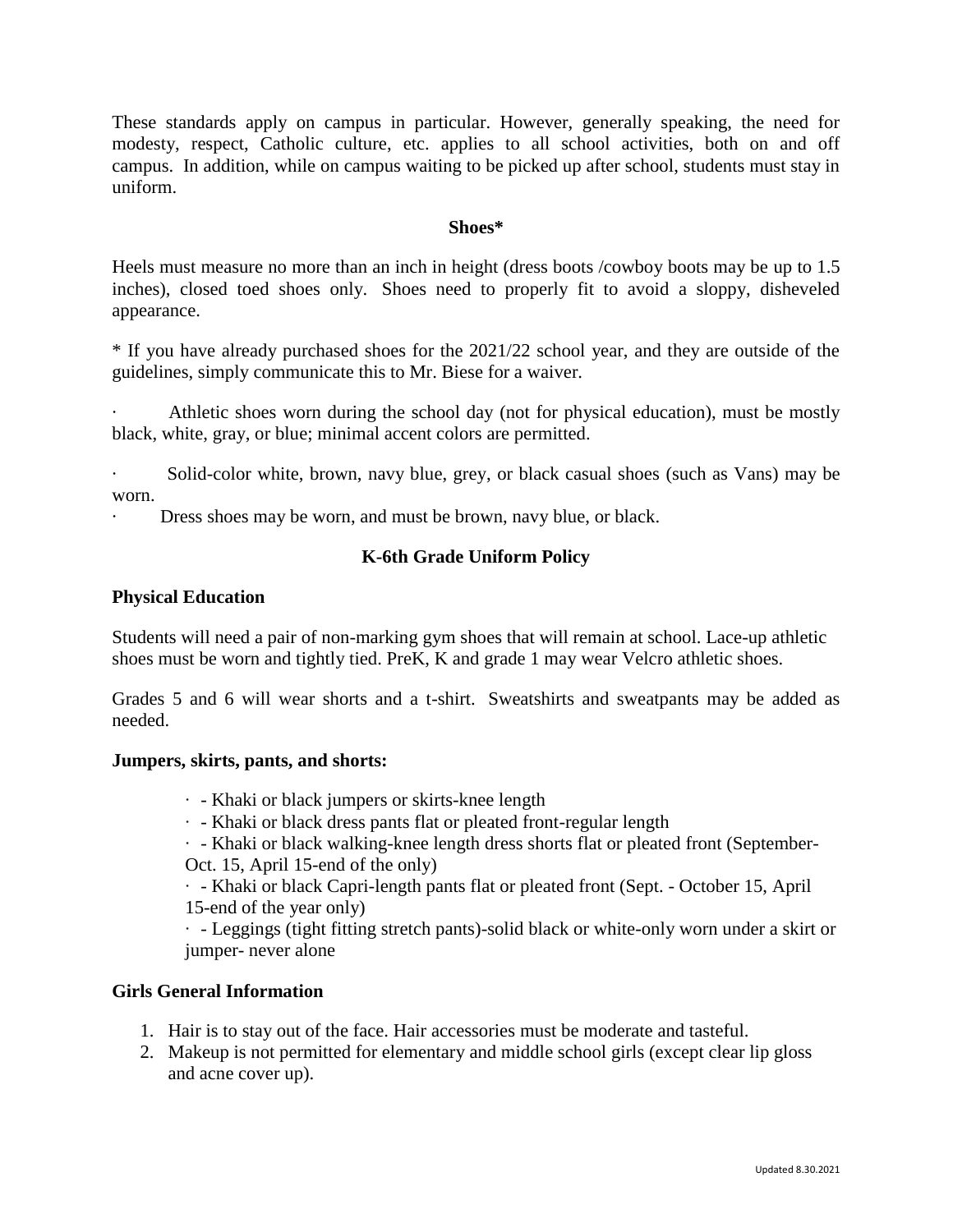- 3. Nails must be clean and of a modest length. No fake nails. Nail polish is allowed but should be muted and tasteful.
- 4. Opaque, solid in color and tasteful tights / leggings (worn under skirts) may be worn during cold weather.

The Holy Trinity dress code will be available shortly on [www.frenchtoast.com](http://www.frenchtoast.com/) under the school code **QS5LMWR**. J & P Stitches Embroidery (320-395-2181) of Lester Prairie and Twisted Piston of Winsted (612-544-5015) will do custom embroidery. You may purchase items elsewhere as long as they are in compliance with our uniform policy.

#### **Dress shirts, polo shirts, and sweatshirts:**

White, black or purple polo shirts White, button-down dress shirts Black or white cardigan sweater Black or purple crew-neck sweatshirts (worn over a dress-code shirt)

# **Holy Trinity Grades 7-12 Dress Code**

#### **Physical Education**

Students will need a pair of non-marking gym shoes that will remain at school. Lace-up athletic shoes must be worn and tightly tied. Students shall wear shorts and a t-shirt. Sweatshirts and sweatpants may be added as needed.

#### **Mass days:**

- Dress code is always followed.
- **Not** allowed: Jeans or Shorts

Shirts must be tucked in (with the exception of girl's / women's longer shirts, not designed to be tucked-in).

· Shoulders must be covered.

#### **Women**

- · Dress pants, capris, casual pants. See #5 under General Items for more detail.
- · Dresses or skirts that are knee length or longer, which are tasteful in color and subtle.
- · Some suggestions or ideas (students are **not** limited to these skirts):
	- [Women's Solid A-line Skirt Below the Knee | Lands' End \(landsend.com\)](https://www.landsend.com/products/womens-solid-a-line-skirt-below-the-knee/id_355200?attributes=2684,43307,43323,43388,44256)
	- [Girls Pleated Skirt -](https://www.frenchtoast.com/pleated-skirt-girls-4-6x-7/p/1066?) French Toas[tWomen's Plus Solid A-line Skirt Below](https://www.frenchtoast.com/pleated-skirt-girls-4-6x-7/p/1066?)  [the Knee | Lands' End \(landsend.com\)](https://www.landsend.com/products/womens-plus-solid-a-line-skirt-below-the-knee/id_355201?attributes=2684,43307,43323,43388,44256)
	- [Girls Kick Pleat Skirt -](https://www.frenchtoast.com/kick-pleat-skirt-girls-4-6x-7/p/1268?) French Toast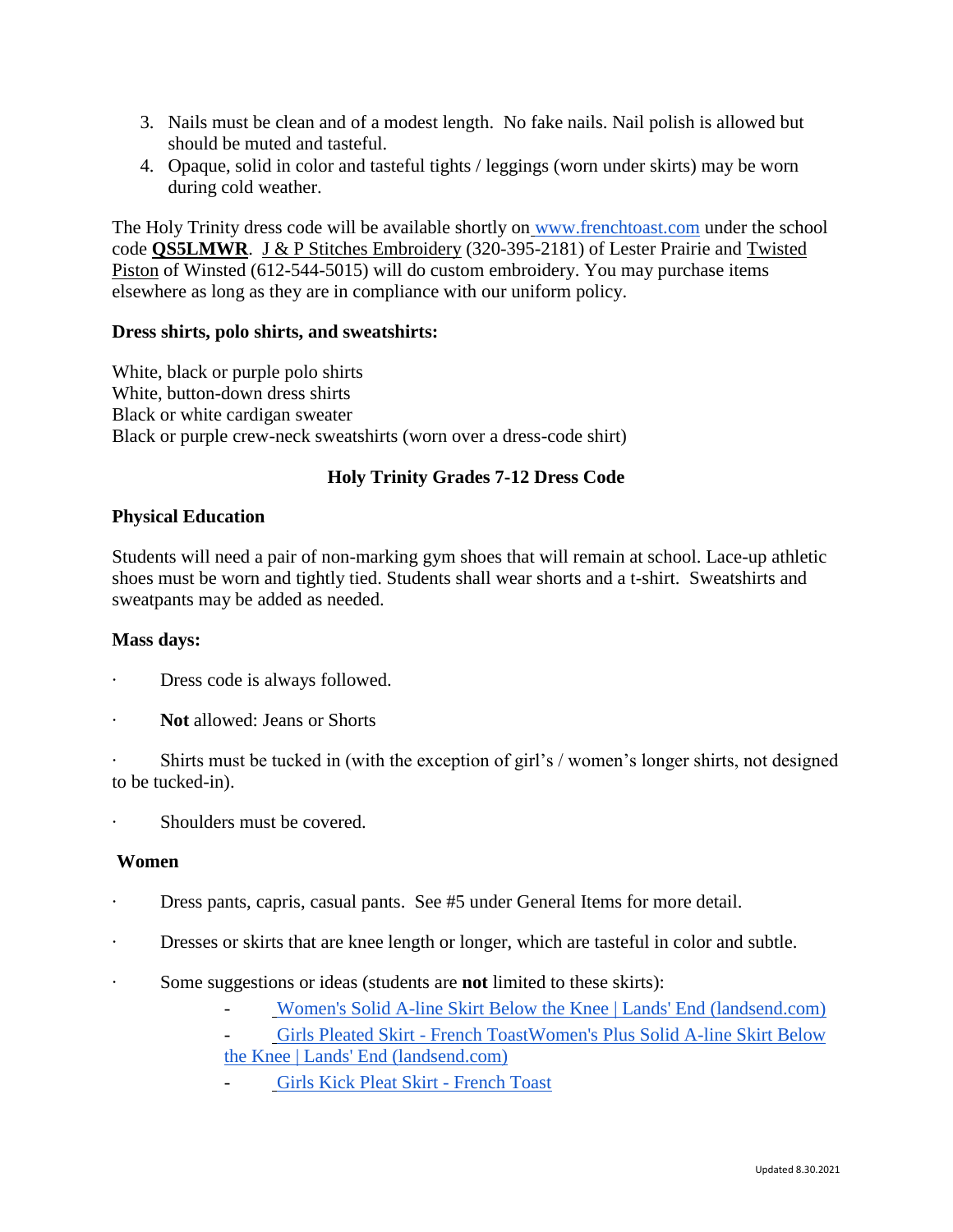Tasteful, casual t-shirts with no graphics, long and short sleeve are allowed, with the exception of undershirts worn alone.

- · HT and non HT polo shirts, blouses, or sweaters which are tasteful in color and natural.
- Jeans are allowed on Mondays and non-Mass days. No skinny jeans or tight-fitting jeans.

Makeup is allowed. It is to be light in application and in good taste. Foundation, light mascara, and natural looking blush may be worn. No eye shadow or eyeliner. Students may wear clear lip gloss, but no lipstick.

Nail polish is allowed but should be muted, tasteful, and professional. Nails should be clean and moderate in length. For school dances, fingernails may be manicured and painted up to one week before and after the dance.

#### **Men**

- Khakis or dress pants are worn on Mass days.
- · HT and non HT collared shirts or sweaters which are tasteful in color and natural.

Tasteful, casual t-shirts with no graphics, long and short sleeve are allowed, with the exception of undershirts worn alone.

Jeans are allowed on Mondays and non-Mass days. See #5 under General Items for more detail.

- Pants are to be worn at the natural waist, not below. Cargo-type pants are not allowed.
- Simple chains and medals should be tucked under the shirt.

All young men should be clean-shaven, with sideburns not extending beyond the middle of the ear. Facial hair is not permitted.

#### **Game Day Attire**

Athletes may wear their jerseys on game day.

**Holy Trinity Spirit Wear Days:** Hooded HT sweatshirts (worn over a dress-code shirt) and any other approved HT related sweatshirts/shirts. On days when "Spirit Wear Day" falls on a Mass day, directions will be given for attire on a case-by-case basis.

#### **Free Dress Days**

When students are allowed to be out of uniform, all the principles guiding these policies are still in effect and directions will be given that specify what aspects of the uniform may be modified (e.g. for "spirit weeks"). Unless specifically mentioned, such items are not allowed: flip flops, open-toed shoes, graphic shirts/sweatshirts, short shorts, pajamas, tank tops, spaghetti straps,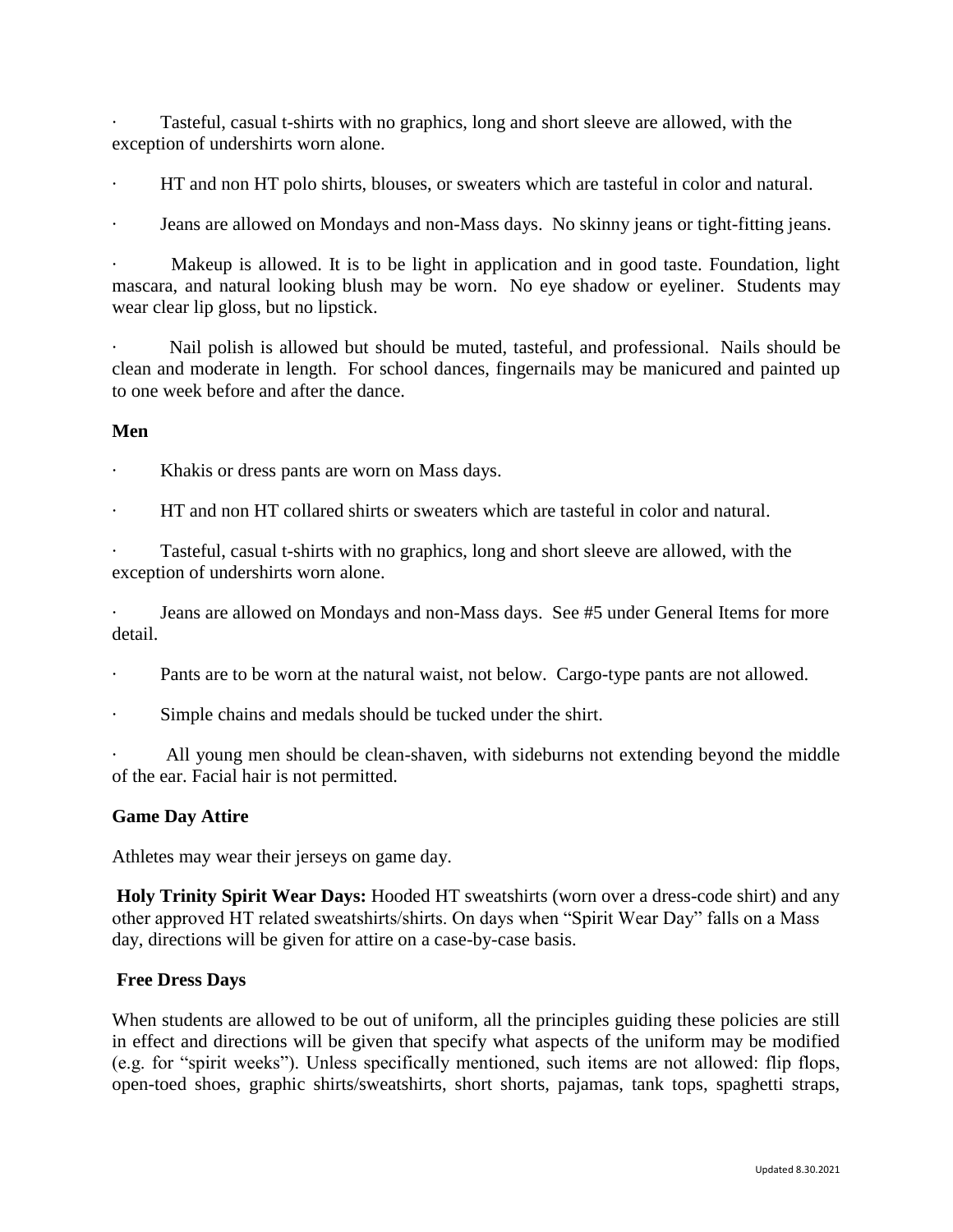leggings worn without an appropriate skirt/shorts over them, skinny jeans, etc. Hair, makeup, and jewelry should be modest and tasteful.

# **High School Dances**

In order to foster social development and enjoyment, HT holds high school dances (and, by design, we do not hold middle school dances). This dress code provides the boundaries needed to foster a culture of mutual respect. All guests are also expected to abide by this dress code. Admittance to the dance may be denied if this dress code is not followed. (Something such as a lab coat may be available to cover up for the duration of the event.) HT and its dance chaperones have the final say on the fittingness of a student's attire. General dress code guidelines apply to all dances.

#### **High School Dances: for the Ladies**

For all dances, hair, makeup, and jewelry should be modest and tasteful. For semiformal and formal dances, the students should be well-dressed and feminine. Strapless or backless dresses/shirts, and spaghetti straps are not allowed, unless covered by a shrug, shawl, or cardigan at all times. Tank tops must be three fingers in width. Any cuts, including neckline and dress slits must be modest and not revealing. If wearing a skirt/dress, length is mid-knee to below the knee. No short skirts. A note on the dress requirement: feminine non-dress attire, such as a feminine pant suit, may be worn on a case-by-case basis with written approval from the administration.

- 1. *Homecoming (and Homecoming candidates)*: Casual dress in accordance with theme.
- 2. *Winter Formal*: Semi-formal dress with dress shoes, no pants. If a strapless/backless dress is worn, a cover-up must be worn at all times.
- 3. *Prom*: Semi-formal / formal (short or long dress). Same requirements as Winter Formal.

#### **High School Dances: for the Gentlemen**

For semiformal and formal dances, the students should be well-dressed and masculine.

- 1. *Homecoming (and Homecoming candidates):* Casual dress in accordance with theme. Shirt or football jersey. Pants. No tank tops.
- 2. *Winter Formal*: Semi-formal attire with dress shoes. Dress pants with collared, button down shirt, tie and dress shirt. Hair must be well groomed. Jackets/suits optional.
- 3. *Prom*: Semi-formal/ formal. Same requirements as Winter Formal. Tuxedos may be worn if desired.

All HT families have access to our Uniform Exchange Closet to take advantage of free uniforms.

**School Lunch Information:** Students in grades PreK-12 may purchase a hot lunch each day. Students also have the option of bringing a cold lunch from home. Free and reduced price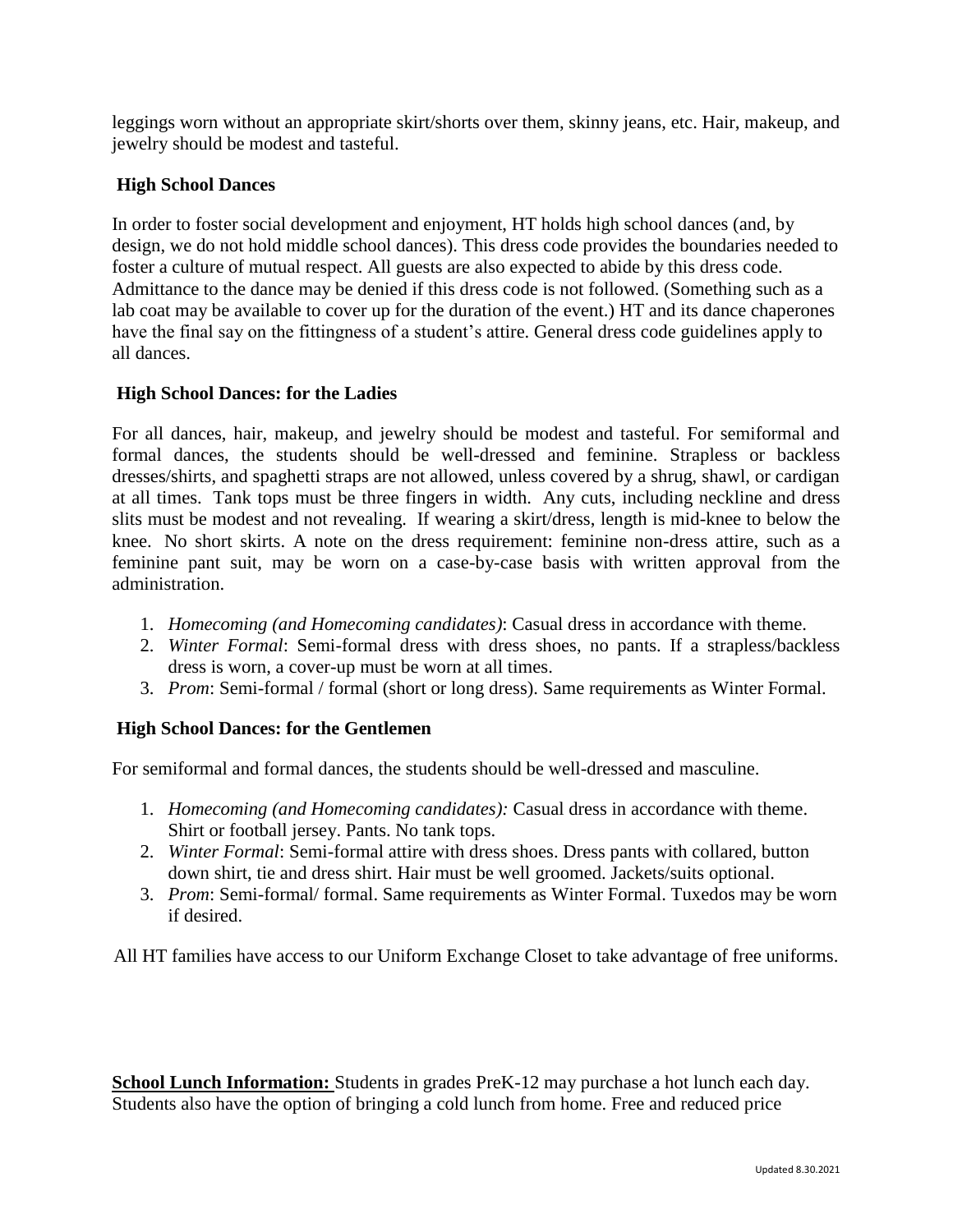applications will be sent home at the start of the school year. Families may apply for free or reduced meals anytime throughout the year. The lunch program is run and maintained by the Howard Lake Waverly Winsted public school system.

**Visitors for lunch**: We encourage parents, grandparents, or other special adults to join their child for lunch. Please call the school office ahead of time to let us know who is coming. Visitors may occasionally bring an outside lunch for the students they are visiting.

**Non-custodial Parent:** Holy Trinity School abides by the provisions of the Buckley Amendment with respect to the rights of the non-custodial parents. In the absence of a court order to the contrary, a school will provide the non-custodial parent with access to the academic record and to other school–related information regarding the child. If there is a court order specifying that there is to be no information given or contact had, it is the responsibility of the custodial parent to provide the school with an official copy of the court order which Holy Trinity School will keep on file and follow explicitly.

**Student Deliveries**: Holy Trinity School will accept floral and balloon deliveries for students; however, the items will remain in the school office until the end of the school day. Items made from latex are not allowed in the school building.

**Student Transportation**: Holy Trinity School will follow the request of parents as to how their child will be brought to and picked up from school. Parents need to notify the school office by phone or email if they will change transportation methods by 2pm. Students who normally don't take the bus must have a note from their parents to give to the bus driver allowing them to ride home with a friend on the bus. Holy Trinity School utilizes bus transportation from Glencoe-Silver Lake, Lester Prairie, Howard Lake-Waverly-Winsted and the Watertown School Districts.

**Field Trips:** Faculty members must have prior approval from the Principal before they schedule a field trip. The teacher will provide written information that includes the educational reason for the trip, destination, cost, mode of transportation, departure and arrival times. Whenever possible, bus transportation is the preferred method of transporting students. If students will be transported by cars, the drivers must complete a driver's background check and show proof of insurance. Drivers must also be compliant with the Virtus Safe Environment Program. Chaperones must be at least 18 years old and have completed the Virtus Safe Environment Training course and background check prior to the field trip.

**Communication with a Teacher:** Please call or email to arrange a meeting with your child's teacher. Parents are not allowed to come to the classrooms to visit with or talk to a teacher without a scheduled meeting.

**School Closings/Early Release/Late Start:** School closings, early releases, and late starts will be announced to families through the JMC Messenger Parent Notification System, on social media sites, and over radio and television stations. When Holy Trinity School has a late start, normally half-day preschool is cancelled for the day.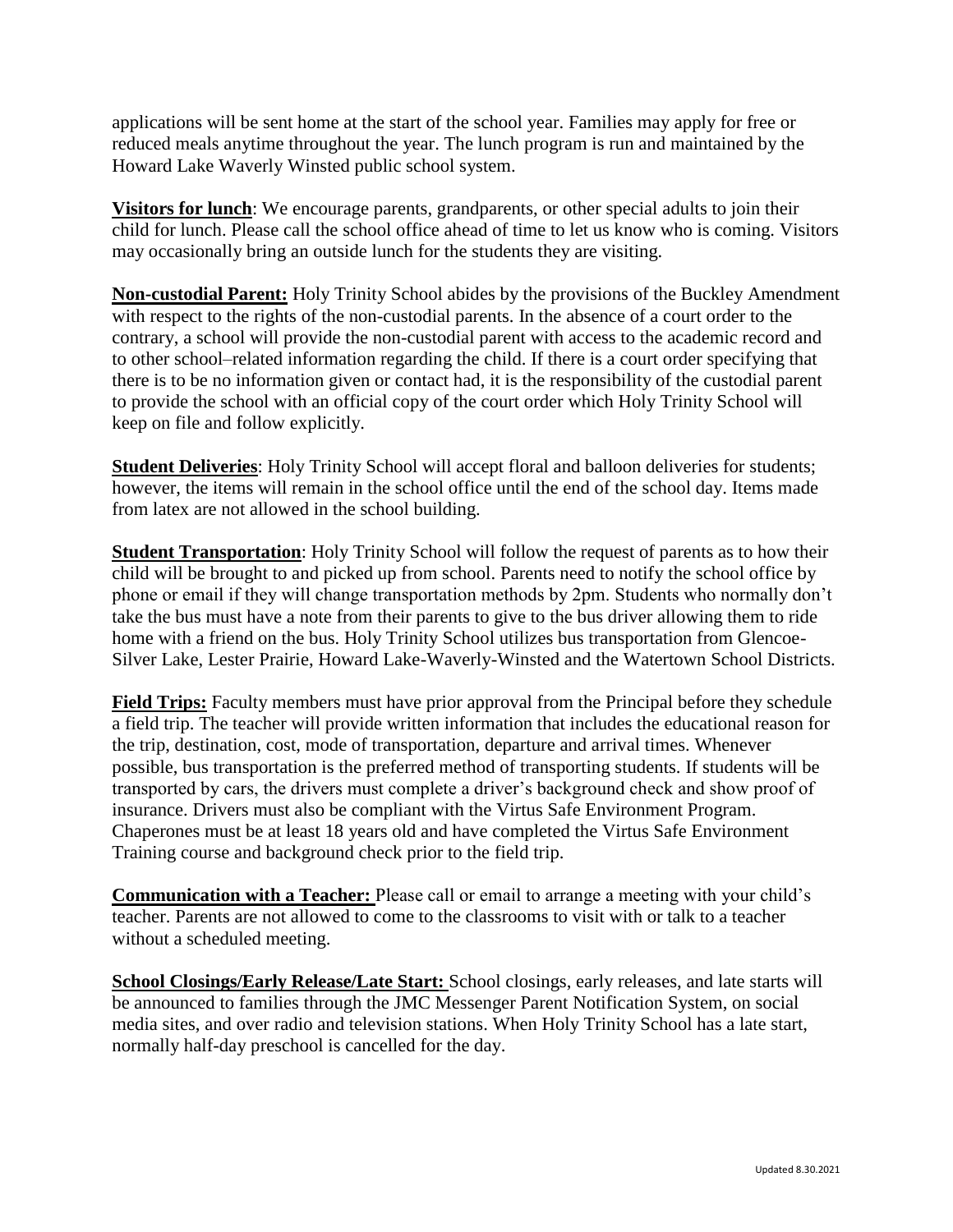**Elementary Recess:** Elementary students are expected to spend their recess time outside. Exceptions to this are when a student has a note from the doctor requesting they stay inside or the teacher requires the student to stay inside. Students go outside for recess unless we have inclement weather. We go outside during the winter unless the temperature and or the wind chill are -5 degrees Fahrenheit or colder.

**Transcripts (High School):** The law (Chap. 479-1974 Session Law) states that a student's record can be sent to an outside recipient (college, armed forces, prospective employer, etc.) only upon written authorization from the student and parent. If the student is 18 years or older, authorization from the student only is needed. Transcript fee is \$5.00 for graduates and free for present high school students and the previous year graduates. All outstanding debts must be paid before Holy Trinity School will release the transcripts to another organization.

#### **Sports and Activities- Grades 7-12**

#### **Girls**

| Basketball | <b>Cross Country</b> | Cheerleading         |
|------------|----------------------|----------------------|
| Soccer     | Track                | <b>Trap Shooting</b> |
| Softball   | Volleyball           | Danceline            |
| Gymnastics | Golf                 |                      |
|            |                      |                      |

# Danceline (HT only)

#### **Boys**

| <b>Cross Country</b> | <b>Basketball</b> |
|----------------------|-------------------|
| Track                | Golf              |
| <b>Altar Serving</b> | Soccer            |
|                      |                   |

#### **All Students 7-12**

Choir Student Council National Honor Society (gr. 10-12) Yearbook Drama

#### **Sports and Activities 4-6**

Band- grades 5-6 Middle School Choir School Patrol -grades 5- 6 Basketball Football Running Club Volleyball

Band Jr./Sr. High Knowledge Bowl

Activity Attendance: Participation in a school activity requires attendance at school the day of the activity. Participation in a school activity does not excuse a student from school the next day or allow for tardiness. A "day" is interpreted to mean that the student needs to be in attendance at school by the beginning of the 2nd class period. The student is responsible for knowing the schedule of the day to ensure attendance by the 2nd class period.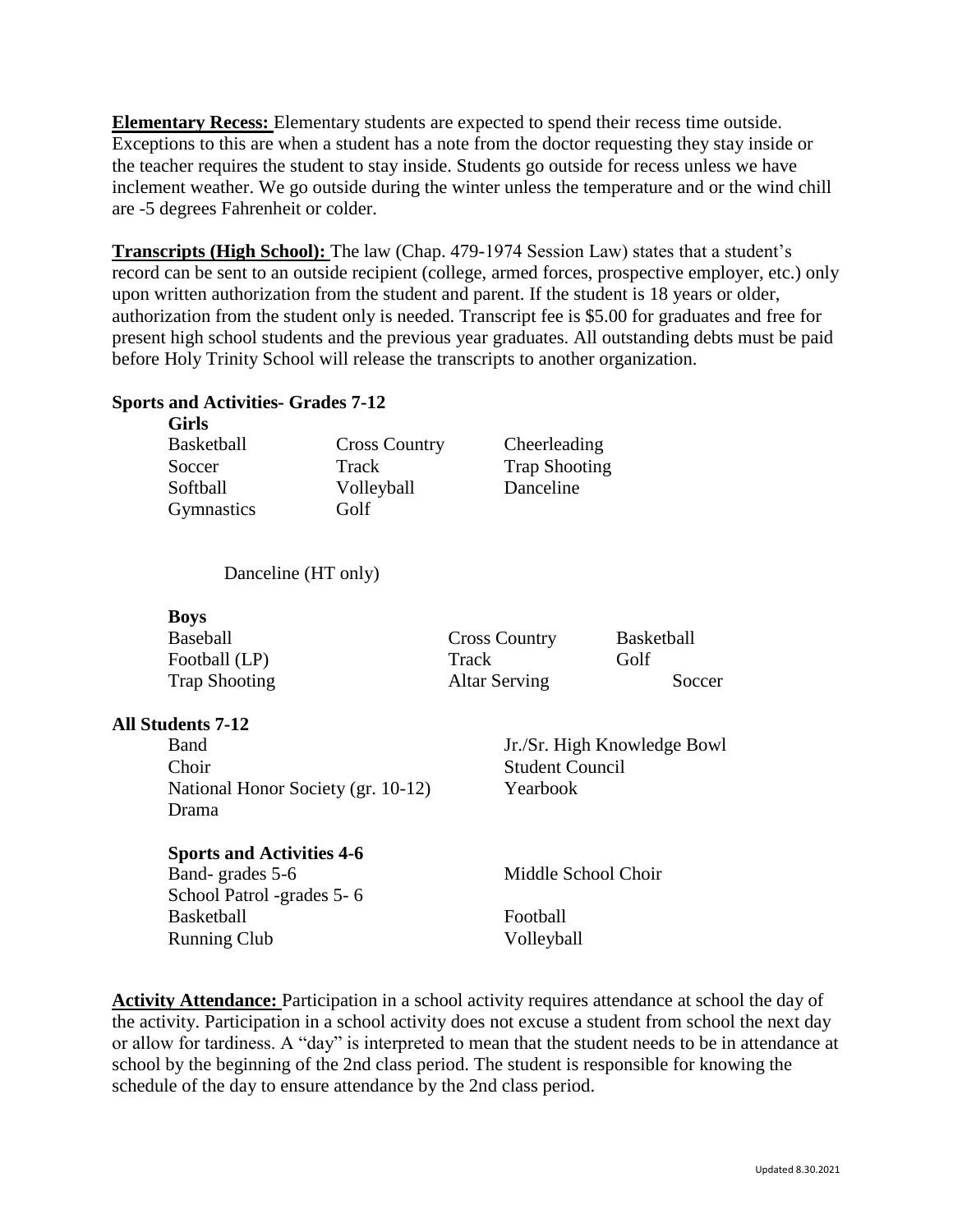Any student who leaves school to go home because of illness is ineligible to participate in any extra-curricular activity, practice, or performance for that day. Any unexcused absence, even if the student arrives before the 2nd hour, makes a student ineligible for participation on the day of the absence. Excessive absences or tardiness may result in the student being ineligible for the next contest or performance.

# **Attendance Policy for MSHSL Tournaments (High School)**

Non-participating student attendance at MSHSL tournaments at which Holy Trinity School does not provide bus transportation will be governed by the following policy:

Students planning to attend need to have written permission from a parent/guardian. This needs to be handed into the main office no later than one (1) day prior to the date of the absence. Student attendance at a tournament will be limited to one (1) day per event. There will be no exceptions to this. Any of the following reasons can disqualify a student from attending a tournament:

- A. A failing grade at the quarter or semester.
- B. A failure or borderline failure at progress report time.
- C. Any chemical or alcohol violation during the present or previous school year.
- D. Five or more non-consecutive absences already incurred during the quarter.
- E. The principal has the right to determine whether it is in the best interest of the student to be absent from school that day.

The student must see each teacher prior to this absence, and all teachers must sign the foreseen absence form. This indicates that arrangements have been made for missed tests, homework, etc. Failure to do this may result in the student receiving a zero grade for missed work or tests.

# **Eligibility for Activities**

Student eligibility guidelines are set forth in the Bylaws of the Official Handbook of the Minnesota State High School League. The following Holy Trinity School guidelines apply to all activities, whether they are or are not MSHSL sponsored events:

A. **Academics**: Academic Policies

B. **Behavior:** Participating in Holy Trinity School activities and athletics gives students an opportunity to represent the entire Holy Trinity School community (including captains, homecoming royalty, etc). Whether it is a student's intention or not, his/her actions at all times reflect upon Holy Trinity School. Students are to conduct themselves in a manner that will leave a positive impression of themselves, the school, and the Holy Trinity community whenever they participate in activities or athletics. The behavior listed below is unacceptable for a Holy Trinity School participant:

- 1. Consumption or possession of alcohol, tobacco, or illegal chemicals, even with parental approval.
- 2. Any offense such as an "open bottle", DUI, minor consumption, or related offenses whether driving or being in the company of the offender at the time of offense.
- 3. The behavior or smell that is related to the use of alcohol or illegal chemicals as witnessed by a responsible adult.
- 4. Harassment of teacher, coach or other adult.

These guidelines will be adhered to with respect for the rights and integrity of students. It is not the responsibility of the school authorities to prove beyond a reasonable doubt that an infraction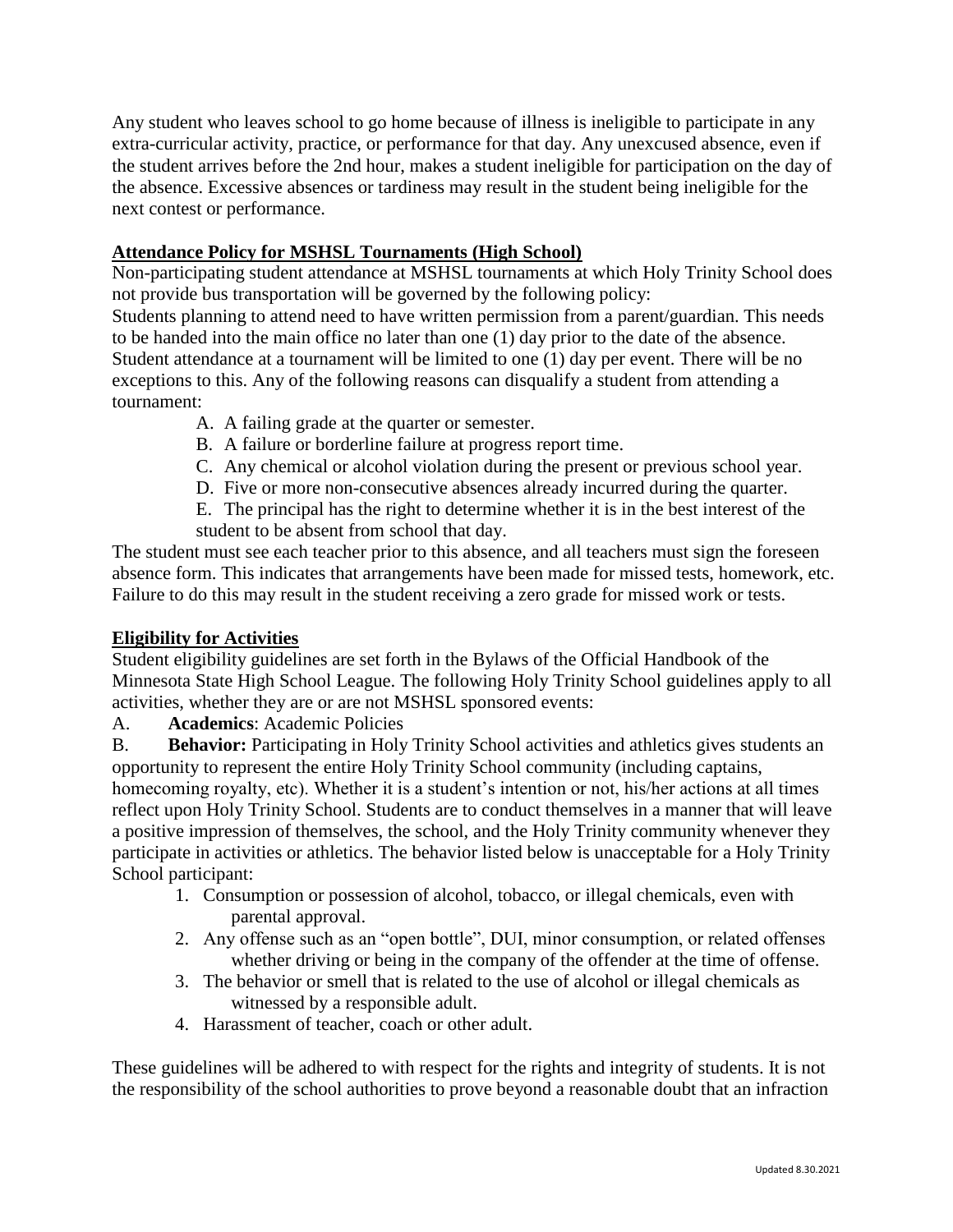has occurred before establishing a consequence. Rather, it is the responsibility of school authority to address the issue with the student, and the corresponding responsibility of the student to acknowledge the action, if it has occurred, and accept the consequence(s).

Students must be passing all classes and have a grade point average of 1.5 for the previous nine week period to be eligible for activities. This policy applies to all students with the exceptions noted below:

> A. If a student is working up to their ability, but his/her grade point average is below 1.5, the student or one of his/her teachers may request the Advisory Committee to allow this student to participate in an extra-curricular, provided they are not failing any classes.

> B. If a student has made a satisfactory attempt in course work and has still failed a class, the teacher may request a special ruling to be made by writing a letter to or appearing before the Advisory Committee. After reviewing the case, the Advisory Committee would have the option of allowing participation while the student is monitored on a weekly basis for the class they failed. If the student does not continue to make a weekly attempt (in the teacher's judgment), he/she would be ineligible for one week.

C. Those students who qualify for Special Education services will follow IEP guidelines.

D. If a student does not meet requirements A & B above, they will:

- Be deemed ineligible for performances until mid-quarter grading time, but would be allowed to participate in rehearsals or practice.
- Be monitored at mid-quarter by all teachers. If the student then becomes eligible to participate in events or games, they will then be allowed to continue participation for the remainder of the quarter.
- Be ineligible for the remainder of that quarter to participate in events or games if the student receives an "F" (fail) at mid-quarter in the area of previous failure.

# **Penalties for Violations of School Sponsored Activities (High School)**

- A. Minnesota State High School League Activities
- **1.** The penalty for a first violation of the Minnesota State High School League's rules concerning the use of mood-altering chemicals, after confirmation of the violation, is loss of eligibility for the next two (2) weeks of a season in which the student is a participant, or the next two (2) contests, whichever is greater.
- **2.** Penalties for the second and third violations are listed in the Official Handbook of the Minnesota State High School League Rules. These rules are given to each participant.
- **3.** The penalty for violation of behavior rules #2 through #4 above shall be the same as in penalty #1 and #2 above.
- **4.** The head coach/advisor of each activity reserves the right to set team rules for violations, as long as they meet the minimum requirements of school policy and are approved by the Athletic Director.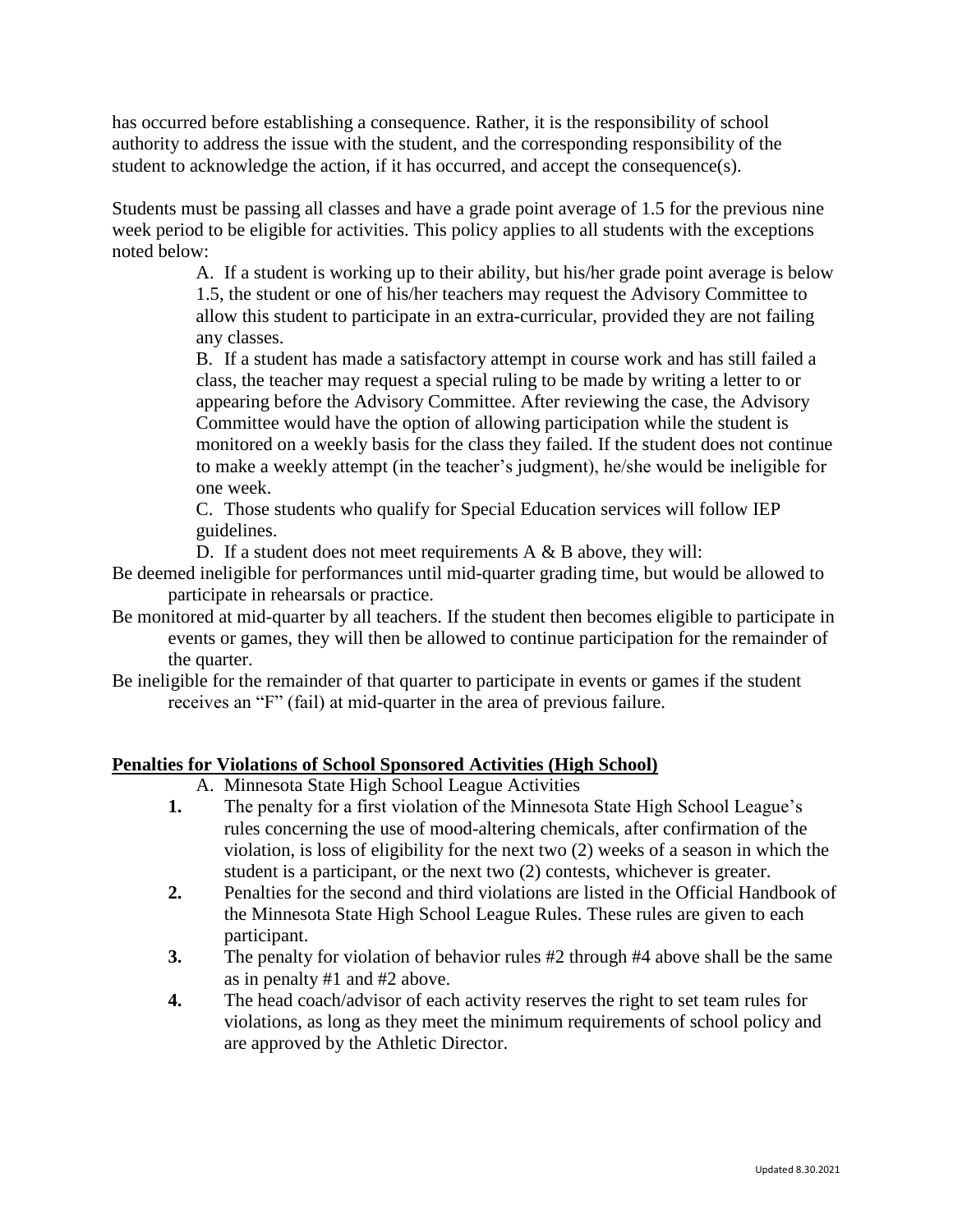- B. Category II Activities. MSHSL defines Category II activities as follows: Those league-sponsored activities in which a member school does not have a schedule of interscholastic contests, exclusive of league-sponsored tournaments. Examples include: Fine Arts activities, Speech activities and One-Act Plays when a school schedules no interscholastic contests and participates only in the league-sponsored tournament series and Music activities.
	- 1. After the confirmation of the first violation, the student shall lose eligibility for the next public appearance in which the student is a participant.
	- 2. After the confirmation of the second violation, the student shall lose eligibility for the next two public appearances in which the student is a participant. Before being re-admitted to activities following suspension for the second violation, the student shall:

A. Show evidence in writing that he/she has sought or has received counseling from a community agency or professional individual such as a school counselor, drug counselor, medical doctor, psychiatrist or psychologist, unless the administration waives this requirement.

B. When appropriate, the school may refer a student to a community agency or a professional individual outside the school for assessment of potential chemical abuse or misuse. 3. After confirmation of the third violation, the student shall be declared ineligible for the remainder of the school year. The student should be referred for assessment of potential chemical abuse, misuse, or dependency by a community agency or a professional individual outside of the school.

**Attendance:** Holy Trinity School asks that parents respect and adhere to the established school calendar. Dental, doctor appointments, and vacations should be made outside of the school year whenever possible. Students are marked absent when leaving school for these appointments. We follow the MN state truancy laws listed below:

# **Truancy**

# [260A.05.](http://www.revisor.leg.state.mn.us/bin/getpub.php?type=s&num=260A.05&year=2006)

Subd. 3. **Continuing truant.** "Continuing truant" means a child who is subject to the compulsory instruction requirements of section [120A.22](http://www.revisor.leg.state.mn.us/bin/getpub.php?type=s&num=120A.22&year=2006) and is absent from instruction in a school, as defined in section [120A.05,](http://www.revisor.leg.state.mn.us/bin/getpub.php?type=s&num=120A.05&year=2006) without valid excuse within a single school year for:

(1) three days if the child is in elementary school; or

**(**2) three or more class periods on three days if the child is in middle school, junior high school, or high school.

Nothing in this section shall prevent a school district from notifying a truant child's parent or legal guardian of the child's truancy or otherwise addressing a child's attendance problems prior to the child becoming a continuing truant. (Minnesota Statutes 2003, Table of contents for Chapter 260C)

# **260C.007 Definitions.**

Subd. 19. **Habitual truant.** "Habitual truant" means a child under the age of 16 years who is absent from attendance at school without lawful excuse for seven school days if the child is in elementary school or for one or more class periods on seven school days if the child is in middle school, junior high school, or high school, or a child who is 16 or 17 years of age who is absent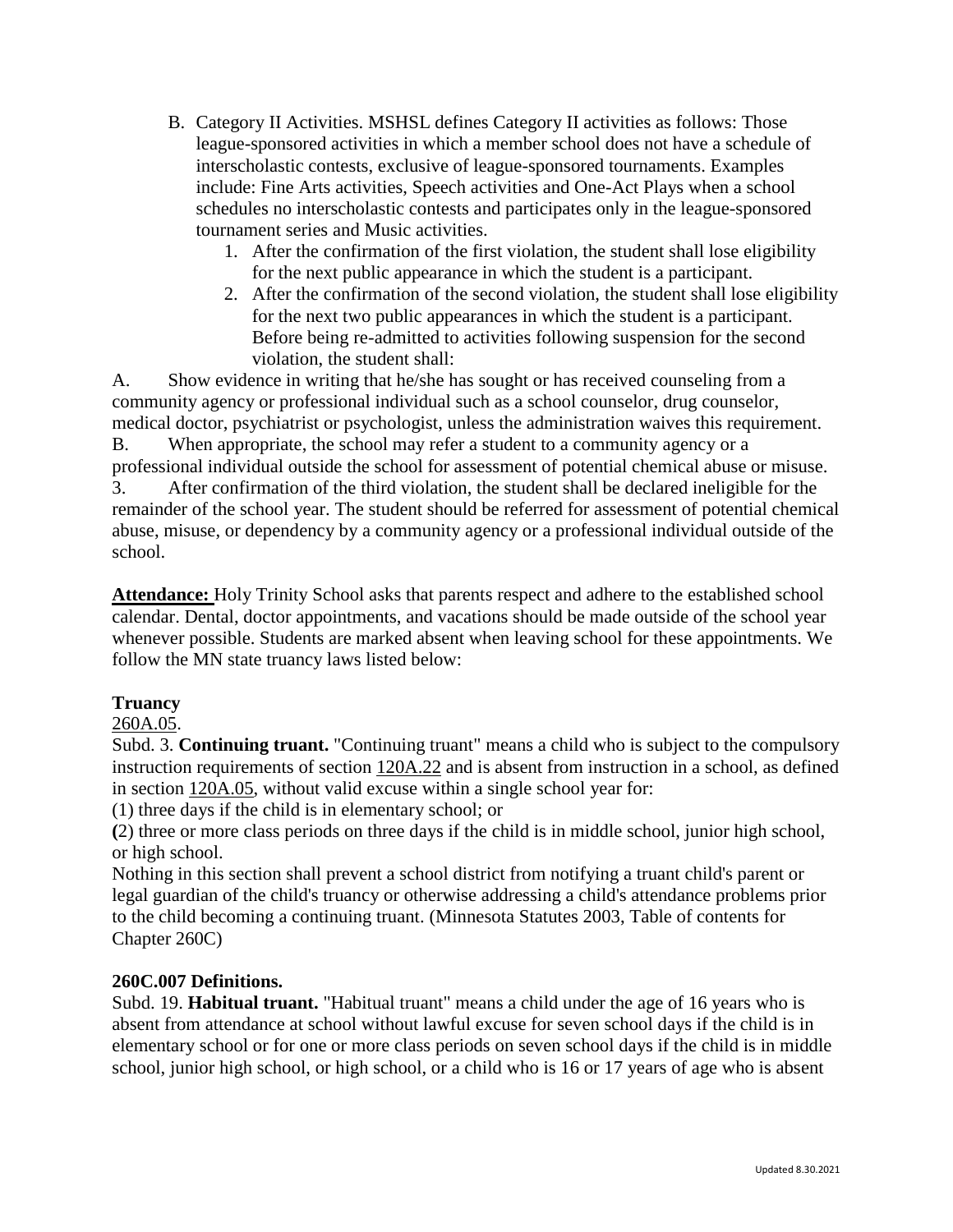from attendance at school without lawful excuse for one or more class periods on seven school days and who has not lawfully withdrawn from school under section 120A.22, subdivision 8.

When a student is deemed to be habitually truant this attendance information will be turned over to the McLeod County Family Services office and to the McLeod County juvenile court system. For absences over five (5) days in duration, the school requires a physician's statement.

**Absence:** Parents are required to call the school offices at Holy Trinity School before 8:00 a.m. the day a student is absent. Holy Trinity School reserves the right to determine whether the absence is excused or unexcused.

*High School* students that miss two complete periods will be considered one half day absent. College Visits (2 days), Field Trips, Driver Test (1) and Permit Test (1) do not count for absence reports to the State.

*Elementary* students absent less than one hour are counted as tardy. Those absent for an hour up to one-half day are considered one-half day absent.

**Partial Daily Absence:** Dismissal during the day will be allowed only if parents call the school prior to the time of the absence. When picking up *elementary or high school* students during the school day, the parent/guardian is to report to the office to pick up his/her child or return his/her child. Prior to leaving the building, *high school* students must stop in the school office to get a "permission to leave building" slip. They also must sign out, noting the time of departure. Upon returning to school, *high school* students must stop in the school office to pick up an "admit to class" slip. They must also sign in, noting the time of return. *Elementary school parents* must sign the child out at the office. *Elementary school parents* must sign in their child at the office.

**Returning From an Absence:** Students will be responsible for contacting their teacher(s) and ensuring that work missed as a result of an absence is completed in a timely manner. Term papers, projects, assignments and tests announced to the student before the absence (and due the day of absence or of return) are due the day the student returns to school. For assignments given while the student was absent, the student will give one day of make-up time for every one day the student is absent. Timelines for group or collaborative projects should be discussed with the respective teacher.

**Foreseen Absence:** If a student will be having a foreseen absence, the school office and all teachers should be notified one week prior. The student must make arrangements for completion of all missed work. Teachers may ask students to turn in their work before leaving. Absence from class may affect grades for a course.

**College Visits:** Seniors and juniors will be allowed two days of time for college visitation through permission slips from the parents. These are foreseen absent days, therefore, that procedure is to be followed. A slip from the college is required to verify the actual visit took place to be considered an excused absence.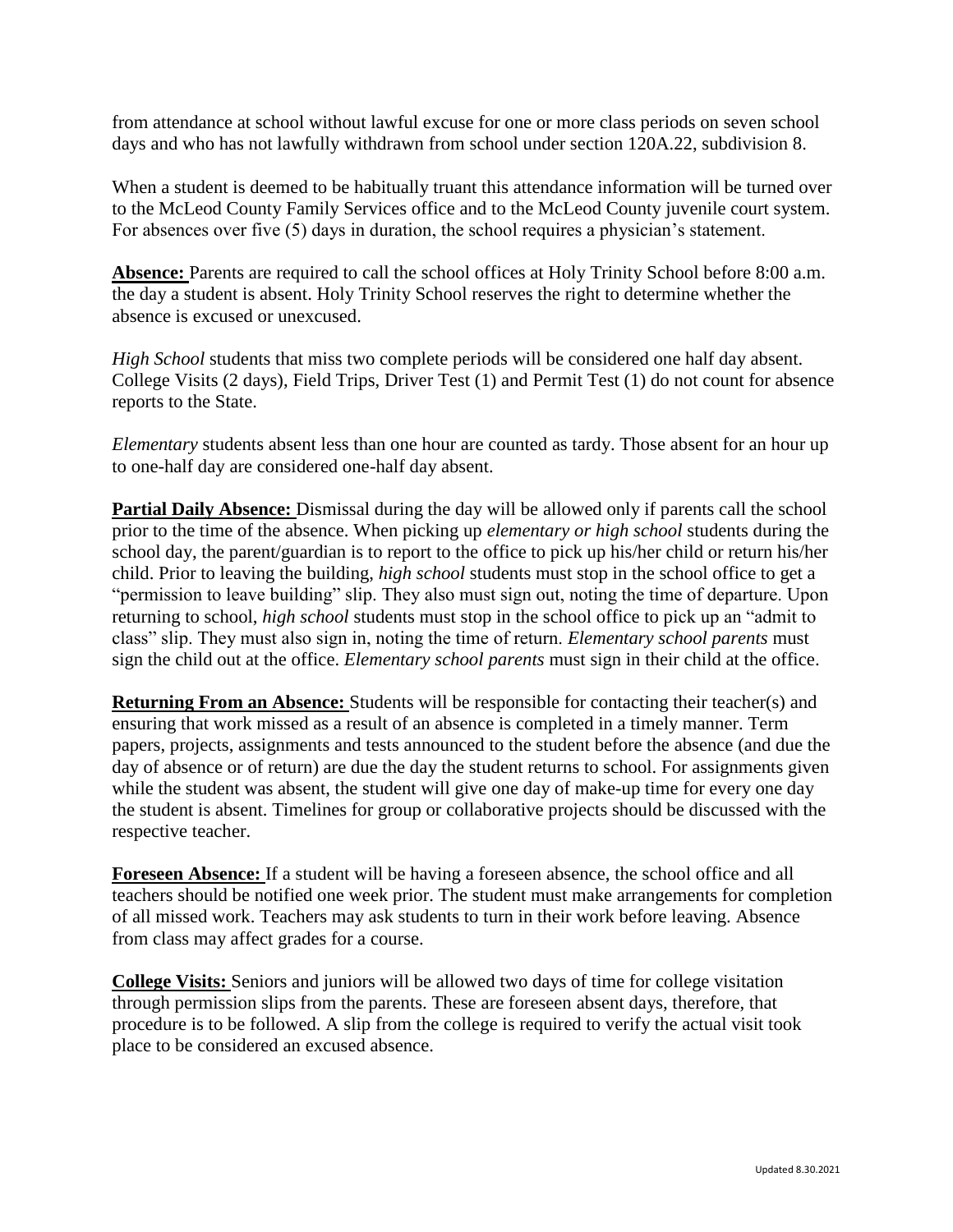Parents Out-of-Town: When parents or guardians expect to be out of town they should notify the school where they may be reached in case of emergency. It is also advised that parents leave a name and phone number of a local party that the school can contact if necessary.

**Tardy:** A high school student not in the classroom when the bell rings will be considered late for class. A student late for class periods one (1) through seven (7) must get a "tardy" slip from the main office to get into class. The main office will determine whether the tardy is excused or unexcused.

A third instance of unexcused tardiness to a given class or study hall warrants the student being placed on detention. This will be repeated as warranted.

Repeated tardiness for elementary or high school students may result in a student/parent conference with the administration.

Unexcused Absence (9-12): An unexcused absence is a serious matter. It usually results in the loss of credit of anything missed that day and is likely to receive a significant consequence.

**Prom:** Students must be in at least 10<sup>th</sup> grade to attend the Holy Trinity School Prom.

# **School Fundraisers**

**Annual Marathon for Nonpublic Education:** Our Marathon is typically held in October each year. Families collect pledges from September to October. 100% of pledges go to Holy Trinity School.

**Catholic United Financial Catholic Schools Raffle:** Families sell raffle tickets January through March. Catholic United Financial provides all raffle materials and prizes. 100% of ticket sales go to Holy Trinity School.

**Spring Fling Dinner Auction:** This event is held in April and organized by volunteers. Older students are asked to volunteer their time as servers and hosts for the dinner and auction. Each class may submit an item for the auction. All families and friends of Holy Trinity are invited to attend this event. All profits go to Holy Trinity School.

**Winstock Country Music Festival:** Winstock is held the second weekend in June each year. All Holy Trinity families and friends are encouraged to volunteer in all areas for Winstock. The Winstock Committee donates all profits from the festival to Holy Trinity School.

**Class breakfasts (Grades 7-12):** Once per year each class holds a Sunday morning breakfast after the 9:30 a.m. Mass. The class advisor and parent volunteers organize this event and the students help run it. All proceeds go to the class for future events like prom and graduation.

#### **Transportation**

Bus Behavior Responsibilities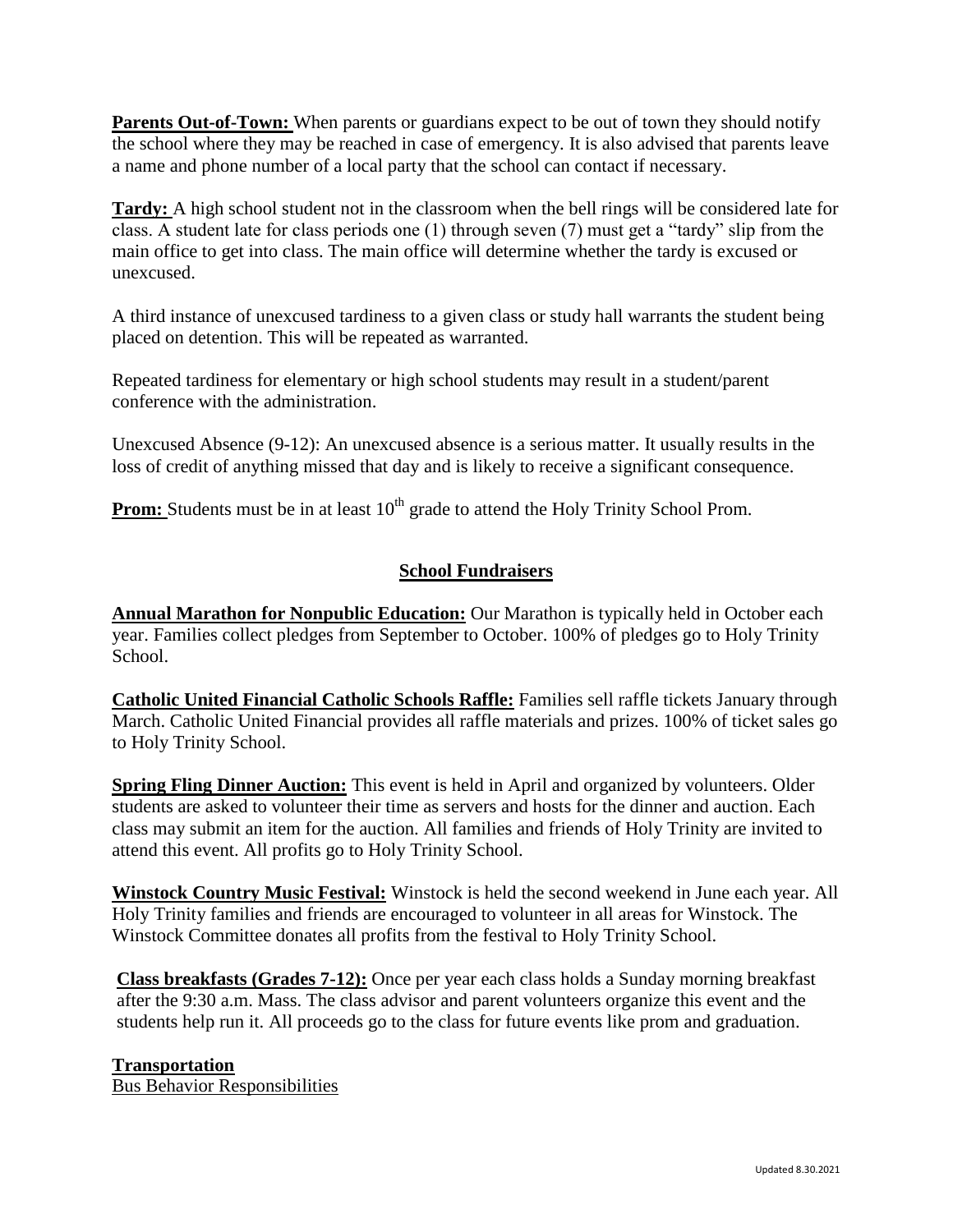- I. Bus owners and bus drivers have the responsibility to transport students to and from school in a safe and courteous manner. Students are expected to cooperate with the drivers to ensure the safety of all riders. Students who violate acceptable standards for safe riding shall lose their privilege to ride the bus.
- II. School bus drivers have the responsibility to:
	- 1. Treat students with dignity.
	- 2. Maintain discipline in accordance with the rules established by the bus owners and Holy Trinity School.
	- 3. Assign seats for reasonable lengths of time if necessary.
	- 4. Report all violations of bus rules to the principal for disciplinary action.
- III. Students riding school buses have the responsibility to:
	- 1. Ride only on assigned buses.
	- 2. Report to their assigned buses on time.
	- 3. Take seats promptly and remain seated. Standing on a moving bus is not allowed.
	- 4. Keep heads, arms and hands inside the bus.
	- 5. Practice courtesy and refrain from shouting, fighting, spitting, teasing, shoving, pushing, throwing objects, lighting firecrackers, using tobacco and chemicals and behaving in a disruptive manner.
	- 6. Refrain from eating or drinking on the bus and from selling any products.
	- 7. Refrain from carrying animals, hazardous objects or firearms on the bus as this violates state law.
	- 8. Stay back from the curb before boarding and after leaving the bus so that they will not accidentally slip and fall in the path of the bus.
	- 9. Walk at least ten feet in front of the bus when crossing the road.
	- 10. Wait at the corner until the bus passes before crossing streets.
	- 11. Refrain from walking or running alongside a moving bus.
	- 12. Refrain from hanging on to any part of a moving bus.
- IV. Parents and Guardians of students who ride buses have the responsibility to:
	- 1. Encourage appropriate bus behavior.
	- 2. Accept liability for damage done to buses by their children or wards.
	- 3. Provide alternative transportation to and from school for students who have lost riding privileges.
- V. Referrals: When a student is referred to the administration because of misbehavior on the bus, a consistent procedure will be followed.
	- 1. First Referral
		- a. Conference with student
		- b. Optional call to parents
		- c. Notify parents with letter and referral slip
		- d. Include a list of bus rules
		- 2. Second Referral
			- a. Conference with student
			- b. Telephone call to parents
			- c. Notify parents with referral slip
			- d. Suspension of riding privilege for 3 days
			- e. Conference, if requested, with parents
		- 3. Third Referral: same as second, but riding privileges are suspended for 5 days.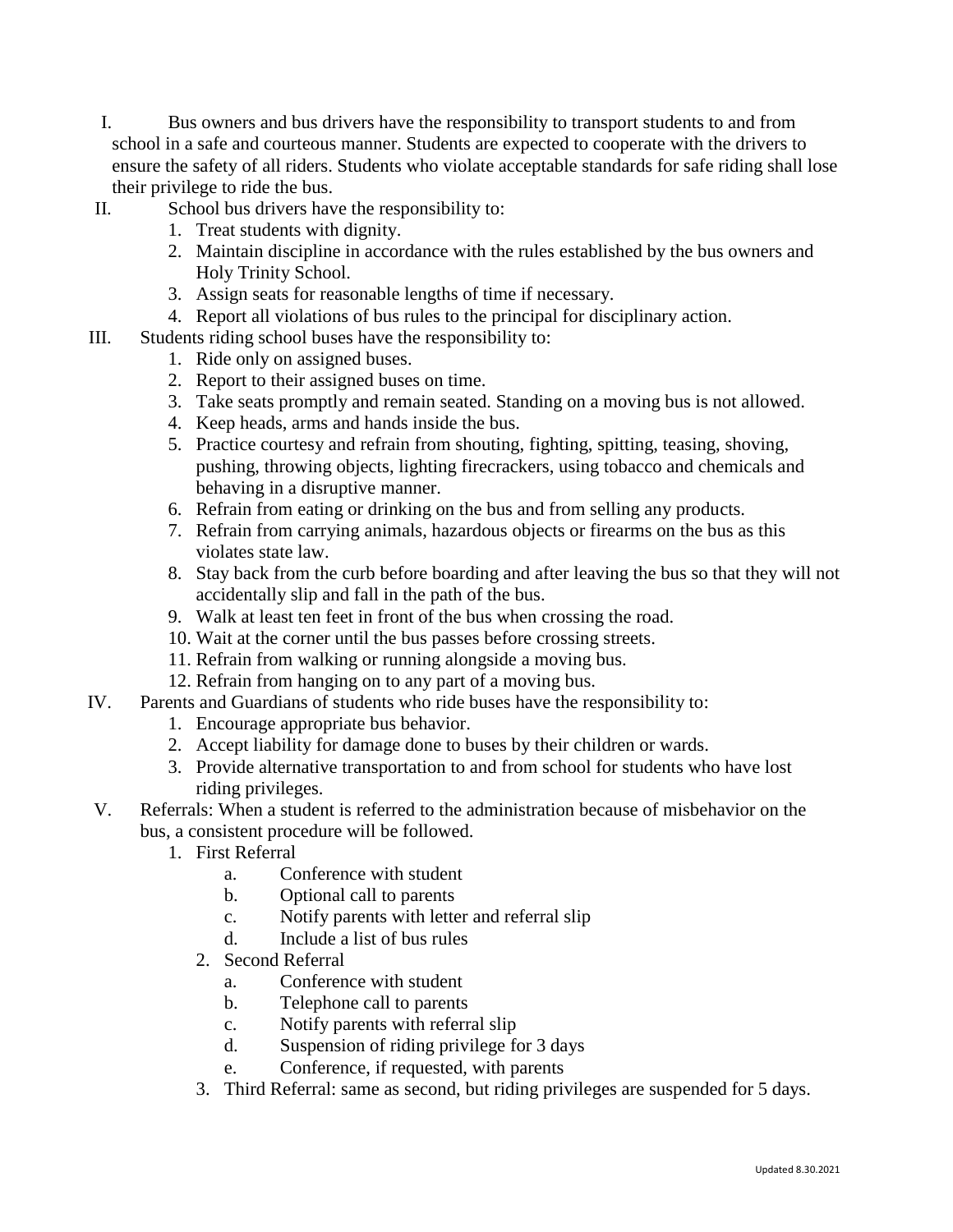- 4. Fourth Referral
- a. Conference with student
- b. Telephone call to parents
- c. Notify parents with referral slip
- d. Conference with parents, student, administration and bus driver to discuss and set a behavioral expectation plan for further bus riding.
- VI. Considerations to be taken in the referral procedure:
	- 1. The parent may request a conference with the Dean of Students, bus operator, or the bus owner.
	- 2. Judgment may be exercised by the Dean of Students in handling referrals from the bus drivers. The above procedure should generally be followed, but is not necessarily automatic; the decision will be based on the circumstances of the rule violation.
	- 3. The procedures for succeeding referrals are the same as those for #4.
	- 4. The practice of hanging on to moving vehicles may result in an automatic loss of riding privileges.
	- 5. All violations will be reported to the Dean of Students for disciplinary action.

**Student Parking (High School):** Students who drive to school may use the parking lot by the elementary building utilizing the spots that face the church. They may park along the streets near the high school; however, they may not use the spaces directly in front of or along the north side of the building. The parking lot directly across from the high school is for faculty and staff during the school day.

# **DISCIPLINE POLICY**

Holy Trinity School focuses on promoting Christ-like, positive, respectful behavior in a caring and safe environment. We believe that effective discipline involves a team effort as the school and parents work together to best help our children learn and grow. Teachers are entrusted with the responsibility of classroom discipline. Individual classroom rules and consequences will be determined by the teacher with student input prior to implementation. Teachers will share their rules with the administration and their classroom parents.

Holy Trinity emphasizes these few basic Christian rules:

- 1. Respect God, self, others and property
- 2. Make safe and healthy choices
- 3. Take ownership for learning

Holy Trinity expects students to take responsibility for their behavior and actions. Students will be guided through solving their unique situations. And they are encouraged to report issues and concerns to the administration when necessary. Each student and situation is different so as we deal with situations we will help students to grow and learn from their actions and "Make – it – Right". If a student cannot or chooses not to address their unique situation, appropriate and natural consequences will be imposed by a staff member. Some consequences may involve gentle reminders, redirecting behavior, or new placement within a classroom. Communication of these events may include a letter or phone call home from the student.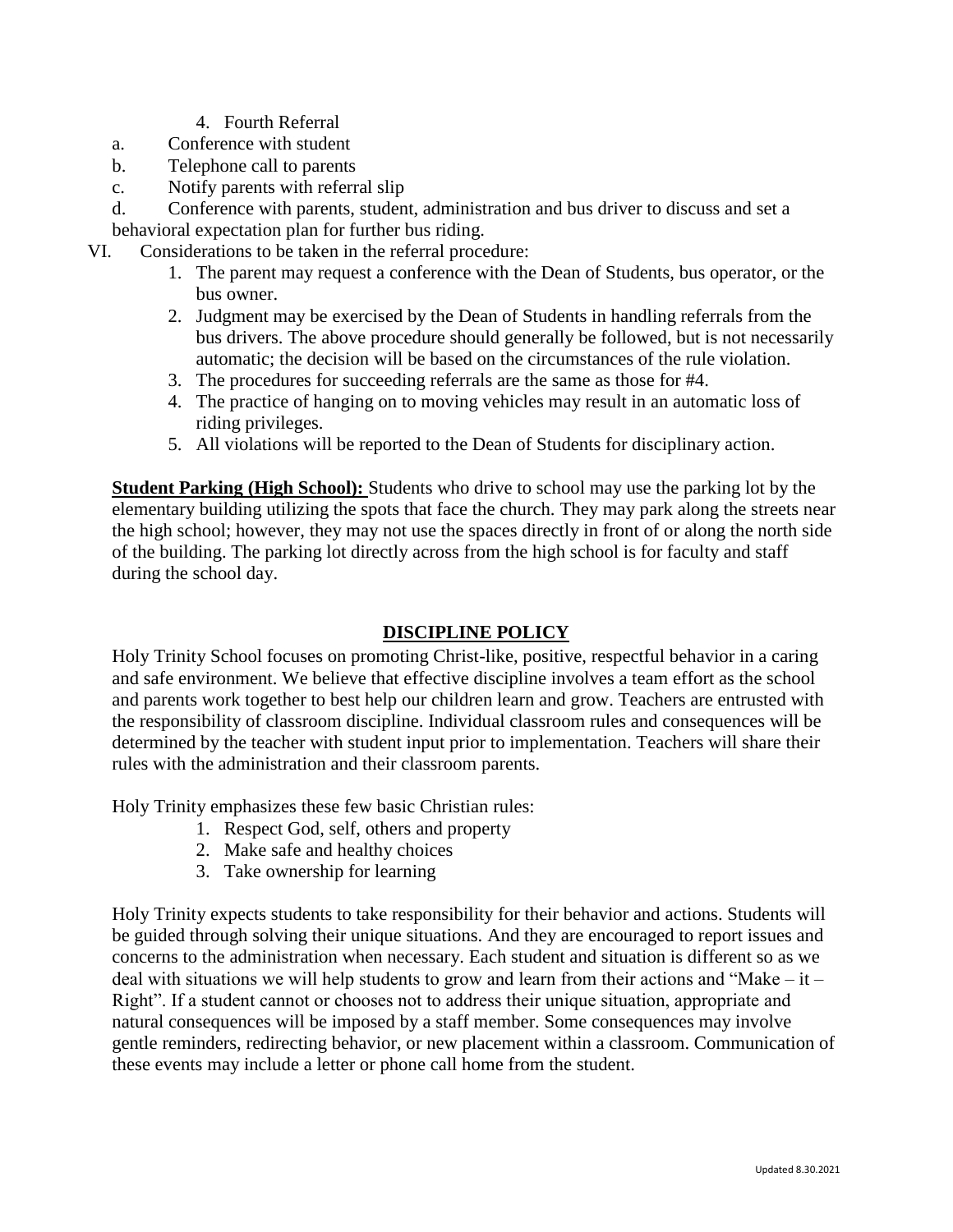Chronic or repeated poor student choices will require more serious consequences which may involve giving back time owed to a teacher during recess or after school and service work for the school when appropriate. Participation in extracurricular activities can be restricted due to discipline issues. Repeated offenses will result in a meeting with the administration, parents, and the student to problem-solve and create a plan moving forward. When necessary the administration will involve the Pastor regarding consequences involving suspension or expulsion and possible involvement of law enforcement.

# **BEHAVIOR/DISCIPLINE Guidelines**

As followers of Jesus, our goal is to ensure each student has a successful learning experience informed by our Catholic faith. The following rules and consequences are in place to help keep a peaceful and caring learning atmosphere. The principal and/or pastor have the last word on any discipline matter.

#### **The following behaviors are not allowed:**

Assault/Battery/Fighting *-intentionally inflicts or attempts to inflict bodily harm upon another* Cheating/Plagiarism *-cheating on assigned work or knowingly allowing his/her work to be used by others to cheat or copy; presenting another's work as one's own -failure to walk quietly and orderly in the halls and stairwells -disrespectful or threatening, abusive, obscene, or violent language, behavior, or gesture towards others, including arguing Disrespect for Authority -failing to follow the reasonable requests or directions of teachers, staff, administrators -failure to conduct oneself in an orderly manner in the lunchroom* Swearing Theft Vandalism *-having in possession any weapon or toy-like weapon that could be used to harm or intimidate -failure to follow playground rules and disregard for requests of playground supervisors* Lying *-failure to abide by Dress Code Policy*

(Students arrested or accused of a serious wrong will be placed on suspension pending the outcome of an investigation or an adjudication of guilt.)

#### **The following are possible consequences of poor behavior (this is not a comprehensive list):**

Verbal warning, parental notification, detention, loss of recess, writing of essays, writing of apology letters, loss of credit, in-school suspension, out-school suspension, being sent home, restitution, expulsion, etc.

# **Chemical Use**

**Alcohol and Drugs**

At no time may students at Holy Trinity School possess or use alcohol, tobacco, or illegal drugs.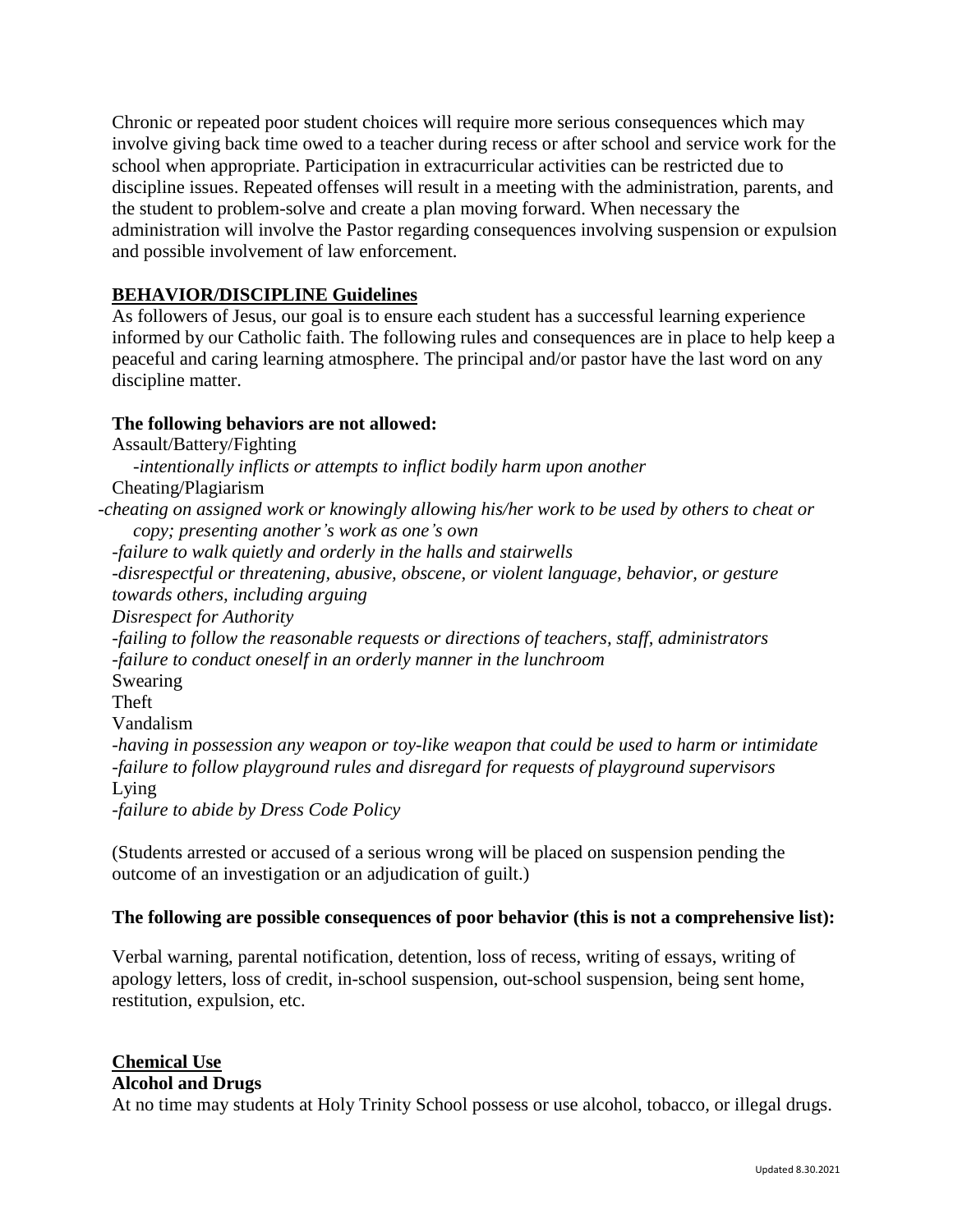# **A. Penalties**

If a student is found at Holy Trinity School, or at any Holy Trinity School activity in possession of, under the influence of, or selling alcohol, tobacco, or any illegal drugs or chemicals, he/she will be suspended from school immediately by the administration according to the following guidelines.

- **1.** First Offense: A minimum of three (3) class days of in-school or out-of-school suspension, to be determined by the Administration.
- **2.** Second Offense: A minimum of five (5) class days of in-school or out-of-school suspension, to be determined by the Administration.
- **3.** Third Offense: Five (5) to ten (10) days of in-school or out-of-school suspension with a chemical assessment and satisfactory follow-up, or be subject to dismissal from school.
- **4.** In addition to the above penalties, students in violation of Holy Trinity School regulations regarding the use of alcohol, tobacco, or chemicals will forfeit the privilege to perform publicly or hold office in an activity for the same number of days as outlined in guidelines 1 and 3 above.

# **Sexual Harassment**

**A.** It is the policy of Holy Trinity School to maintain learning and working environment that is free of sexual harassment. No employee or student of the school shall be subjected to sexual harassment.

**B.** It shall be a violation of this policy for any member of the Holy Trinity School staff to sexually harass another staff member or student as defined in Section II (see below). It shall also be a violation of this policy for students to sexually harass other students or staff as defined in Section II (see below).

**C.** Each administrator shall be responsible for promoting understanding and acceptance of, and assuring compliance with, state and federal laws and board policy and procedures governing sexual harassment within his or her school or office.

**D.** Violations of this policy will be cause for disciplinary action.

# **Definition**

**A.** Sexual harassment means unwelcome sexual advances, requests for sexual favors and other verbal or physical conduct of a sexual nature when:

- **1.** Submission to such conduct is made either explicitly or implicitly a term or condition of a person's employment or advancement, or of a student's participation in school programs or activities.
- **2.** Submission to, or rejection of, such conduct by an employee or student is used as the basis for decisions affecting the employee or the student.
	- **C.** Such conduct has the purpose or effect of unreasonably interfering with an employee or student's performance or creating an intimidating, hostile, or offensive work or learning environment.
- **B.** Sexual harassment, as set forth in Section II –A (see above), may include, but is not limited to, the following: verbal harassment or abuse, pressure for sexual activity, repeated remarks to a person with sexual or demeaning implications, unwelcome touching, suggesting, or demanding sexual involvement, etc.

#### **Procedures**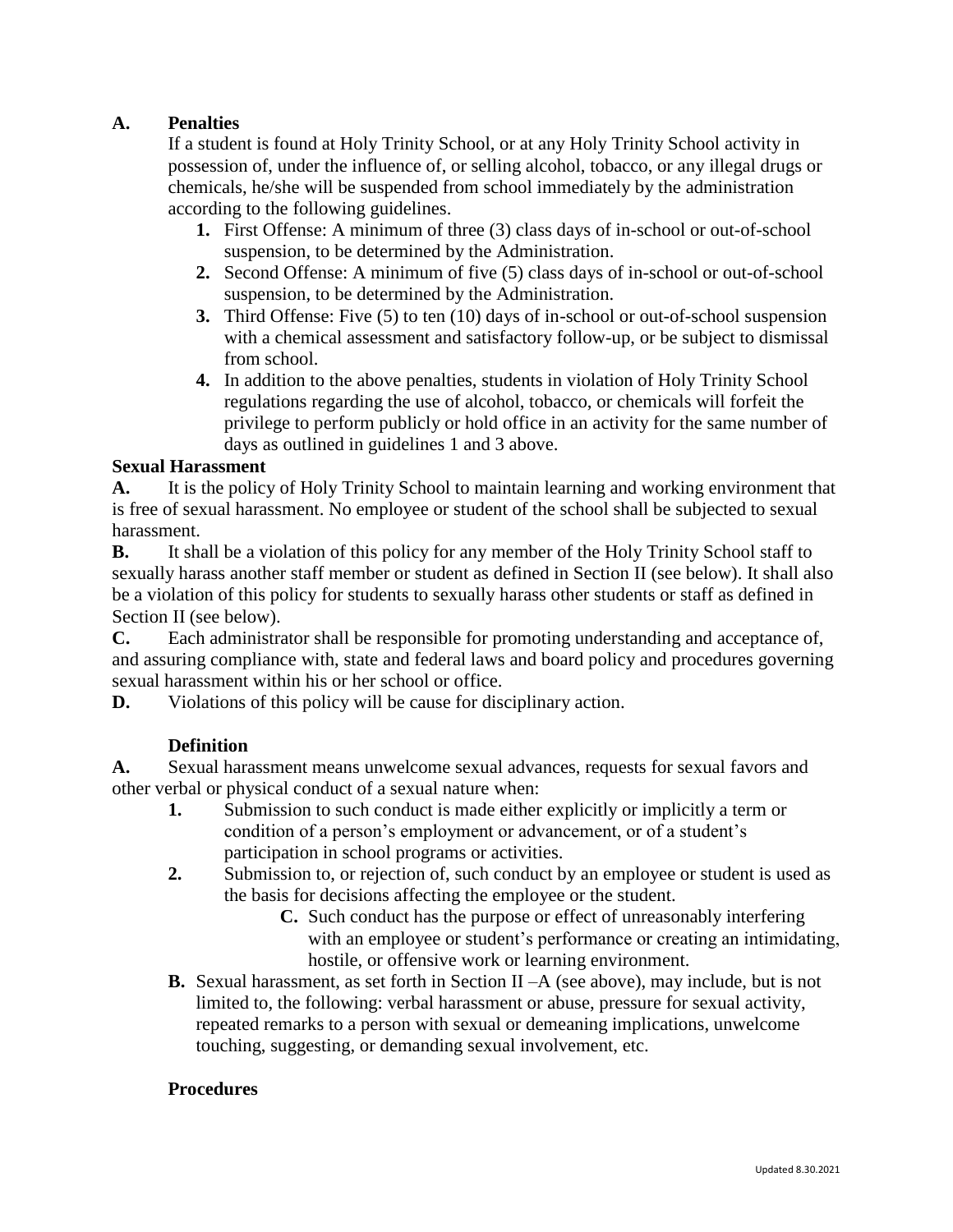**A.** Any staff member who alleges sexual harassment by another staff member or student may complain directly to his or her supervisor or the principal. This will not affect the individual's status, nor will it affect future employment or work assignments.

**B.** Any student who alleges sexual harassment by a staff member or another student may complain directly to the counselor or the principal. This will not affect the student's status in any way.

**C.** The right to confidentiality, both of the complainant and the accused, will be respected consistent with the school's legal obligations and with the necessity to investigate allegations of misconduct and to take corrective action when this conduct has occurred.

#### **Sanctions**

- **A.** A substantiated charge against a staff member in the school shall subject such staff member to disciplinary action including, but not limited to, potential discharge.
- **B.** A substantiated charge against a student in the school shall subject that student to disciplinary action, which may include suspension or expulsion.

# **Holy Trinity Anti-Bullying Rules**

Rule 1- We will not bully others

Rule 2- We will try to help students who are bullied

Rule 3-We will try to include students who are left out

Rule 4- If we know that somebody is being bullied, we will tell an adult at school and an adult at home.

**Weapons:** The possession of any weapon (gun, knife, explosives, etc.) that endangers the student, other students, or surrounding persons or property of the school is grounds for suspension. It may also lead to dismissal from Holy Trinity School.

**Student Health and Wellness Information:** If your child is going to be absent due to illness please call the school before 8:00 am on the day of the absence. Let us know what illness your child is experiencing. Knowing what is wrong with your child helps us to better take care of all of our students. At that time, you may request homework assignments by stating your child's grade and teacher. Homework assignment requests will be filled by the classroom teachers and made available for parent pickup at the end of the day.

Parents should keep children home if they show any of the following symptoms and have no history of allergies: running nose, coughing, sneezing, rash, and/or red and watering eyes. Keep children home if they have a sore throat, fever, or have vomited or have diarrhea.

When symptoms or other indications of illness occur at school (this includes vomiting for any reason), the office will notify the parent/guardian to pick up the child. A child is not to return to school in the afternoon if he/she left school in the morning because of illness.

In order for a student to return to school, he/she needs to have a normal temperature (without the aid of medication) and no vomiting or diarrhea for at least 24 hours from the onset of the illness.

# **Holy Trinity Wellness Policy**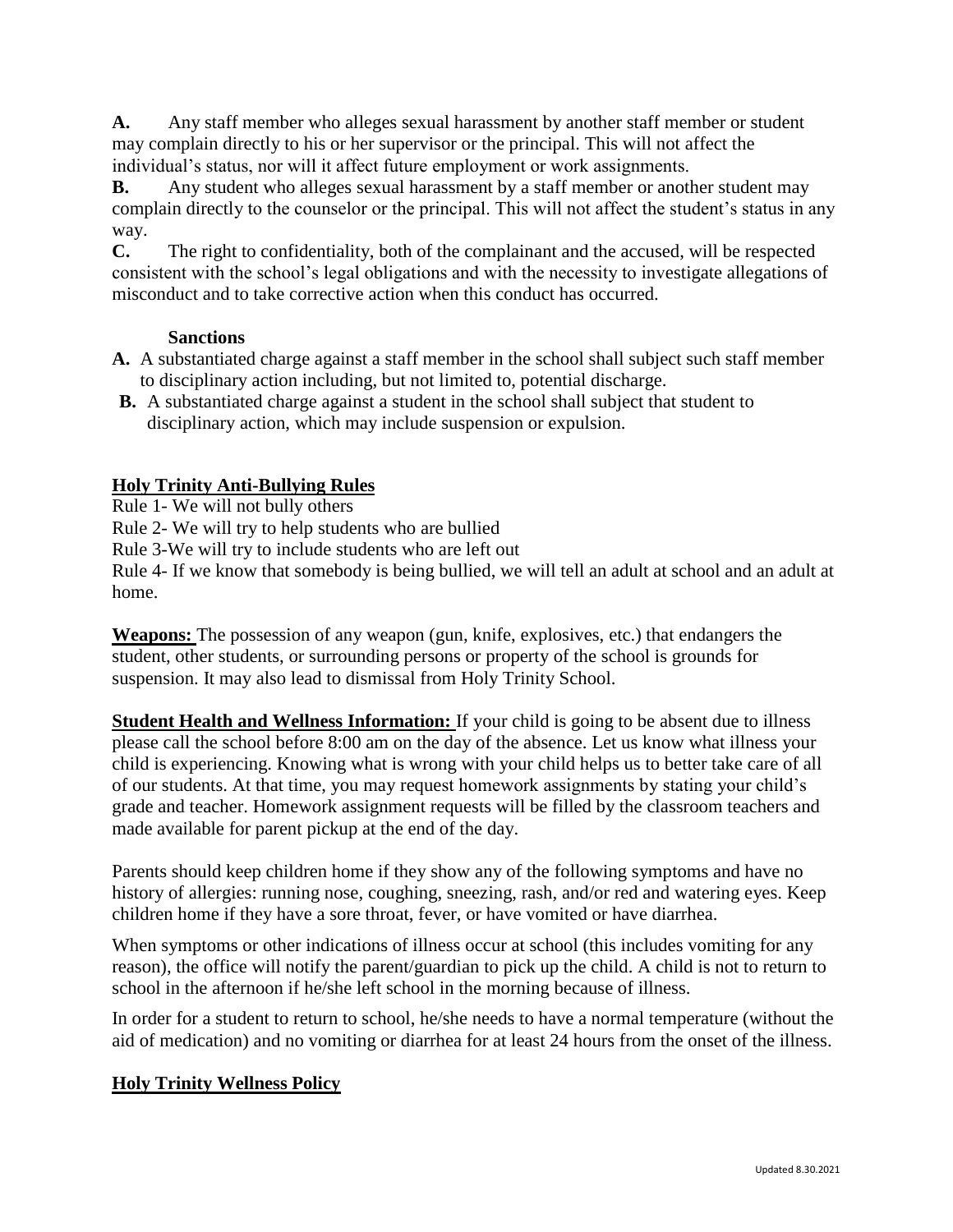# Purpose:

The purpose of this policy is to assure a school environment that honors God and the gift of our bodies that He gave to us. We will do so through the promotion of students' health, well being and ability to learn by encouraging and supporting healthy habits.

General Statement of Policy:

- The Holy Trinity School Advisory Committee recognizes that school nutrition education and physical education are essential components of the educational process and that good health fosters student attendance and education.
- The school environment should promote and protect students' health, well being and ability to learn by encouraging the involvement of parents and employees in providing feedback about wellness policies.
- Children need access to healthy foods and opportunities to be physically active in order to grow, learn and thrive. All students in PK-12 will have opportunities, support and encouragement to be physically active on a regular basis.
- All students will have access to a variety of affordable, nutritious and appealing foods that meet the health and nutrition needs of students. Students will be provided a minimum of 20 minutes to eat in a clean, safe and pleasant setting.

Guidelines:

- School meals will meet nutritional standards for USDA National School Lunch Programs.
- Students have multiple healthy options for hot lunch each day.
- Students will have recess time available every day.
- Students will always wash hands before meals.
- The lunch program is directed by food personnel with appropriate certification. Ongoing training will be available to lunch staff.
- A lunchroom supervisor manages the lunch process each day assuring that students eat in a safe and pleasing environment.
- Meal nutrition information will be provided to families upon request.
- Our school will not have the Snack Shack available during the school day nor have a vending machine available to students.
- In class celebrations will be offered no more than once per month (Halloween, Christmas, Valentine's and so on). Holy Trinity will provide a list of healthy party ideas to parents, including non-food ideas.
- We strongly discourage parents from packing candy or sugary treats in their children's lunches.
- We will strongly discourage the use of food as an incentive unless it is a healthy choice.
- Everyone has access to free water. Students and staff are encouraged to have water bottles every day.
- Fundraising food items will not be sold during the school day.

Nutrition Education and Promotion/Health classes:

The primary goal of nutrition education is to positively influence students' eating behaviors.

 Nutrition curriculum will be integrated into each grade level according to state health standards.

Physical Activity: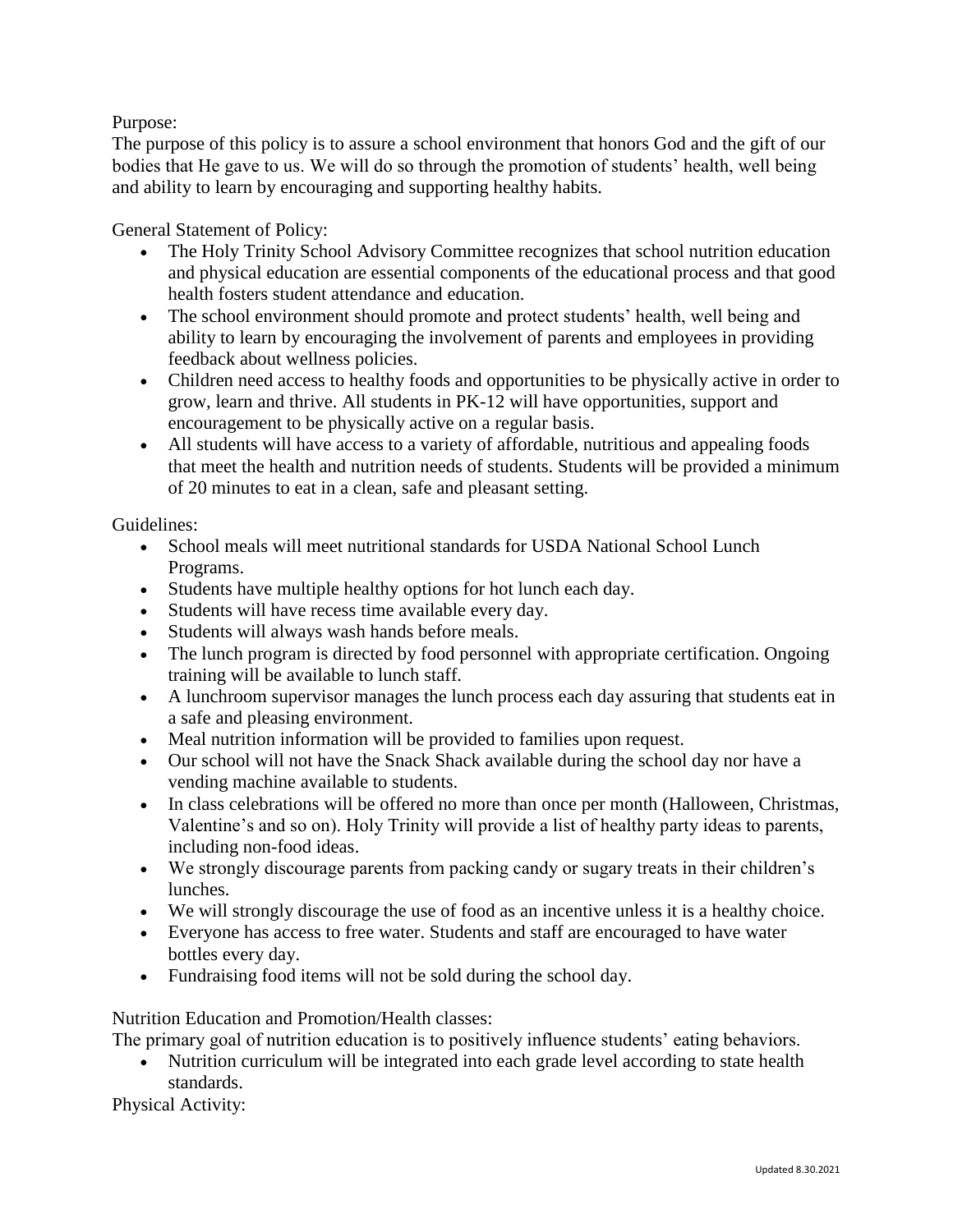The primary goal for a school's physical activity component is to provide opportunities for every student to develop knowledge and skills for specific physical activities, maintain physical fitness, regularly participate in physical activity, and understand the short and long term benefits of a physically active lifestyle.

- All students K-6 have physical education (PE) class 30-40 minutes each, two times per week.
- Students in grades 7-8 have PE one quarter and grades 9-10 one semester
- Our PE program promotes lifelong physical activity.
- The physical education (PE) program meets the needs of all students.
- Students receive a grade in PE on their report cards.
- Students K-6 have an opportunity for recess at least once per day.
- Holy Trinity is committed to promoting physical activity including movement in the classroom.
- HT also provides many athletic opportunities including running club, volleyball, football, soccer, cross country, gymnastics, basketball, dance team, track, trapshooting, baseball, golf, and softball.
- Students have adequate space, playground equipment and an environment conducive to safe and fun recess time.
- Students have other opportunities for physical activity including walking field trips, our school marathon, and the high school service days.
- Students who walk have safe routes to and from school.

# Safety

- HT has an updated Emergency Action Plan in place and communicated throughout the building.
- The building is locked at all times. Visitors must buzz to be let in by office staff. Guests must sign in and wear a badge to walk the building.
- Anyone having individual contact with students must complete The Diocese of New Ulm Essential 3 requirements.
- HLWW School District provides a district nurse and health aide available as resources for HT and monitor immunizations and other medical issues as well as screening.
- The HLWW Special Education team provides support for HT via child study meetings as well as assessments and services.
- Licensed preschool with a fenced in playground.
- The Technology Director and Committee manages healthy technology habits and recommendations for teachers and students.
- Students PK-12 learn the Top  $20 \sim$  Thinking, Learning and Communicating Social Emotional Learning curriculum.

# Communication with Parents:

It is important that students receive consistent messages throughout school, home, community and media regarding good nutrition and healthy lifestyles.

 Our school recognizes that parents and guardians have a primary and fundamental role in promoting and protecting their children's health and well being. The school will support this role and provide educational materials that will assist families in making healthy choices related to nutrition and physical activity.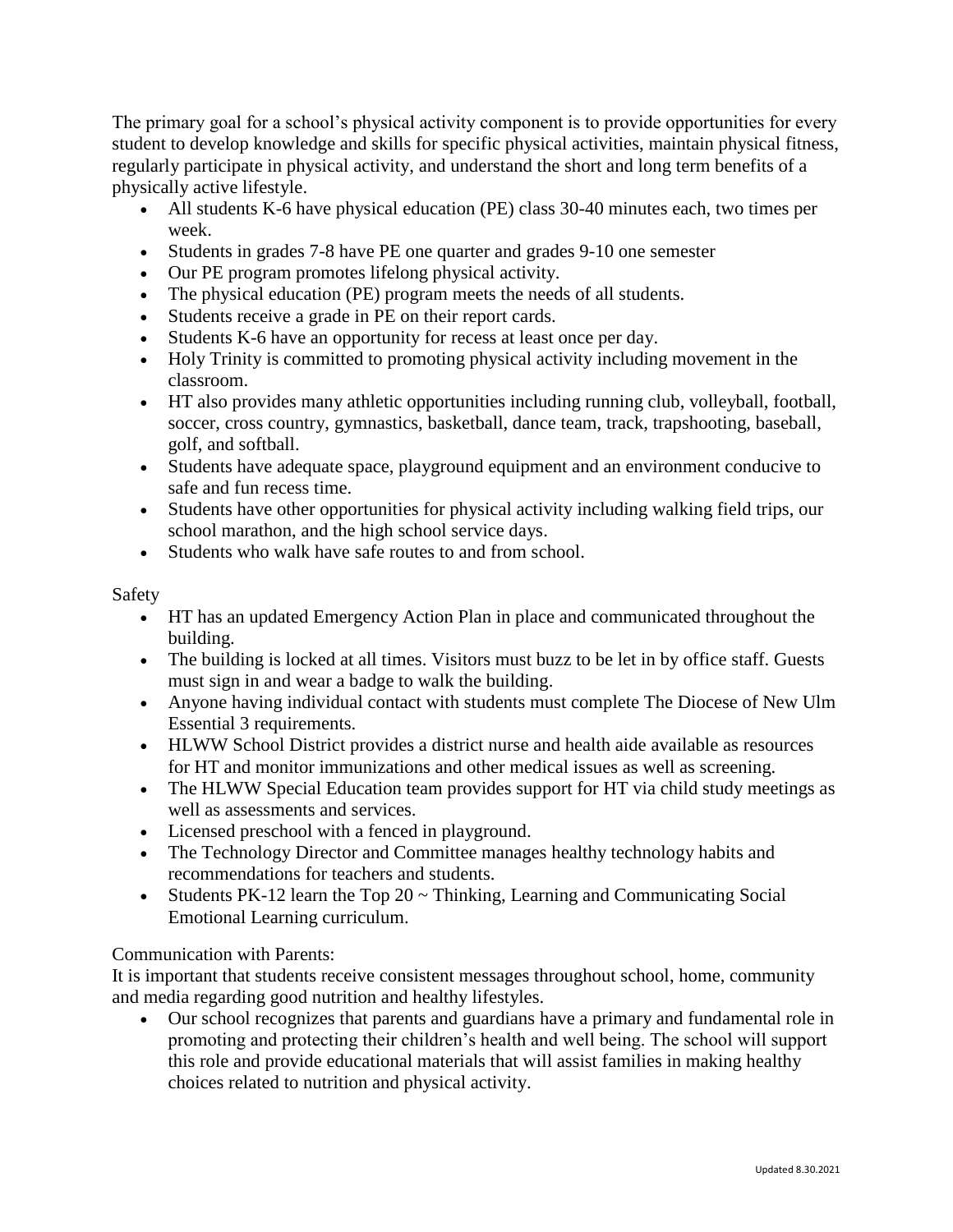- Holy Trinity will encourage parents to pack healthy lunches, snacks, treats and beverages. Parents will be provided with information that will offer suggestions for healthy snacks and lunches.
- Nutrition and wellness will be encouraged through the use of the newsletter and school website as well as individual teacher websites.
- Feedback will be collected on school surveys.
- The wellness policy will be made available in the building and on the school website for families to review.

Implementation and Monitoring:

- The School Advisory Committee will review and approve the Wellness Policy.
- The HT administration will implement the Wellness Policy and the Wellness Committee will monitor implementation of the Wellness Policy.
- The Wellness Committee will review the policy at least once a year and discuss any necessary changes.

Adopted 2006 Revised 2016, 2019

**Screenings:** The Howard Lake- Waverly -Winsted School Nurse or a Health Assistant will perform vision screenings annually for children in grades 1, 3, and 5. Hearing is done in grades K and 2. Students with known hearing problems and those who have been referred are screened and followed up by the school nurse.

**Prescription Medication**: The administration of prescription medications at Holy Trinity School will require the written permission of the student's parent and physician. All medications must be in the original container with a label stating dosage and frequency. All medications are stored and dispensed from the office. Students may not have medications with them unless they are prescribed to carry them at all time such as an Epi-Pen.

**Over-the-Counter Medication**: The administration of non-prescription medication, such as Tylenol, cough syrup, nasal spray, Maalox, etc. will require written permission from the student's parent or guardian. These medicines must be supplied to the school in their original containers. All medications are stored and dispensed from the office.

**Athletic Physicals:** Physical examinations are required for all 7-12 grade students participating in athletics according to the Minnesota State High School Legal Rule. Athletes must have a physical every 3 years.

**Guidelines for Blood Borne Pathogens:** Plastic gloves, paper towels, plastic bags and material for the cleanup of body fluids have been provided for each classroom.

**Asbestos:** In accordance with federal and state guidelines, Holy Trinity School has been inspected for friable and non-friable asbestos. Holy Trinity School also has had a management plan developed. This plan is available in the Business Office for your review. In accordance with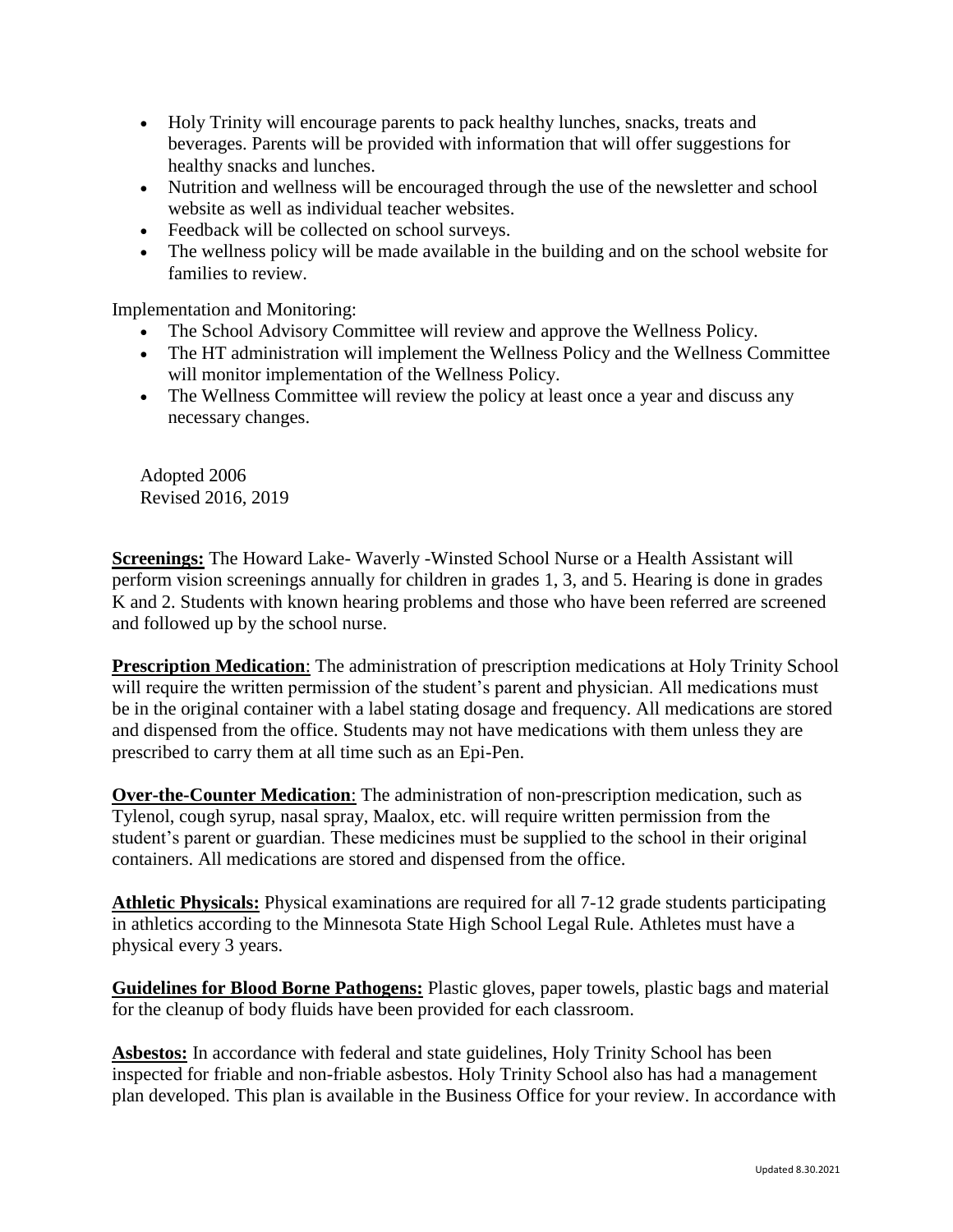the guidelines, Holy Trinity School will carry out its response action in accordance with federal and state laws and guidelines. Repairs, removal or clean-up will be taken care of in accordance with their laws and guidelines.

**Safety and Crisis Drills:** Holy Trinity School follows the MN State and Catholic Mutual Insurance requirement to hold five fire drills and five lock down drills during the school year. Information on where to go and what to do with the students during these drills is posted in each classroom and in the school cafeteria and is listed below. 1 tornado drill will be held in conjunction with MN Severe Weather Awareness Week in April. Tornado shelters are located in the elementary boys and girls bathrooms, art room and the high school gym locker rooms.

**Building Use:** Students are never allowed to be in the building unsupervised. Students should arrive no earlier than 7:30 a.m. and should be out of the buildings as soon as school dismisses. Students who have prior permission to arrive early or stay late are allowed to do so.

**Building Security:** All exterior doors to the Holy Trinity School campus will remain locked at all times. Each door is numbered for easy identification by visitors and if needed, by emergency personnel. For security purposes, the main entrance of each building is used for student or visitor entry. These doors have video surveillance and can only be opened by someone from inside the office.

**Corridors (High School):** Students may not be in the halls when classes are in session unless they have a pass. Students in the halls without a pass are subject to disciplinary action. Students congregating before the morning warning bell are permitted to be in the main hallway, commons area or cafeteria. Students are not to sit in such a way that it impedes passage through the hallway.

**Destruction of Property, Theft:** If a student is found destroying or stealing any school or personal property at Holy Trinity, that student must make financial and work restitution. The administration will determine if that student should be dismissed from Holy Trinity Schools on a case-by-case basis. Students will be held financially responsible for lost or damaged textbooks and equipment.

**Food and Drink (High School):** Students are permitted food and drink in the cafeteria or main entrance of the high school. Open food and drink is not to be kept in lockers or taken into classrooms. Special arrangements may be made with the individual teacher and/or staff for a special occasion in the classroom.

**Conferences**: Parent/teacher conferences are scheduled to be held during the first semester of school and for the elementary again during the second semester

**Daily Mass:** All classes attend Mass every day of the week, Tuesday-Friday usually at 8:10. Mass is to be attended by all teachers and students.

**Catholic Faith/Prayer:** The Catholic Faith is required to be part of the Holy Trinity School daily curriculum and incorporated into all academic areas. The minimum expectation should be: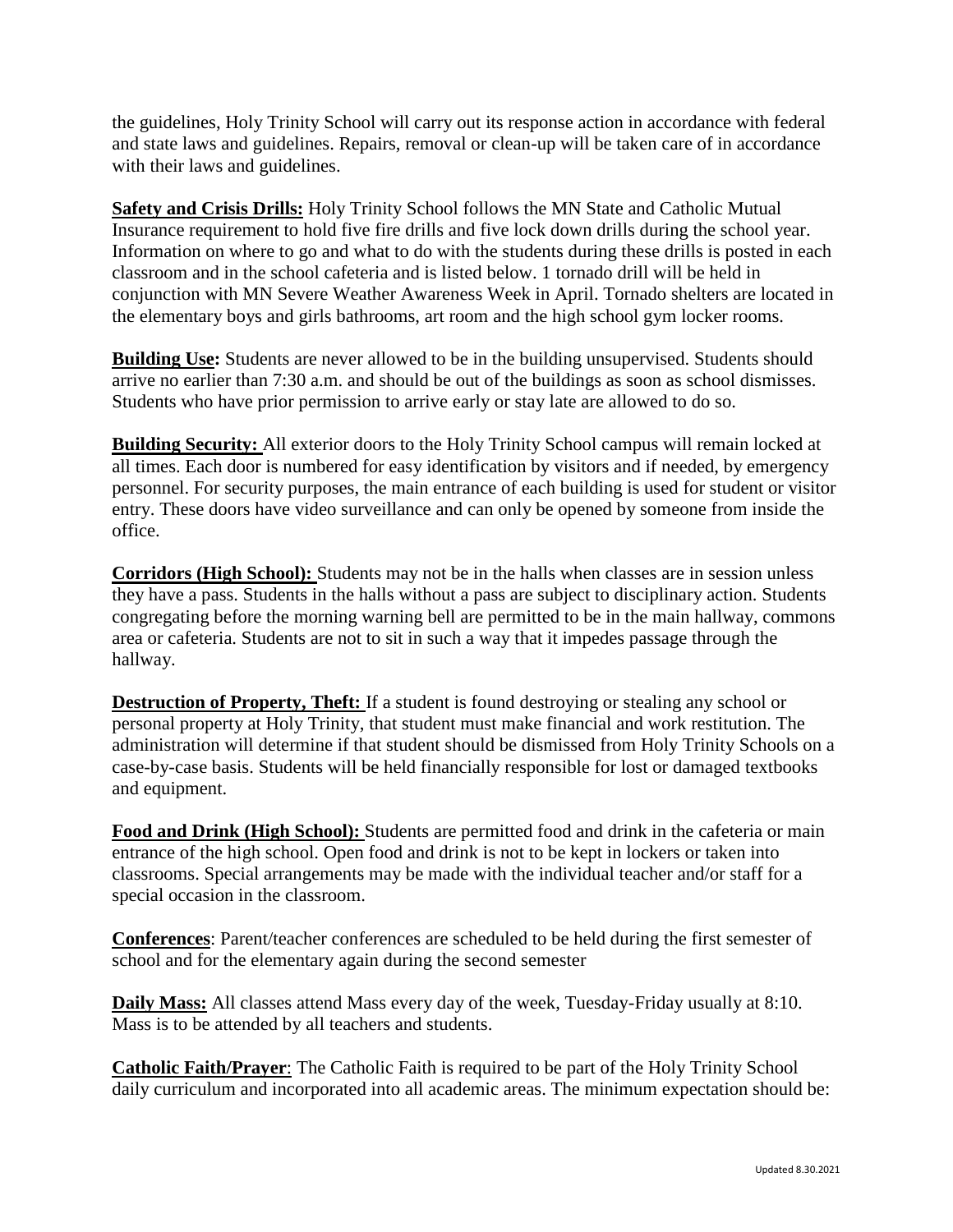begin the school day with prayer, pray before and after meals, and pray at the end of the school day. Teachers in grades 5-12 are required to start each class period with a prayer. The class period before lunch should be used to pray the before meal prayer and the period after should start with the after meal prayer.

**Lockers (Middle and High School):** Student's lockers or coatrooms are for storing personal possessions, books and school supplies. Holy Trinity School is not responsible for lost and stolen articles. Student lockers and coat rooms are the property of Holy Trinity School and therefore, subject to inspection at any time. Writing on lockers is prohibited and adhesive stickers of any type are not permitted on the lockers. Students should use discretion in how they enhance their lockers. Any inappropriate pictures or wording in lockers is not permitted. Faculty and/or administration will use their discretion in determining what is appropriate and will ask students to remove any questionable items.

**Lost and Found:** Please check with the office in either of the Holy Trinity School buildings to check on lost and found items.

**Office and Phones:** Students are permitted in the main office only for specific business, and high school students are asked to use the window in the office. The office phones are for school business. For personal calls, students should use the phone in the main entrance of the high school and they must show a pass before using the phone. For elementary students, teachers will allow the students to use the classroom phone if needed.

# **Grievance Policy Grievance Procedure**

A grievance is defined as any cause of complaint arising between the Holy Trinity School and persons served by the School. A complaint or misunderstanding should be resolved on the lowest level with a verbal discussion between the parties involved; however, sometimes a resolution is not reached so there are additional steps one may choose to take, each in hopes to reach resolution.

STEP 1: Discuss the matter fully with the classroom teacher or with the employee the grievance most directly involves.

STEP 2: If the matter cannot be resolved, discuss the situation with the immediate supervisor (typically, the Principal). Note: If the matter concerns the Principal the second step is to put the matter in writing to one of the administrative employees.

STEP 3: If the matter cannot be resolved, the matter should be put in writing to the immediate supervisor (again, the Principal). The supervisor will prepare a written response back to the person(s) with the grievance in a timely manner. A written grievance needs to include the following information: the nature of the complaint, including whom the complaint is directed against, any factual data (other than hearsay) which the complainant deems appropriate, and specific recommendations for appropriate resolution of the complaint.

STEP 4: If the matter has still not been resolved, the pastor would be the next level of authority. He acts in a reconciling capacity. The written complaint should be shared with the pastor along with any additional information that took place after the written complaint was shared with the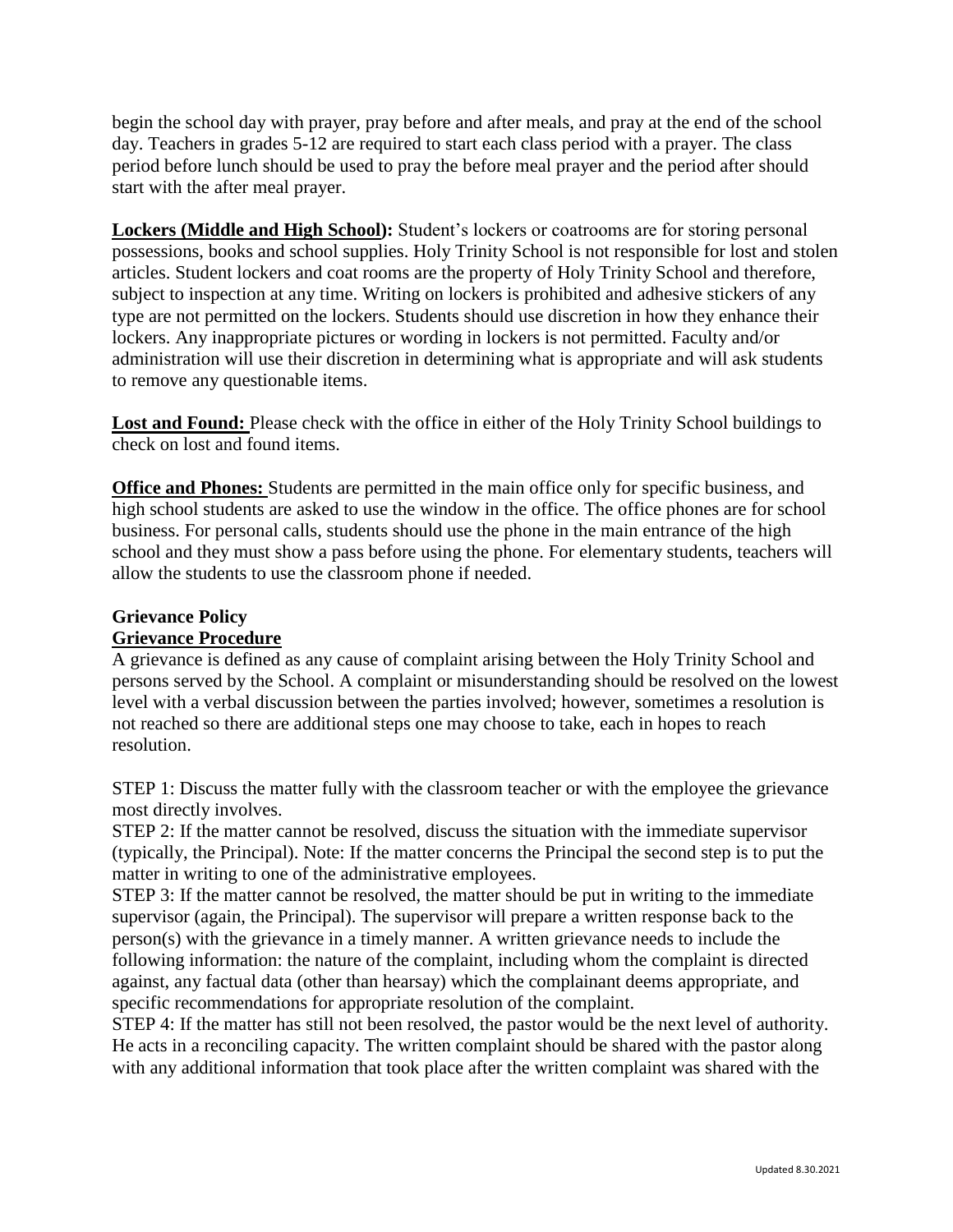principal. The pastor may choose to consult with appropriate diocesan personnel to assist with the resolution process.

If the complaint is in regards to a school policy, the Holy Trinity School Advisory Committee (SAC) may be consulted with in regards to the policy in question. This policy review request is typically submitted to the Principal. The written request should include the policy concern and specific recommendations for altering the policy.

At every level and at all times, fair and amiable exchange must be maintained. All efforts should be made to solve the problem through discussion and in a timely manner. Exceptions to this grievance procedure include any incidents involving the physical or mental injury, sexual abuse, negligent treatment or maltreatment of a child. The grievance may go directly to the source of authority the person expressing the complaint feels the most comfortable with. The school will contact the appropriate diocesan personnel and the appropriate legal authorities immediately.

# **Holy Trinity School Emergency Action Plan (abbreviated version)**

Fire Evacuation: When the alarm sounds everyone should walk quietly to the nearest exit and move away from the building. Anyone exiting the high school or elementary school building should walk toward the elementary playground where everyone will meet. Teachers will take roll call and notify the fire department of any missing students.

**Severe Weather Protection Procedures:** Bring everyone indoors if the threatening weather is approaching. During a Thunderstorm Watch or Tornado Watch the office staff will monitor conditions and keep everyone notified. Classes will continue as normal. During a Thunderstorm Warning or a Tornado Warning everyone will be directed to take cover in the following areas: Elementary building: move to the girls' or boys' bathrooms or the art room. High school building: move to the girls' or boys' locker rooms located in the gym. Faculty members will take roll call and notify the office staff of any missing students. Wait until an all clear is given to move out of these shelters.

**Lock down Procedure:** Lock-down procedures may be issued in situations involving dangerous intruders or other incidents that may result in harm to persons inside or outside of the school building.

#### When indoors:

A building administrator will issue lock-down procedures by announcing a lock-down over the intercom system. However, anyone can make this call if they witness intruders within the building. Use the phone and overhead page 4 to alert the entire building of a lock down in process. Anyone near a phone should dial 911 so emergency help is dispatched to Holy Trinity School as soon as possible. Inform the emergency response team with as much detail as possible.

All people within the buildings will go to the nearest, safest room away from the danger or they should evacuate through the closest exit if this is a safer alternative. Faculty members should take roll call and account for any extra persons or any students who are missing.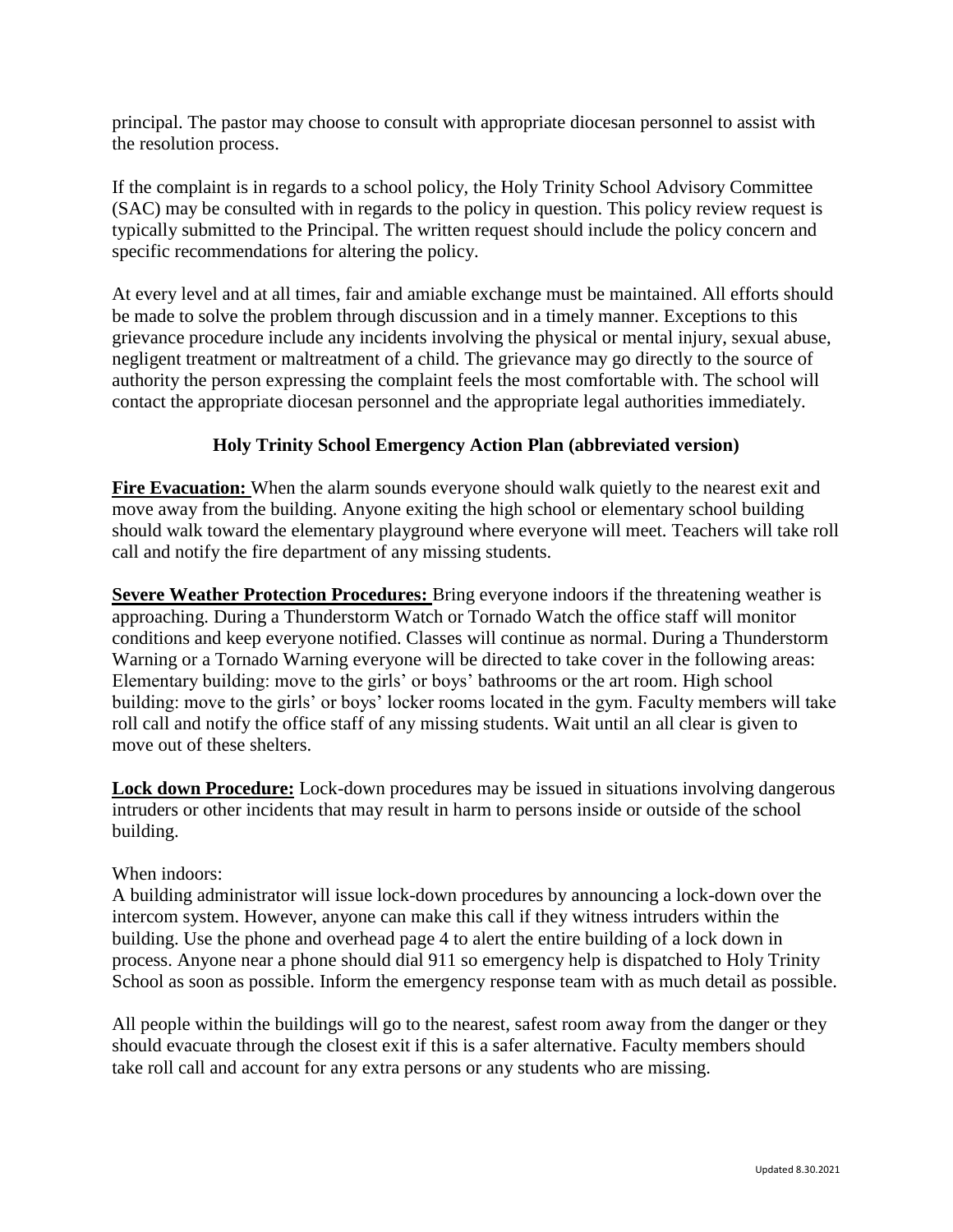When in a room move everyone to an area away from windows. Lock the door and move a heavy object in front of the door if possible. Do not open the door for anyone until an all clear has been called or emergency personnel are in the building and they have given the all clear.

Anyone left outside of a classroom or locked room should get to a bathroom stall and stand on the toilet or run toward the nearest exit and take shelter outside of the school building. Call 911 and let them know there is an intruder or active shooter within the school building.

When outdoors:

Run away from the danger to the nearest safe place- the church, rectory, public school, homes nearby. Do not try to enter the school building. When you get to a safe location dial 911 and call for emergency help.

#### **Unmentioned Situations**

If a situation arises which is not stated in this handbook, administration reserves the right to deal with the situation according to their judgment. Every effort will be made to act in a manner that is reasonable, professional, fair, and in the best interest of Holy Trinity School.

#### **Gender Policy Introduction**

August 6, 2021

Feast of the Transfiguration

Dear Holy Trinity School Family,

I am writing to introduce to you an important addition to our school student handbook, which is a policy pertaining to human sexuality, specifically in the area of gender identity. This will be an *interim* policy until the Diocese of New Ulm promulgates its own human sexuality policy that will be adopted by all of its Catholic schools, most likely after a new bishop is appointed. This topic is something that I am greatly concerned about, as it deals with some of our most cherished aspects of our God-given humanity – our gender, our sexuality, and the family.

The Sacred Scriptures reveal to us in the first creation story (Genesis 1) that God created man and woman as "good" and as equals: They are both created in the "image and likeness of God". God gives them a special commission to "fill the earth" by populating it with more men and women, created in the image and likeness of God. The second creation story (Genesis 2) reminds us that God created the man and the woman as *different* from each other, with different gifts. He also creates the man and woman *for* each other and calls them into a bodily and spiritual union, which is what we have always called "marriage".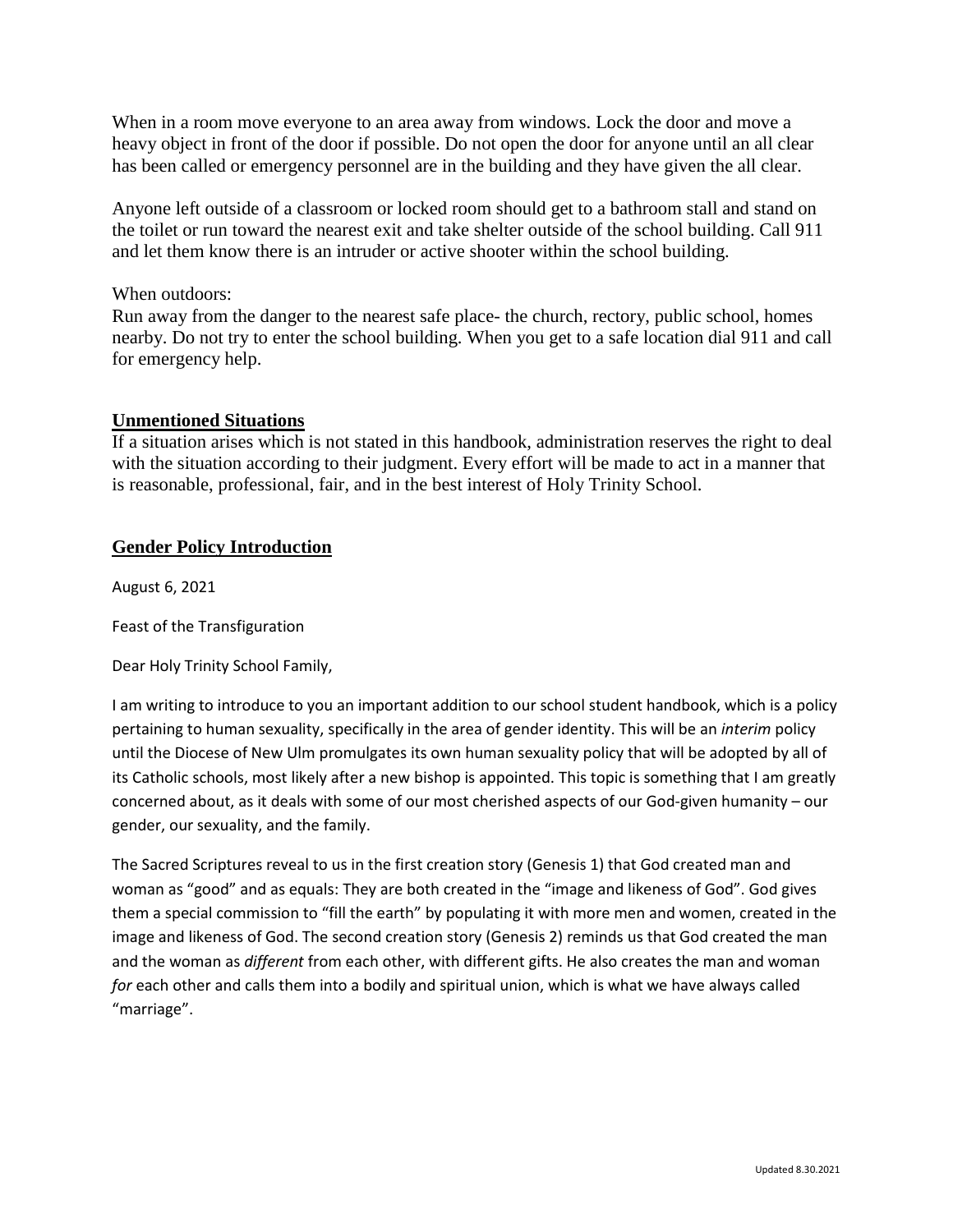What is very clear from the Sacred Scriptures and from the constant teaching of the Catholic Church is that biological masculinity and femininity are real and beautiful gifts that God gives to humanity. But these gifts – the gift of our being created male or female and the gifts of masculinity and femininity – are under increasing attack today. Today it is popular to claim on the one hand that gender is something "fluid" and changeable – not based in one's objective biology but rather based upon one's own subjective judgment, which could change over time. On the other hand, the claim is also made that masculinity and femininity are simply cultural constructs – by-products of the culture with no real basis in the way we are in reality. The implication of this is that God did not intend or design manhood, womanhood, motherhood or fatherhood – that these concepts are simply human-made notions that can change or be changed or simply thrown out.

While these ideas have become the fashion of the day on social media and in popular culture, they have real-life implications. Many adolescents across the United States and the Western Hemisphere, mostly adolescent girls, who are already at a particularly vulnerable age and susceptible to peer influence, are reporting a *trans* or *non-binary* identity, which leads some to despise and want to destroy their femininity and female-ness. Some of these young women will seek medical intervention in order to halt the natural, healthy development of their feminine bodies. Because these treatments are only now being performed on a larger scale to adolescent women, it is not yet known if these treatments are easily reversible, if a woman were to decide that she has made a mistake. Many experts believe that most women, even if they revert to their original female gender, will be infertile because of these treatments. (If you would like to learn more you can read the fascinating study written by Abigail Shrier entitled *Irreversible Damage: The Transgender Craze Seducing our Daughters*. Regnery Publishing, 2020.)

These issues have moved beyond the theoretical and are doing great damage to God's children. We love the students in our school, and we want to affirm their God-given gender and sexuality and to teach them that the way God has created us—our masculinity or femininity—is a gift to be cherished. Because studies show that this new, dangerous ideology tends to affect adolescent women in much higher numbers than their male classmates, we also want to protect our young women, who are beloved daughters of our heavenly Father.

So it is for this reason that Mr. Biese and I would like to clarify at this time the behaviors that are inconsistent with what the Church believes and teaches about the goodness of our God-given sex and sexuality so as to be able to address any situations that arise now and in the future that could be harmful to our students.

In Christ,

Fr. Matthew Wiering

#### **Gender Policy**

*Mission*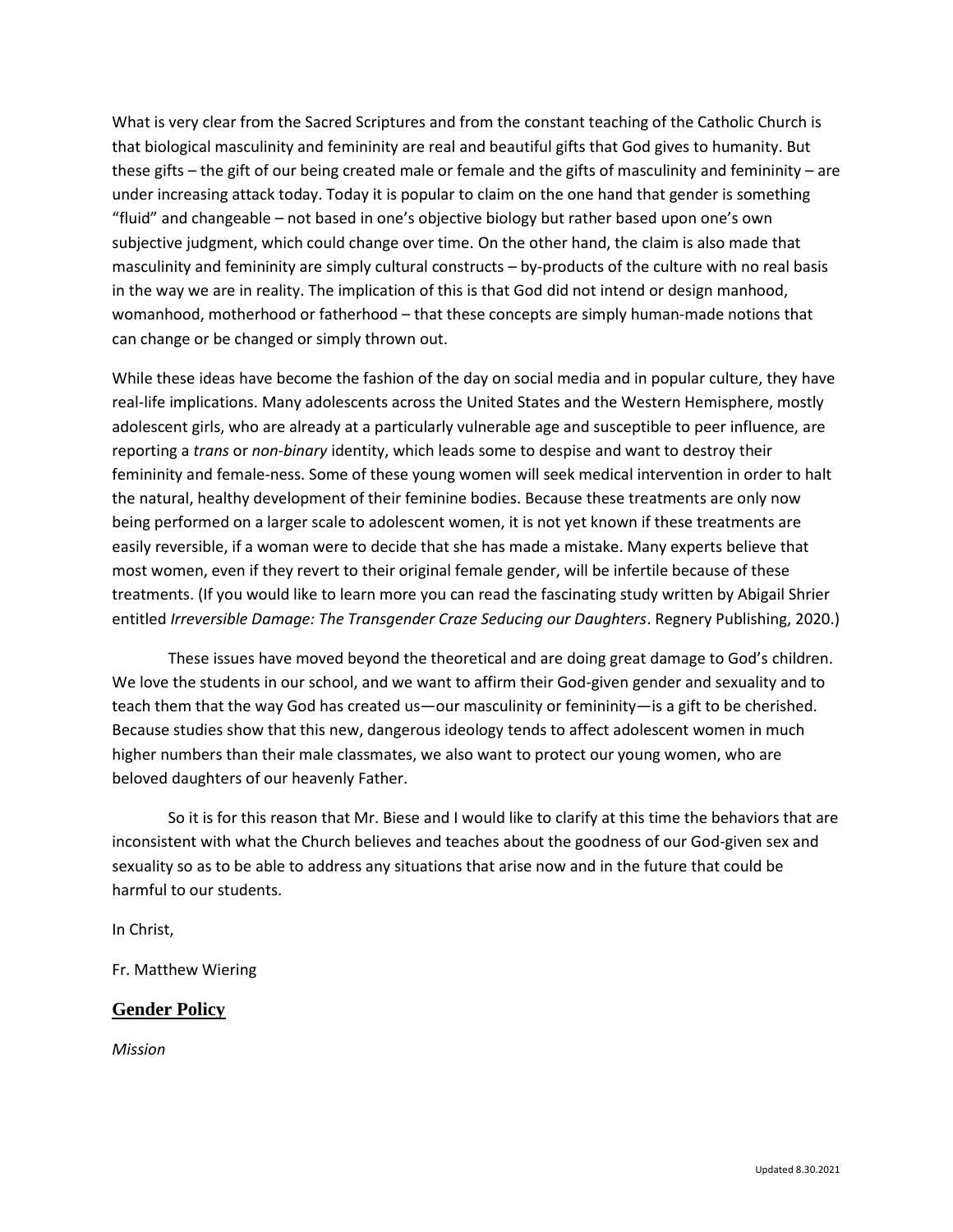Catholic schools perform an essential ecclesial ministry, the ultimate purpose of which is evangelization and formation leading to salvation.<sup>1</sup> Because of the nature of this ministry and the profound responsibilities associated with it, Catholic schools must faithfully impart the truth of Jesus Christ and his Church in all they teach and do. In addition, a Catholic school is subject to the authority of the Church through the diocesan bishop, and its curriculum must be founded on and consistent with the principles of Catholic doctrine.<sup>2</sup>

Catholic education focuses on the integral development of the human person: body, mind, and spirit. Specifically, with regard to issues surrounding gender identity, Holy Trinity School will teach students the truth about the human person (anthropology) and human sexuality, as well as counter any ideology or cultural trend that denies this truth. This applies in a special way to *gender ideology*—the belief, along with the social and cultural movement it fosters, that sex is not an objective, biological reality but rather that notions of male and female are determined by individuals' subjective and changing perceptions of self.<sup>3</sup> Essential beliefs and doctrinal principles to be addressed in the school curriculum at age-appropriate levels include the following:

- 1. Human beings are created as male and female in the image and likeness of God (Gen. 1:27). Human dignity is grounded in this special creation.<sup>4</sup>
- 2. Sexual difference is willed by God as part of the divine plan. The complementarity that results from sexual differentiation is ordered to the human good and in particular to marriage and family life (*Catechism*, nn. 369, 2333). 5

 $\overline{\phantom{a}}$ 

<sup>&</sup>lt;sup>1</sup> Sacred Congregation for Catholic Education, *The Catholic School* (March 19, 1977), nn. 7–9.

<sup>2</sup> Canon Law Society of America, *Code of Canon Law: Latin-English Edition* (Washington, DC: CLSA, 1999)*,* cann. 803 §§1–2, 804 §1, 806.

<sup>3</sup> "Transgenderism and Interventions for Gender Dysphoria," in *Catholic Health Care Ethics: A Manual for* 

*Practitioners*, 3rd ed., ed. Edward J. Furton (Philadelphia: National Catholic Bioethics Center, 2020), 37–1. 4 *Catechism of the Catholic Church*, 2nd ed. (Washington, DC: United States Conference of Catholic Bishops/Libreria Editrice Vaticana, 2000 update), n. 2393. All subsequent citations appear in the text.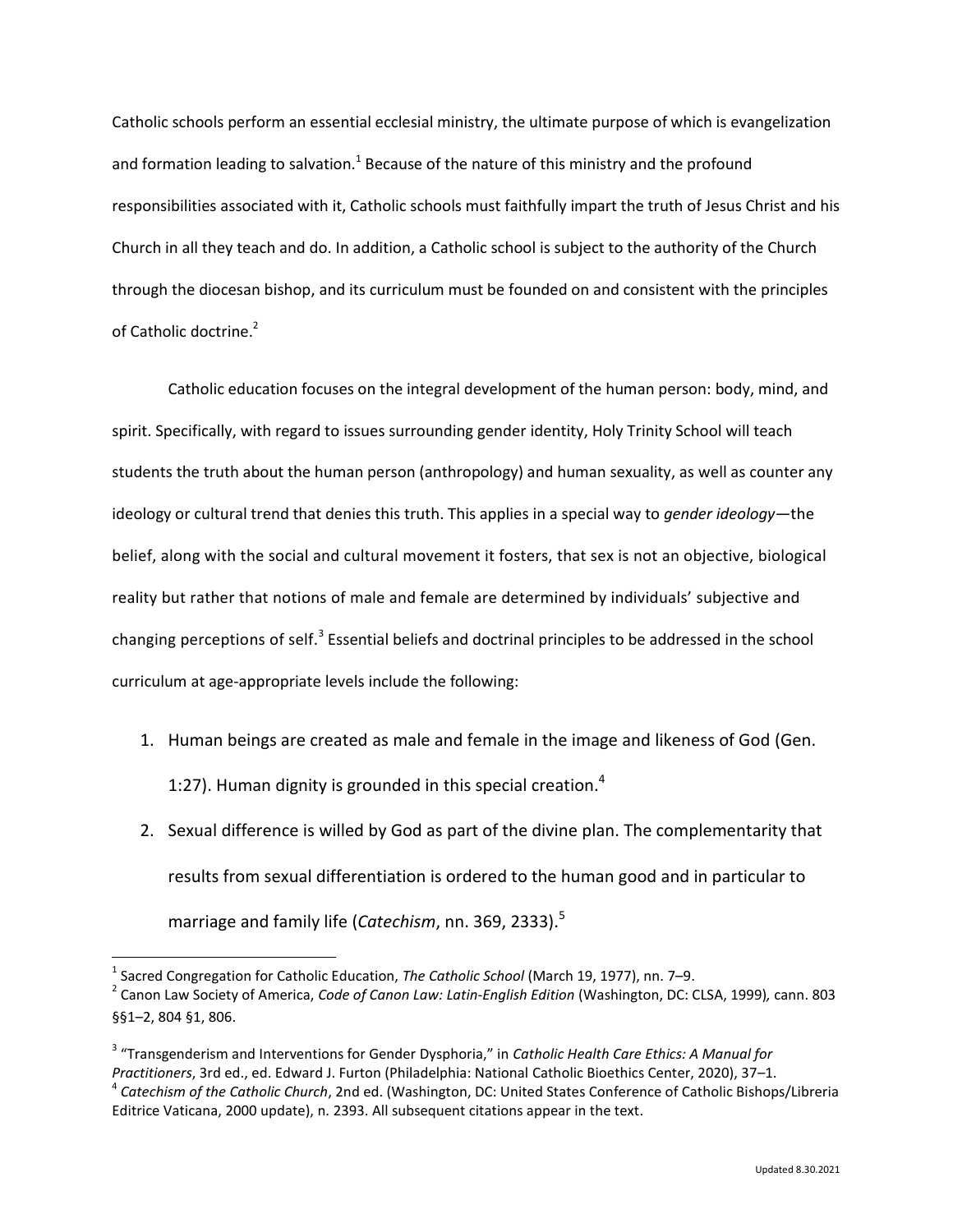- 3. The human person is a body–soul union, and the body is a constitutive aspect of the human person (*Catechism*, nn. 364, 365). 6
- 4. Human biology demonstrates that sex is determined at conception (XX/XY chromosomes) and can be objectively observed even before birth.
- 5. Humans are called to accept their sexual identity, manifested through the body, as a fixed and unchanging element of self (*Catechism*, n. 2393). 7
- 6. Humans must care for and respect their bodies, which is a constituent dimension of their being. The human body may not be treated as a "piece of property" or "manipulate[d] as a thing or an instrument over which one is master and arbiter." $8$
- 7. All students and families deserve interactions with Catholic school communities that are marked by respect, charity, and the truth about human dignity and God's love.

In addition to addressing these essential beliefs, Holy Trinity School will be prepared to offer to students, faculty, staff, administrators, volunteers, and parents well-founded and developmentally appropriate educational resources regarding gender ideology, including but not limited to resources that: (1) clarify the terms commonly employed, particularly *gender dysphoria*, *transgender,* and *disorder of sexual development*; (2) accurately present the realities of contemporary, medically accepted interventions for gender dysphoria, including gender-affirming therapy, puberty-blocking and cross-sex hormones, and sex-reassignment surgeries;<sup>9</sup> and (3) demonstrate how the Catholic Church responds to

 $\overline{\phantom{a}}$ 

<sup>5</sup> See Francis, *Laudato si'* (May 24, 2015) n. 155.

<sup>6</sup> See National Catholic Bioethics Center(NCBC), "Brief Statement on Transgenderism," *National Catholic Bioethics Center Quarterly* 16.4 (Winter 2016): 600–601, doi: 10.5840/ncbq201616457; and John A. Di Camillo, "Gender Transitioning and Catholic Health Care," *National Catholic Bioethics Quarterly* 17.2 (Summer 2017): 219–220, doi: 10.5840/ncbq201717221. 7 See Pontifical Council for Justice and Peace, *Compendium of the Social Doctrine of the Church* (Washington, DC: US Conference of Catholic Bishops, 2004)*,* n. 224; and Congregation for Catholic Education, *Male and Female He Created Them* (February 2, 2019), n. 4.

<sup>8</sup> Pontifical Council for Pastoral Assistance to Health Care Workers, *New Charter for Health Care Workers* (Philadelphia: NCBC, 2017), n. 47.

 $9$  "Transgenderism and Interventions for Gender Dysphoria," 37.5–37.11.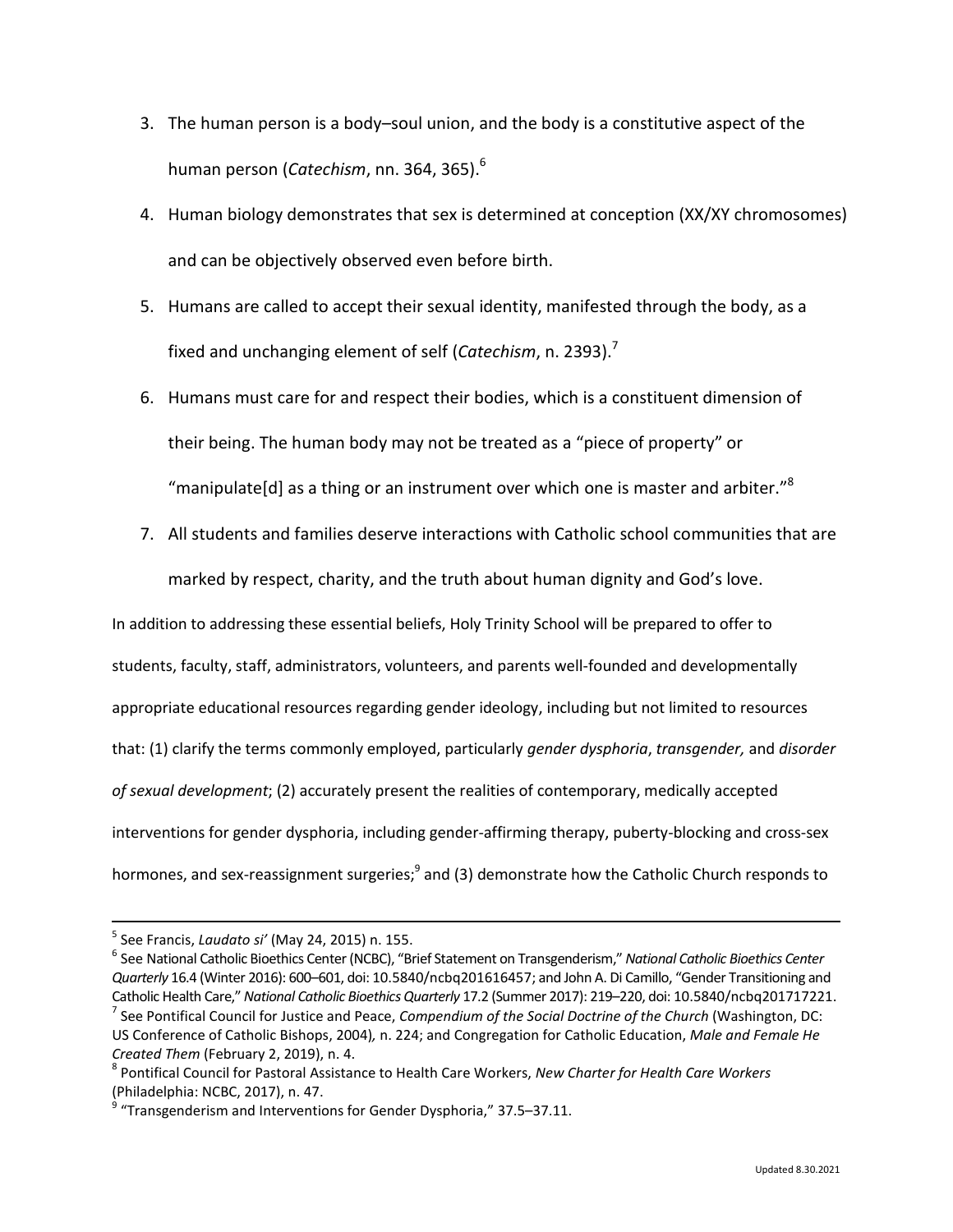gender ideology with truth and love based on the writings of Pope Francis, Pope Benedict XVI, and other sources of ecclesial guidance.<sup>10</sup>

#### *Policy Elements*

l

#### 1. Admission and Retention

A student diagnosed with gender dysphoria may be admitted to the Holy Trinity School as long as the student, along with his or her parents or guardians, agrees that the student will abide by standards of conduct set by the school:

- a. The student, along with his or her parents or guardians, agrees that while enrolled in the school, he or she will respect Catholic teaching concerning faith and morals, including those teachings that address human sexuality.
- b. A student may be ineligible for continued enrollment if the student's expression of gender, gender identity, or sexuality causes confusion or disruption at the school or if it appears to mislead others, cause scandal, or have the potential for causing scandal.
- c. Respectful, critical discussion of Catholic teaching in the classroom by the student is encouraged as long as its goal is to help the student progress toward greater awareness and understanding. Open hostility toward or defiance of Church teachings indicates that a student is not a proper fit for the school. The student code of conduct shall address this potentiality, and the code shall be signed by parents or guardians each school year.

<sup>10</sup> Francis, *Amoris Laetitia* (March 19, 2016), n. 56; Francis, *Laudato si',* n. 155; Benedict XVI, Address to the Roman Curia (December 21, 2012); and Congregation for Catholic Education, *Male and Female He Created Them*, n. 19.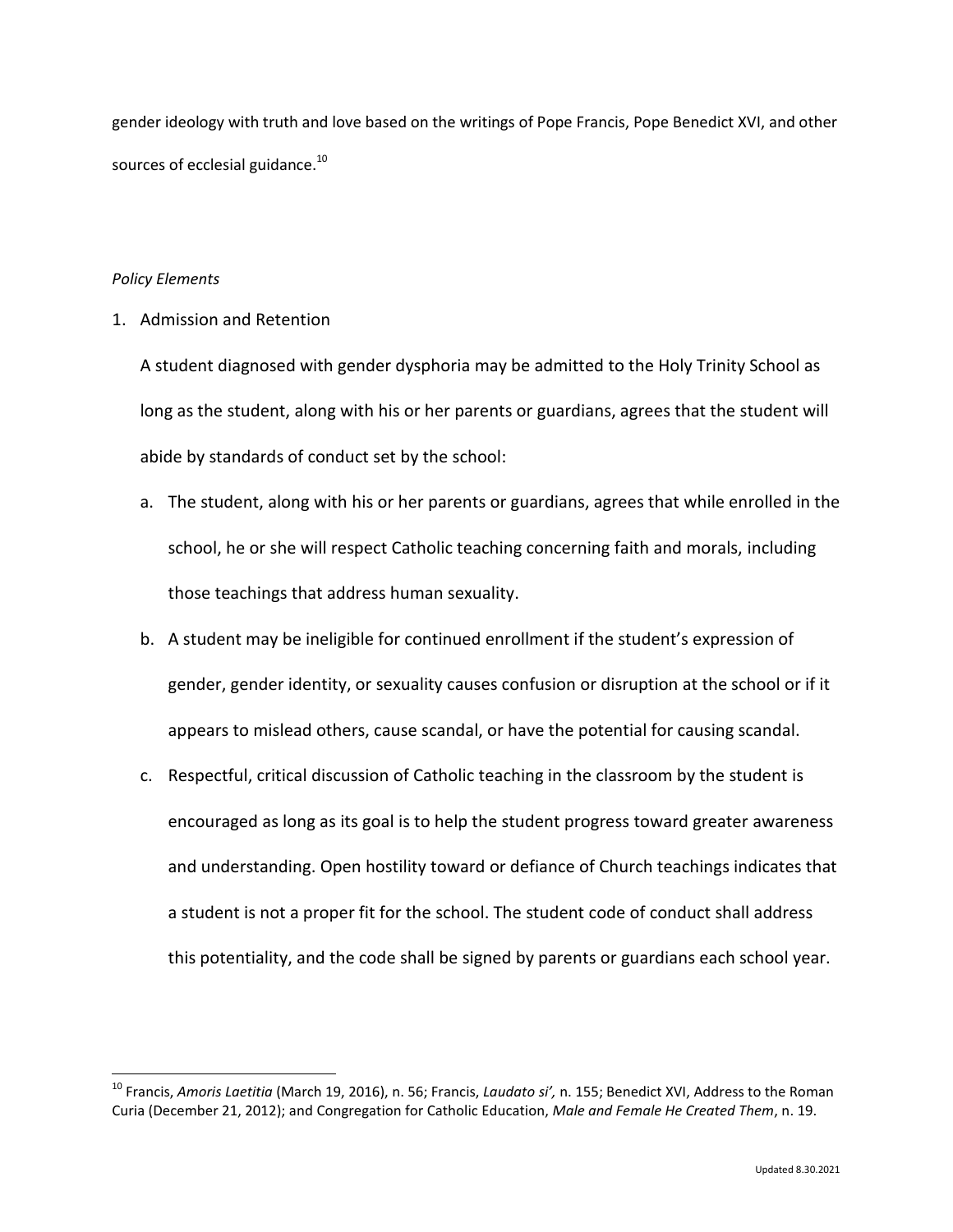#### Conduct and Expectations

l

Students shall conduct themselves in accord with their biological sex at all times, both on campus and when representing the school at off-campus events. In this policy, *sex* is defined as "the biological condition of being male or female as based upon physical differences at birth. $^{11}$ 

a. Any expression of a student's gender identity that causes disruption or confusion

regarding the Church's teaching on human sexuality is prohibited.

- b. Students shall abide by the dress code that corresponds with their biological sex.
- c. Students shall participate in competitive athletics in accord with their biological sex.
- d. Students shall use bathrooms and locker rooms that correspond with their biological sex. Students who have been clinically diagnosed with gender dysphoria may request the use of a single-person, unisex facility. Such requests for accommodation will be assessed by the appropriate school administrator on an individual basis.
- e. When applicable during school-related functions, students shall have access to and use facilities and accommodations that correspond with their biological sex.
- f. When attending school-sponsored functions as a "couple," especially dances and prom, students may only bring a member of the opposite sex.

<sup>11</sup> Denise Donohue and Dan Guernsey, *Human Sexuality Policies for Catholic Schools* (Manassas, VA: Cardinal Newman Society, 2016), 5. Policy elements in this section are adapted from this document.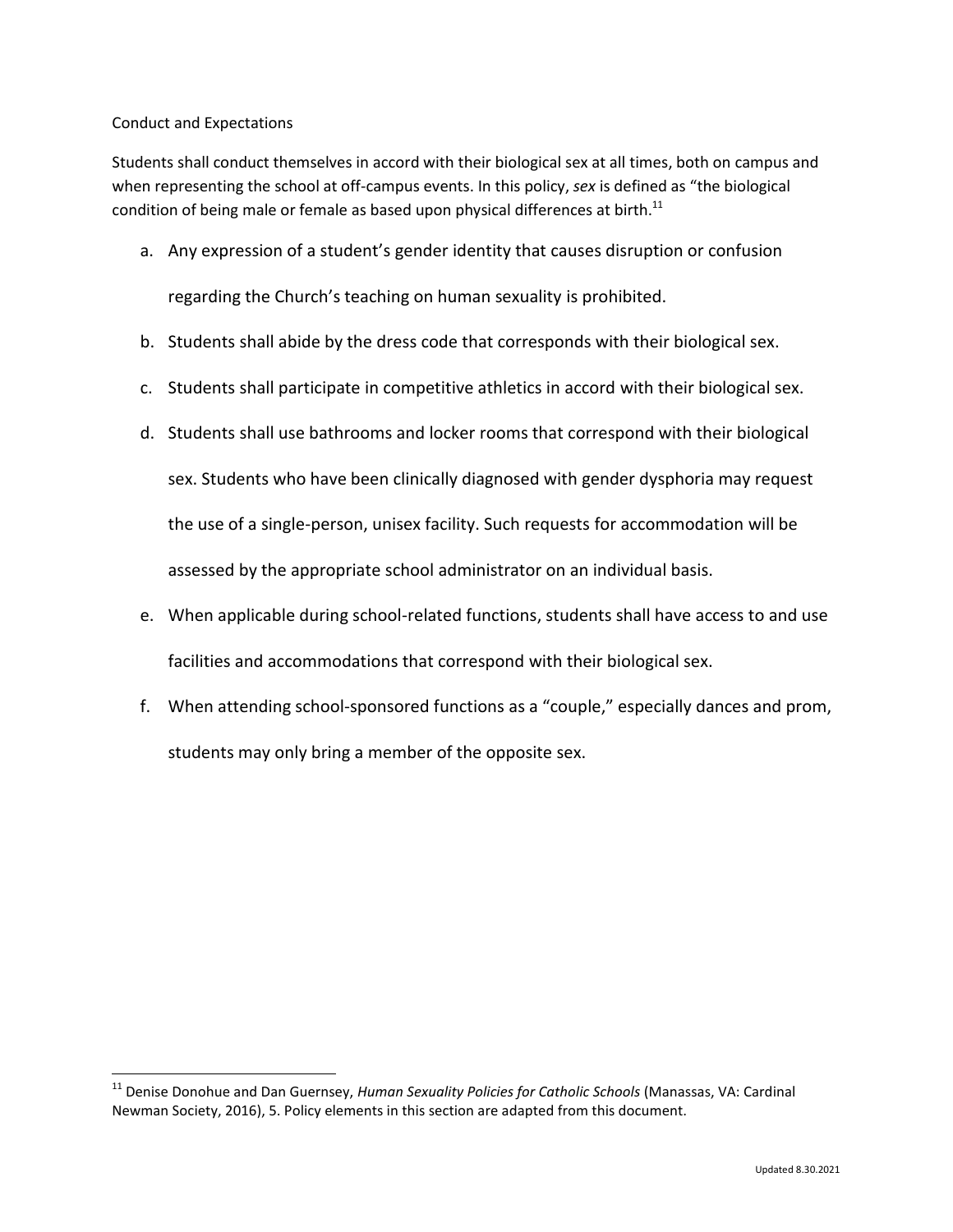- 2. Names, Pronouns, and Records
	- a. Students shall be addressed at all times by their legal names and referred to with pronouns consistent with their biological sex.
		- 1) Addressing students by a preferred name instead of a legal name (even when the name is gender-neutral), or referring to them by a preferred pronoun that is inconsistent with their biological sex, is not acceptable. Doing so would express a falsehood (i.e., the child *is* the wrong sex) and signal that the school accepts gender ideology. Addressing a student by a gender-neutral nickname could be permissible in some circumstances. This is a matter of prudential judgment.
		- 2) Using preferred names and pronouns will cause confusion for other students and could act as a source of scandal. *Scandal* is defined as "an attitude or behavior which leads another to do evil." It "takes on a particular gravity by reason of the authority of those who cause it or the weakness of those who are scandalized." Scandal is particularly serious, or grave, when it is "given by those who by nature or office are obliged to teach and educate others (*Catechism*, nn. 2284, 2285).
	- b. Student schedules, identification cards, class lists, correspondence (including college recommendation letters), and permanent records shall reflect the student's legal name and biological sex. School records are historical documents. If a graduate of the school legally changes his or her name and seeks to have records changed, the records will be released in the following format: "*Original name*, a.k.a. *New Legal Name*."